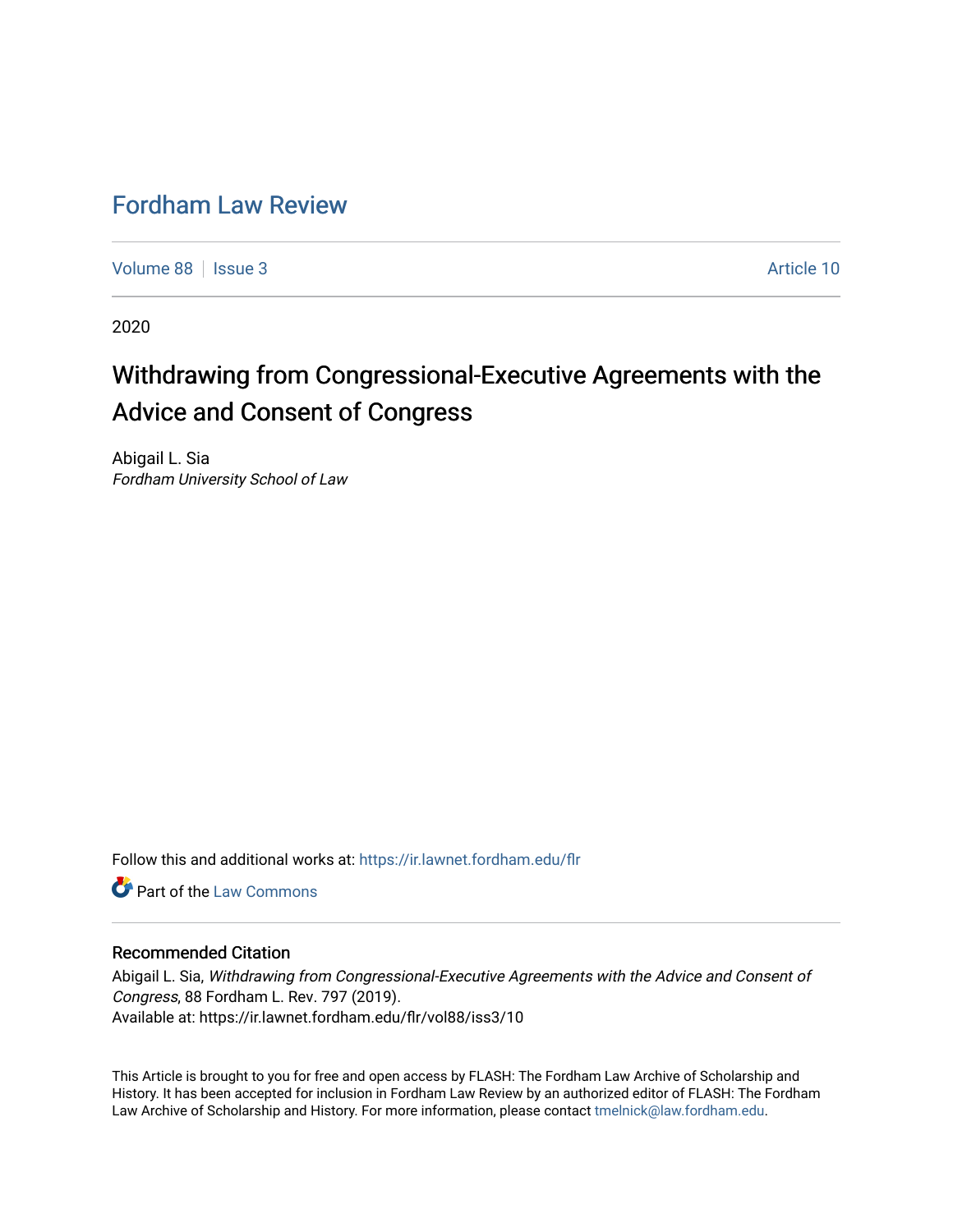# **WITHDRAWING FROM CONGRESSIONAL-EXECUTIVE AGREEMENTS WITH THE ADVICE AND CONSENT OF CONGRESS**

# *Abigail L. Sia\**

*As President Donald J. Trump withdrew the United States from one international agreement after another, many began to question whether these withdrawals required congressional approval. The answer may depend on the type of agreement. Based on history and custom, it appears that the president may unilaterally withdraw from agreements concluded pursuant to the treaty process outlined in the U.S. Constitution. However, the United States also has a long history of concluding international agreements as congressional-executive agreements, which use a different approval process that does not appear in the Constitution. But while academics have spilled ink on Article II treaties for decades, the congressional-executive agreement has received relatively little attention. It is neither clear nor well settled whether the president has the constitutional authority to withdraw unilaterally from this type of agreement.* 

*This Note proposes applying Justice Robert H. Jackson's tripartite framework, first articulated in a concurring opinion to* Youngstown Sheet & Tube Co. v. Sawyer *(*Steel Seizure*), to determine whether or not a president may constitutionally withdraw from a congressional-executive agreement without Congress's consent. However, in certain dire emergency situations or when Congress is physically unable to convene and vote, the president should be permitted to eschew the framework and withdraw the United States from a congressional-executive agreement without waiting for Congress's consent—so long as the president reasonably believes that withdrawal is in the country's best interest. To support this approach, this Note also calls for a new reporting statute, similar in structure to the War Powers Resolution, to address the significant information asymmetries between the executive and legislative branches.* 

<sup>\*</sup> J.D. Candidate, 2021, Fordham University School of Law; B.A., 2014, Johns Hopkins University. I owe debts of gratitude to Professor Martin S. Flaherty for inspiring this Note and providing invaluable advice; to Alexander Butwin and the editors and staff of the *Fordham Law Review* for their thoughtful comments, diligent review, and endless patience; and to my friends for their encouragement throughout the entire writing process. Any mistakes or omissions are mine. Above all, I am endlessly grateful to my parents and brother, whose unconditional love and unwavering support means more to me than I can ever hope to put into words.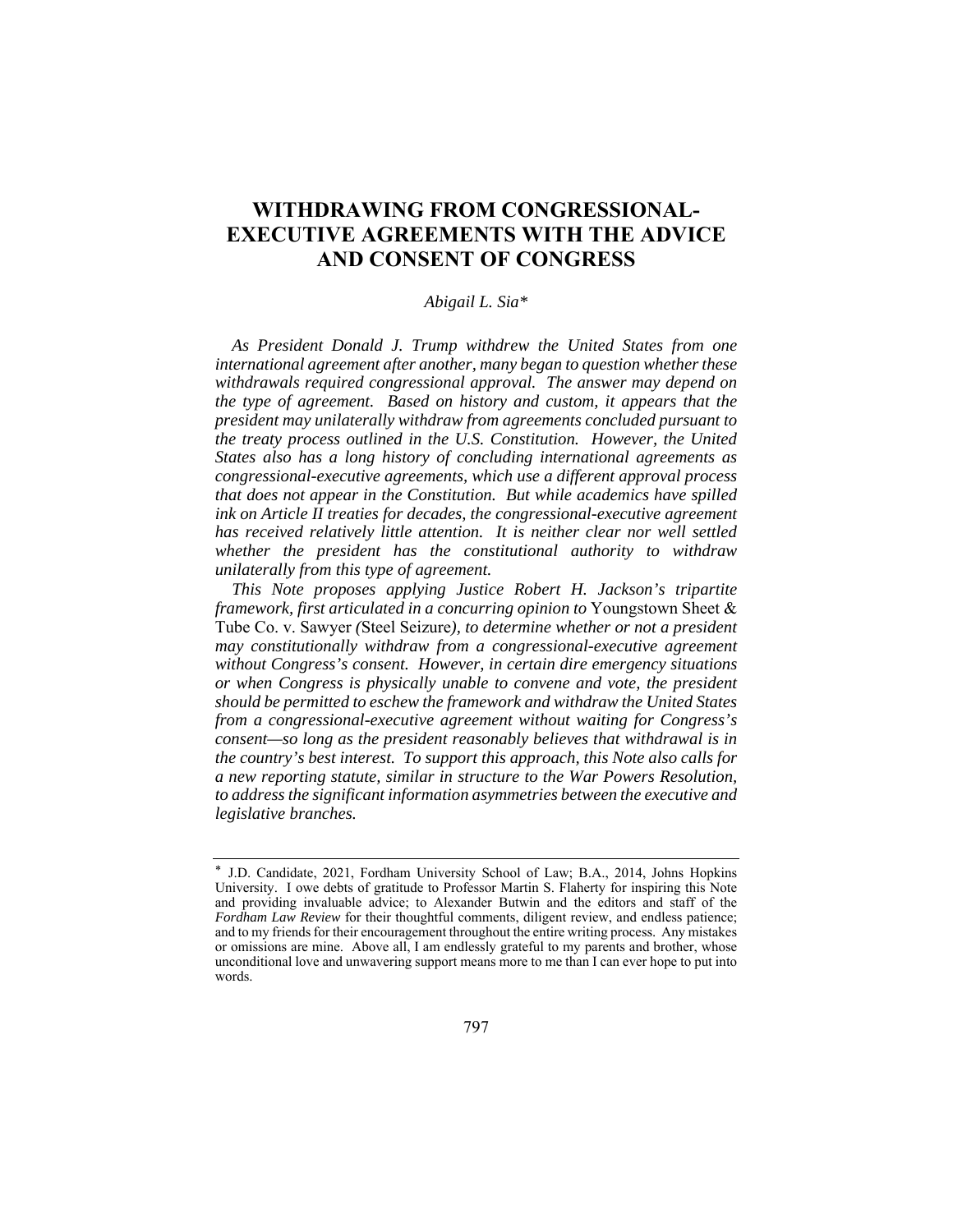| I. CONGRESSIONAL-EXECUTIVE AGREEMENTS: A PRIMER 803                                                                                                                  |
|----------------------------------------------------------------------------------------------------------------------------------------------------------------------|
| A. Types of Congressional-Executive Agreements 804<br>B. The Congressional-Executive Agreement in History 804<br>C. Comparing Congressional-Executive Agreements and |
| 1. Congressional-Executive Agreements and Statutory                                                                                                                  |
|                                                                                                                                                                      |
|                                                                                                                                                                      |
|                                                                                                                                                                      |
|                                                                                                                                                                      |
|                                                                                                                                                                      |
| 6. Ease of Identification and Frequency of Reporting  812                                                                                                            |
| D. Unilateral Presidential Termination of Article II                                                                                                                 |
|                                                                                                                                                                      |
| 1. Arguments Supporting the President's Unilateral                                                                                                                   |
|                                                                                                                                                                      |
| b. The Appointments Clause Argument 816                                                                                                                              |
|                                                                                                                                                                      |
| 2. Congressional Reactions to Unilateral Withdrawals 818                                                                                                             |
| 3. Challenges to Unilateral Withdrawals from Article II                                                                                                              |
|                                                                                                                                                                      |
| II. OPPOSING VIEWPOINTS ON UNILATERAL PRESIDENTIAL                                                                                                                   |
| WITHDRAWAL FROM CONGRESSIONAL-EXECUTIVE                                                                                                                              |
|                                                                                                                                                                      |
| A. Viewpoint One: Withdrawals Require Congressional                                                                                                                  |
| 1. Congressional-Executive Agreements Are (Virtually)                                                                                                                |
|                                                                                                                                                                      |
|                                                                                                                                                                      |
|                                                                                                                                                                      |
| Viewpoint Two: The President Does Not Need                                                                                                                           |
|                                                                                                                                                                      |
| III. FINDING MIDDLE GROUND AND A WAY FORWARD 827                                                                                                                     |
|                                                                                                                                                                      |
| Proposing a Youngstown-Inspired Middle Ground<br>В.                                                                                                                  |
|                                                                                                                                                                      |
|                                                                                                                                                                      |
|                                                                                                                                                                      |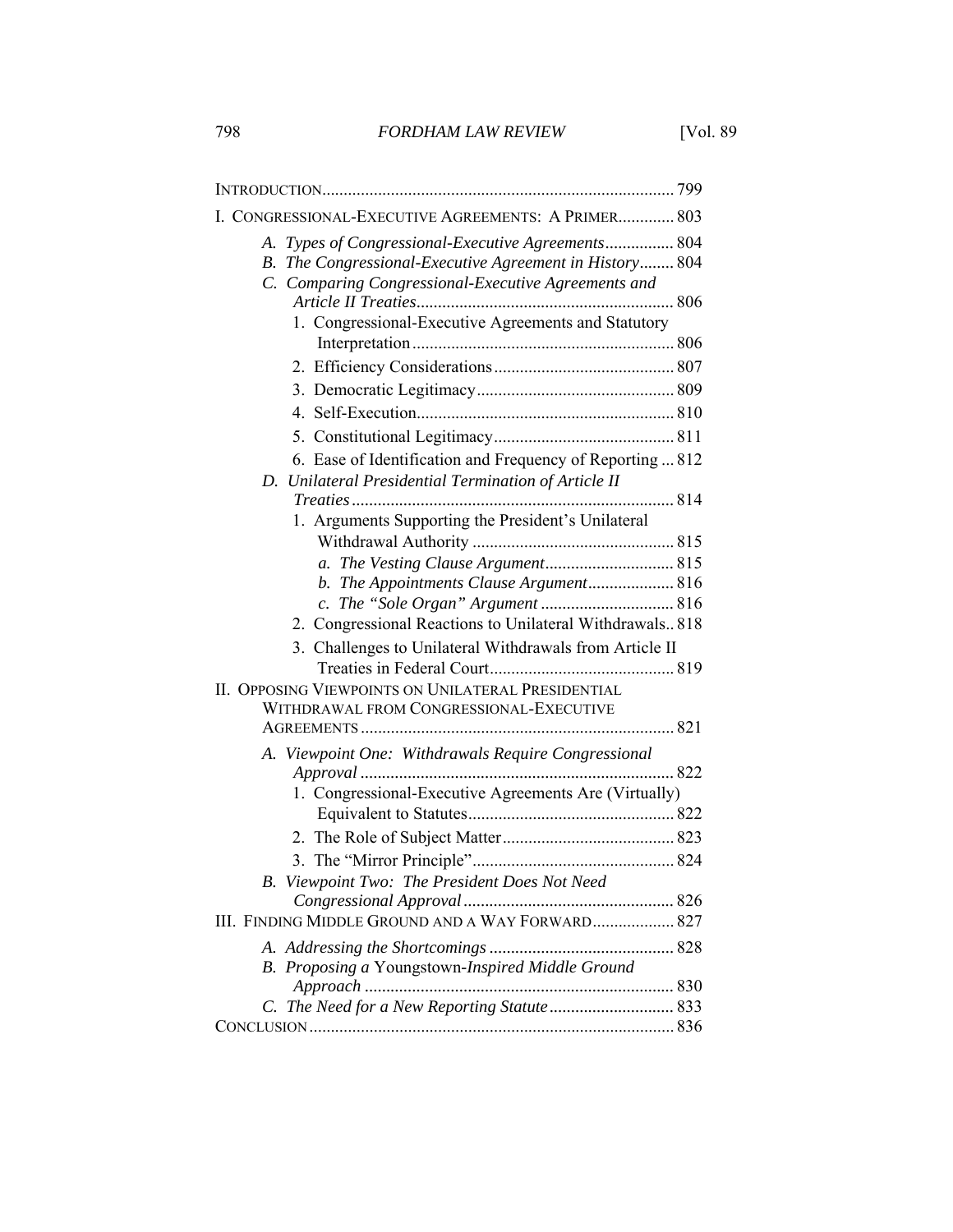#### INTRODUCTION

After weeks of accusing the World Health Organization (WHO) of collaborating with the Chinese government to conceal the beginnings of the COVID-19 pandemic, President Donald J. Trump announced on May 29, 2020, that the United States would withdraw.1 The announcement drew swift condemnation from public health officials and Democrats,2 but on July 6, 2020, the United States formally notified the United Nations of its withdrawal from the WHO, effective on July 6, 2021.3

Trump's foreign policy has been marked by a slew of U.S. withdrawals from international agreements. While there are far too many to name here,4 notable examples include Trump's high-profile withdrawals from the Joint Comprehensive Plan of Action ("the Iran Nuclear Deal"),<sup>5</sup> the 1987 Intermediate Nuclear Forces Agreement ("the INF Agreement"),<sup>6</sup> and the Paris Agreement on Climate Change ("the Paris Agreement").7 Trump has also reportedly mused about withdrawing from the North Atlantic Treaty Organization (NATO).8

Trump's actions reignited a debate over whether the president has the constitutional authority to withdraw from U.S. international obligations without congressional approval.<sup>9</sup> The U.S. Constitution, succinct as it is,

 5. S.C. Res. 2231 (July 20, 2015); *see Fact Sheets: President Donald J. Trump Is Ending United States Participation in an Unacceptable Iran Deal*, THE WHITE HOUSE (May 8, 2018), https://www.whitehouse.gov/briefings-statements/president-donald-j-trump-ending-unitedstates-participation-unacceptable-iran-deal/ [https://perma.cc/TZ5K-UATQ].

 <sup>1.</sup> Donald G. McNeil Jr. & Andrew Jacobs, *Blaming China for Pandemic, Trump Says U.S. Will Leave the W.H.O.*, N.Y. TIMES (May 29, 2020), https://www.nytimes.com/2020/ 05/29/health/virus-who.html [https://perma.cc/X3WC-G3H6].

<sup>2</sup>*. Id.*

 <sup>3.</sup> Stéphane Dujarric, *Note to Correspondents in Answer to Questions Regarding the World Health Organization*, UNITED NATIONS SEC'Y-GEN. (July 7, 2020), https://www.un.org/ sg/en/content/sg/note-correspondents/2020-07-07/note-correspondents-answer-questionsregarding-the-world-health-organization [https://perma.cc/QQ5V-4HS4].

 <sup>4.</sup> For a more comprehensive list of international agreements from which Trump has withdrawn as of February 1, 2019, see Zachary B. Wolf & JoElla Carman, *Here Are All the Treaties and Agreements Trump Has Abandoned*, CNN (Feb. 1, 2019, 11:50 AM), https://www.cnn.com/2019/02/01/politics/nuclear-treaty-trump/index.html [https://perma.cc/ G374-Z579].

 <sup>6.</sup> The Treaty Between the United States of America and the Union of Soviet Socialist Republics on the Elimination of Their Intermediate-Range and Shorter-Range Missiles, U.S.- U.S.S.R., Dec. 8, 1987, S. TREATY DOC. NO. 100-11 [hereinafter INF Treaty]; *see* Press Statement, Michael R. Pompeo, U.S. Dep't of State, U.S. Withdrawal from the INF Treaty (Aug. 2, 2019), https://www.state.gov/u-s-withdrawal-from-the-inf-treaty-on-august-2-2019/ [https://perma.cc/8TK4-9KFJ].

 <sup>7.</sup> Paris Agreement, Dec. 12, 2015, T.I.A.S. No. 16-1104; *see* Press Statement, Michael R. Pompeo, U.S. Dep't of State, On the U.S. Withdrawal from the Paris Agreement (Nov. 4, 2019), https://www.state.gov/on-the-u-s-withdrawal-from-the-paris-agreement/ [https:// perma.cc/8PKU-JGLQ].

 <sup>8.</sup> Julian E. Barnes & Helene Cooper, *Trump Discussed Pulling U.S. from NATO, Aides Say Amid New Concerns Over Russia*, N.Y. TIMES (Jan. 14, 2019), https://www.nytimes.com/ 2019/01/14/us/politics/nato-president-trump.html [https://perma.cc/7BF8-FJR6].

<sup>9</sup>*. See generally* Curtis A. Bradley, *Exiting Congressional-Executive Agreements*, 67 DUKE L.J. 1615 (2018) (arguing that presidents may generally withdraw unilaterally from certain international agreements); Harold Hongju Koh, *Presidential Power to Terminate*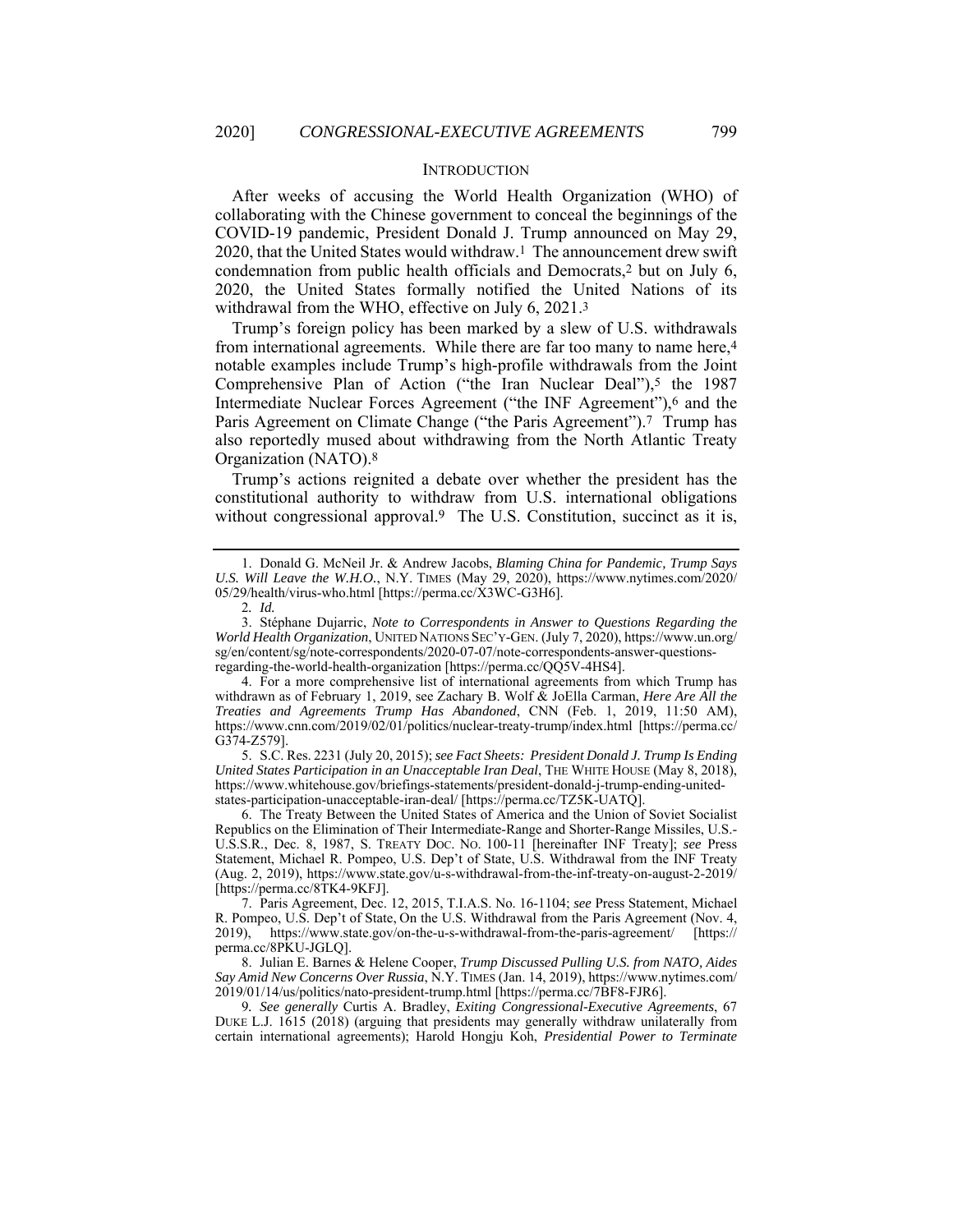does little to resolve the debate. It devotes only a sentence to entering into agreements with foreign governments,<sup>10</sup> and it only mentions treaties.<sup>11</sup>

Based on this, a casual observer might assume that all of the international agreements that the United States has made or entered into over the centuries are "treaties"—that is, agreements concluded12 pursuant to the process described in the Constitution, i.e., Article II treaties.13 In fact, this is far from the truth. Of the agreements mentioned above, only the INF Agreement and the agreement that created NATO are Article II treaties.14 The Iran Nuclear Deal is a "nonbinding political commitment" that President Barack Obama made independently of Congress.15 Scholars cannot seem to agree on what to call the Paris Agreement.16 The agreement that made the United States a member of the WHO ("the WHO Agreement"),<sup>17</sup> however, is a congressional-executive agreement (CEA). Other notable CEAs include the North American Free Trade Agreement (NAFTA);18 its successor, the United States-Mexico-Canada Agreement (USMCA);19 and the instruments by

11*. But see* U.S. CONST. art. I, § 10, cl. 3 (forbidding states from entering into "Agreement[s] or Compact[s] . . . with a foreign Power").

 12. This Note uses "conclude" to refer to the act of reaching or negotiating an agreement. 13*. See supra* note 10 and accompanying text.

14*. See* INF Treaty, *supra* note 6, at III (submitting the treaty to the Senate for its advice and consent); North Atlantic Treaty, Apr. 4, 1949, 63 Stat. 2241, 34 U.N.T.S. 243.

 15. Samuel Estreicher & Steven Menashi, *Taking* Steel Seizure *Seriously: The Iran Nuclear Agreement and the Separation of Powers*, 86 FORDHAM L. REV. 1199, 1202 (2017).

16*. See* Curtis A. Bradley & Jack L. Goldsmith, *Presidential Control over International Law*, 131 HARV. L. REV. 1201, 1248–49 (2018) (summarizing differing opinions). Professors David Bodansky and Peter Spiro, for example, classify the Paris Agreement as an "executive agreement+," or an agreement the president concludes alone and outside the independent presidential powers granted in the Constitution. *See* David Bodansky & Peter Spiro, *Executive Agreements+*, 49 VAND. J. TRANSNAT'L L. 885, 887 (2016).

 17. Act of June 14, 1948, Pub. L. No. 80-643, ch. 469, 62 Stat. 441 (codified as amended at 22 U.S.C. §§ 290–290e); Constitution of the World Health Organization, *opened for signature* July 22, 1946, 62 Stat. 2679.

18*. See* North American Free Trade Agreement Implementation Act, Pub. L. No. 103- 182, 107 Stat. 2057 (1993) (codified as amended in scattered sections of the U.S.C.); Canada-Mexico-United States: North American Free Trade Agreement, Dec. 17, 1992, 32 I.L.M. 298.

19*. See* United States-Mexico-Canada Agreement Implementation Act, Pub. L. No. 116- 113, 134 Stat. 11 (2020) (to be codified in scattered sections of the U.S.C.); Agreement Between the United States of America, the Mexican States, and Canada, Nov. 30, 2018, https://can-mex-usa-sec.org/secretariat/assets/pdfs/usmca-aceum-tmec/agreement-eng.pdf [https://perma.cc/EAA4-UG2H] (entered into force July 1, 2020).

*International Agreements*, 128 YALE L.J.F. 432 (2018) (arguing that the agreement's subject matter informs the inquiry); Catherine Amirfar & Ashika Singh, *The Trump Administration and the "Unmaking" of International Agreements*, 59 HARV. INT'L L.J. 443 (2018) (arguing for a case-by-case approach); Robbie Gramer, *Trump Can't Do That. Can He?*, FOREIGN POL'Y (Jan. 16, 2019, 11:20 AM), https://foreignpolicy.com/2019/01/16/trump-cant-do-thatcan-he-nato-russia-congress [https://perma.cc/8SCJ-GJH8] (summarizing perspectives on a potential withdrawal from NATO).

<sup>10</sup>*. See* U.S. CONST. art. II, § 2, cl. 2 ("[The President] shall have Power, by and with the Advice and Consent of the Senate, to make Treaties, provided two thirds of the Senators present concur . . . ."). This is often referred to as the Treaty Clause. *See, e.g.*, STEPHEN P. MULLIGAN, CONG. RSCH. SERV., RL32528, INTERNATIONAL LAW AND AGREEMENTS: THEIR EFFECT UPON U.S. LAW 3 (2018).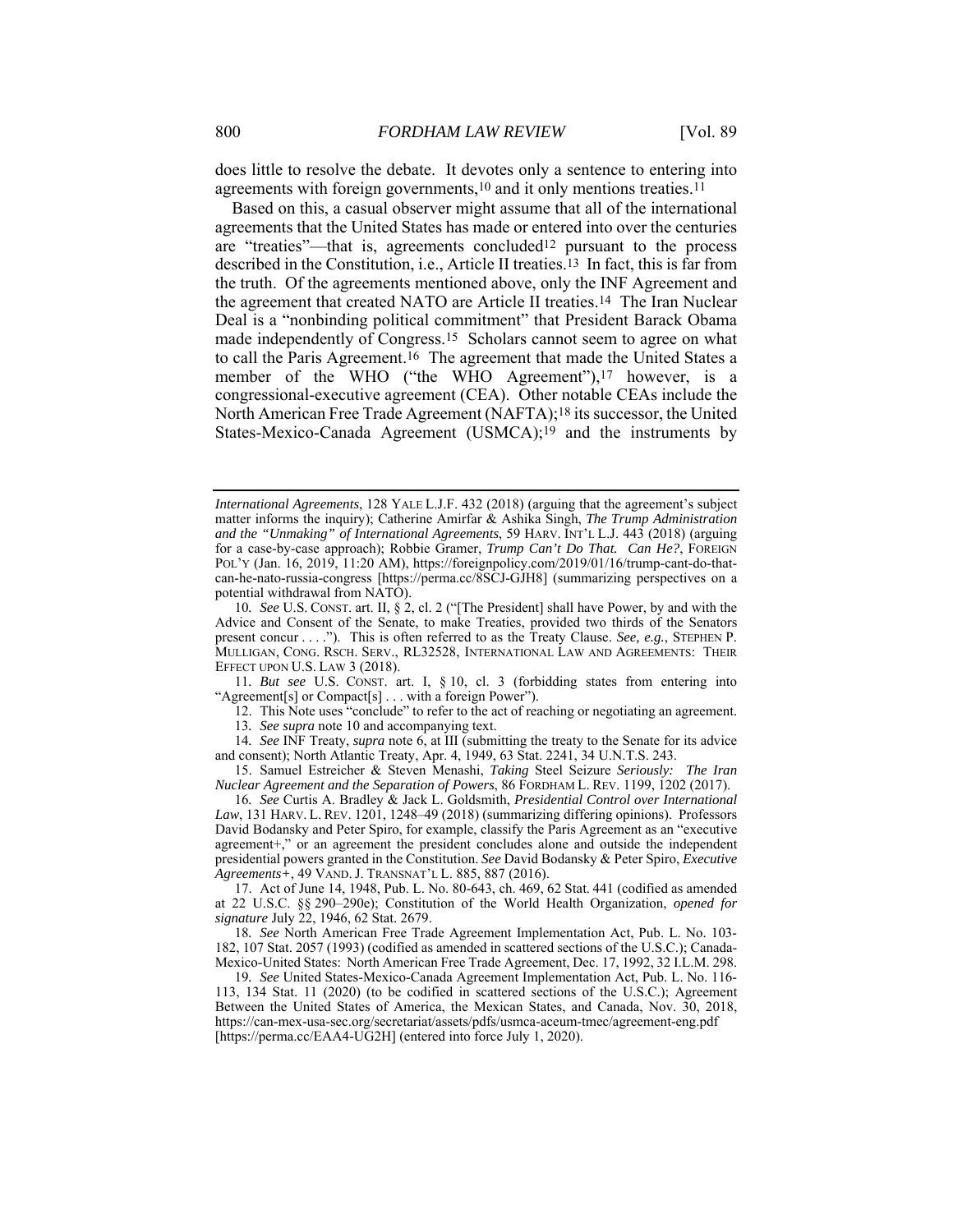which the United States joined the International Monetary Fund (IMF) and the World Bank.20

Unlike Article II treaties, which do not bind the United States until the Senate consents by a two-thirds majority vote,21 CEAs require simple majority votes from both the Senate and the House of Representatives either before or after the agreement is concluded.<sup>22</sup> The approval is usually memorialized in a statute.<sup>23</sup> Together with their sole executive agreement<sup>24</sup> cousins, CEAs vastly outnumber Article II treaties: the Congressional Research Service found that the United States concluded 12,880 executive agreements and a mere 1501 Article II treaties between 1789 and 1989.25

History seems to demonstrate a general acceptance that the president may withdraw from an Article II treaty without congressional approval.<sup>26</sup> Only one serious challenge to the president's unilateral withdrawal or termination27 authority has reached the U.S. Supreme Court.28 The Court

21. U.S. CONST. art. II, § 2, cl. 2.

25*. See* CONG. RSCH. SERV., *supra* note 24, at 39 tbl.II-§1. The table does not divide executive agreements further into CEAs and sole executive agreements.

26*. See* Curtis A. Bradley, *Treaty Termination and Historical Gloss*, 92 TEX. L. REV. 773, 798–816 (2014) (recounting a history of unilateral presidential treaty terminations); *see also* RESTATEMENT (FOURTH) OF THE FOREIGN RELS. L. OF THE U.S. § 313(1) (AM. L. INST. 2018) ("According to established practice, the President has the authority to act on behalf of the United States in suspending or terminating U.S. treaty commitments and in withdrawing the United States from [Article II] treaties . . . ."); *infra* Part I.D.

 27. A party that terminates a treaty (or other international agreement) according to the treaty's terms announces that it "will no longer adhere" to the otherwise valid and enforceable agreement. CONG. RSCH. SERV., *supra* note 24, at 413. "Withdrawal" generally refers to the *act* of "terminating the obligations of an international agreement with respect to a withdrawing party." *Id.* This Note generally uses "termination" and "withdrawal" interchangeably.

28. Goldwater v. Carter, 444 U.S. 996 (1979) (mem.).

 <sup>20.</sup> LOUIS HENKIN, FOREIGN AFFAIRS AND THE UNITED STATES CONSTITUTION 215 (2d ed. 1996); *see* Bretton Woods Agreements Act, Pub. L. No. 79-171, ch. 339, 59 Stat. 512 (1945) (codified as amended at 22 U.S.C. §§ 286–286zz); Articles of Agreement of the International Monetary Fund, Dec. 27, 1945, 60 Stat. 1401; Articles of Agreement of the International Bank for Reconstruction and Development, Dec. 27, 1945, 60 Stat. 1440.

 <sup>22.</sup> CURTIS A. BRADLEY, INTERNATIONAL LAW IN THE U.S. LEGAL SYSTEM 76 (2d ed. 2015); *see infra* Part I.A.

<sup>23</sup>*. See, e.g.*, Bretton Woods Agreements Act, § 2, 59 Stat. at 512 ("The President is hereby authorized to accept membership for the United States in the International Monetary Fund . . . and in the [World Bank] . . . . ").

 <sup>24.</sup> Presidents conclude sole executive agreements without congressional approval pursuant to authority derived from independent grants of power under Article II. CONG. RSCH. SERV., 106TH CONG., TREATIES AND OTHER INTERNATIONAL AGREEMENTS: THE ROLE OF THE UNITED STATES SENATE 1 (Comm. Print 2001). CEAs and sole executive agreements are two different types of executive agreements, which bind the United States to international obligations but are concluded outside the Article II treaty process. MULLIGAN, *supra* note 10, at 6; Bradley, *supra* note 9, at 1616–17. Together, Article II treaties, CEAs, and sole executive agreements constitute the traditional trichotomy of international agreements. Bodansky & Spiro, *supra* note 16, at 886–87. Although some disagree, *see, e.g.*, *id.* at 887 (calling the traditional framework "inadequate both conceptually and historically"); Bradley & Goldsmith, *supra* note 16, at 1207–08 (listing five types of international agreements); Harold Hongju Koh, *Triptych's End: A Better Framework to Evaluate 21st Century International Lawmaking*, 126 YALE L.J.F. 338 (2017) (arguing that the trichotomy is obsolete), this Note utilizes the traditional three-part framework.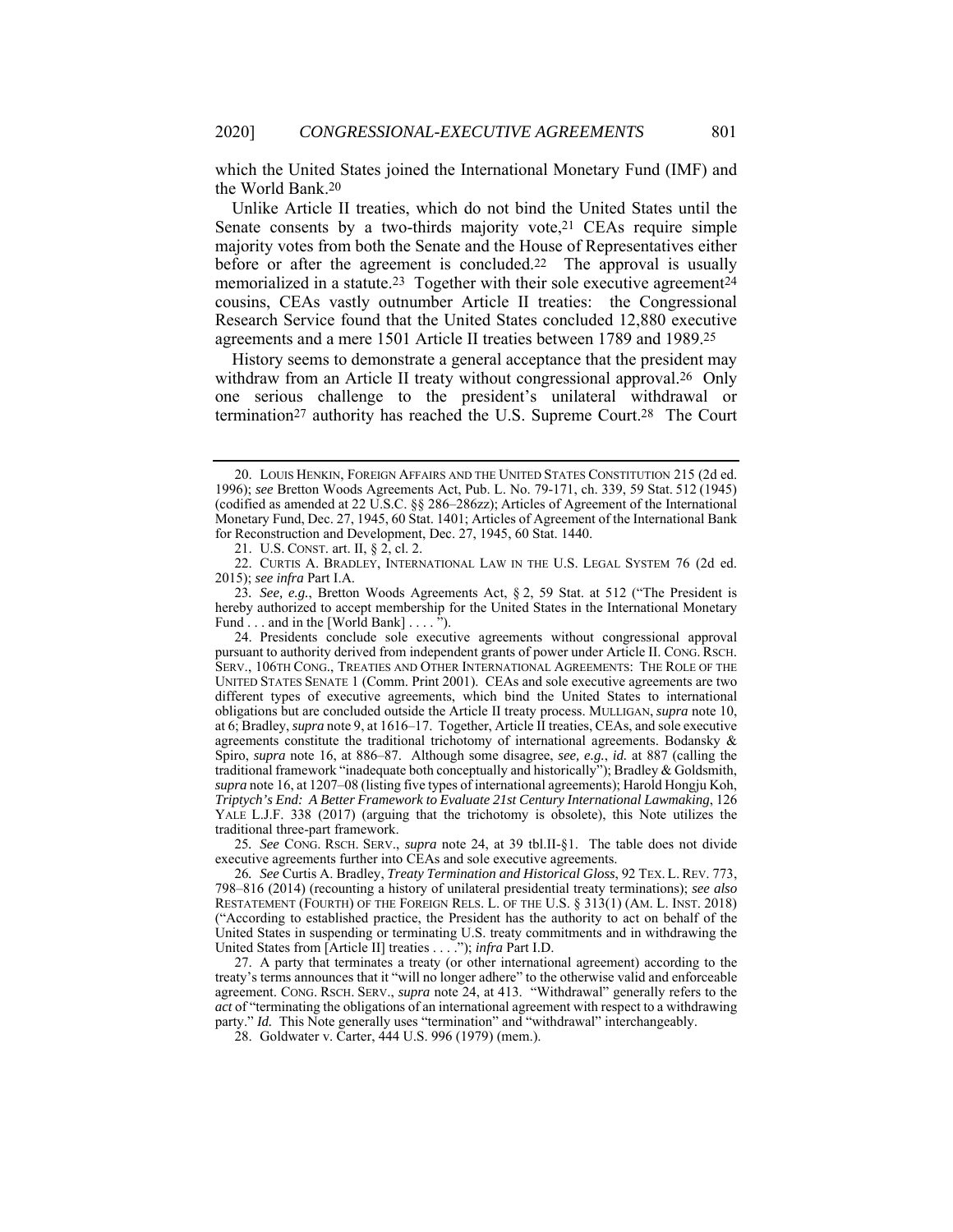remanded the case without issuing a majority opinion, but individual Justices wrote splintered concurring opinions that did not address the merits.29 Federal district courts dismissed two later cases that brought similar challenges—also without reaching the merits of either case.30 However, all three cases concerned Article II treaties; whether the president has the constitutional authority to withdraw from or terminate a CEA without congressional consent "has not been seriously challenged in the past."31

In an era as turbulent and polarized as the current one, resolving this key question of presidential authority is crucial.32 Given the apprehension toward global involvement that accompanied Trump's election<sup>33</sup> and that past U.S. presidents have also displayed isolationist tendencies,34 one wonders what other global institutions might someday land in the crosshairs.

This Note argues that Congress should have the opportunity to participate in the decision to withdraw from CEAs, except in emergency situations implicating U.S. national security or vital security interests, or when Congress physically cannot convene35 and the president reasonably deems it necessary to withdraw immediately.36 Additionally, because no current federal statute requires the president "to notify Congress of an executive decision to terminate or withdraw from any treaty or international

 30. Kucinich v. Bush, 236 F. Supp. 2d 1, 2 (D.D.C. 2002); Beacon Prods. Corp. v. Reagan, 633 F. Supp. 1191, 1199 (D. Mass. 1986), *aff'd*, 814 F.2d 1 (1st Cir. 1987).

 32. It is important to note that presidents from both parties have withdrawn from or unilaterally terminated CEAs. *See, e.g.*, Bradley, *supra* note 9, at 1638–39 (discussing how the Obama administration unilaterally terminated a CEA by entering into another agreement).

33*. See Public Uncertain, Divided over America's Place in the World*, PEW RSCH. CTR. (May 5, 2016), https://www.pewresearch.org/politics/2016/05/05/public-uncertain-dividedover-americas-place-in-the-world/ [https://perma.cc/EAA4-UG2H] (reporting that 57 percent of Americans surveyed say the United States should let other countries "[d]eal with their own problems" and 41 percent say the United States does "[t]oo much" to solve world problems).

34*. See, e.g.*, WASHINGTON'S FAREWELL ADDRESS TO THE PEOPLE OF THE UNITED STATES MDCCXCVI 22 (Houghton Mifflin Co. 1913) ("It is our true policy to steer clear of permanent alliances with any portion of the foreign world . . . ."); President Warren G. Harding, Inaugural Address (Mar. 4, 1921), *reprinted in* 60 CONG. REC. 4533, 4533 (1921) ("[The United States] can enter into no political commitments, nor assume any economic obligations which will subject our decisions to any other than our own authority.'

 35. Although the author has not found any particular time in history when it was physically impossible for Congress to meet, such a situation is not especially difficult to imagine. For example, had United Airlines Flight 93 hit its intended target, the U.S. Capitol building, on September 11, 2001, hundreds of members of Congress could have been killed or incapacitated—this would have "eliminat[ed] the constitutionally required quorum until special elections could be held to replenish the House." Norm Ornstein, *Congress Desperately Needs a Contingency Plan*, ATLANTIC (Mar. 13, 2020), https://www.theatlantic.com/ ideas/archive/2020/03/congress-needs-contingency-plan-right-now/607933 [https://perma.cc/ W2DQ-53VE]; *see also* U.S. CONST. art. 1, § 5, cl. 1 ("[A] Majority of each [chamber] shall constitute a Quorum to do Business . . . .").

 36. This Note only discusses withdrawing from CEAs on the international plane and does not discuss terminating any related domestic obligations. This Note does not discuss breaches of international law or particular withdrawal terms in any given CEA.

<sup>29</sup>*. Id.* at 996–97. Justice William H. Rehnquist argued that the case raised a nonjusticiable political question. *Id.* at 1002 (Rehnquist, J., concurring). Justice Lewis F. Powell Jr. raised ripeness issues. *Id.* at 997 (Powell, J., concurring).

 <sup>31.</sup> CONG. RSCH. SERV., *supra* note 24, at 199.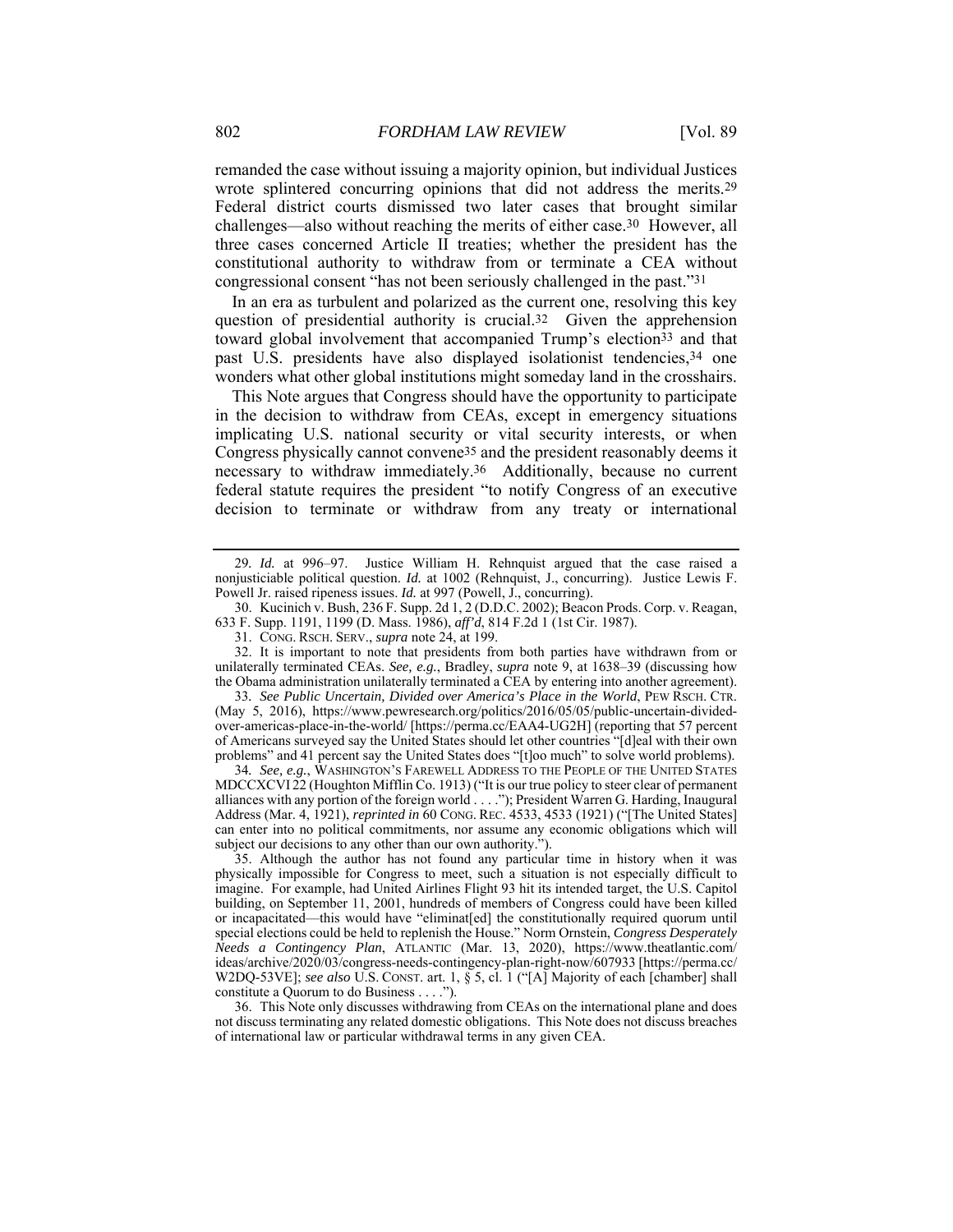agreement,"37 this Note also calls for a new reporting statute to support the proposed framework.

Part I explores the history of CEAs, compares CEAs to Article II treaties, and broadly summarizes the current state of the law surrounding unilateral presidential withdrawal from international agreements. Part II presents opposing scholarly arguments discussing a president's constitutional authority to withdraw unilaterally from a CEA. Part III argues for a middle ground approach between the opposing viewpoints discussed in Part II and outlines the proposed reporting statute.

#### I. CONGRESSIONAL-EXECUTIVE AGREEMENTS: A PRIMER

Presidents negotiate CEAs with congressional "authorization or approval" that may concern "any matter that falls within the powers of Congress and of the President under the Constitution."38 CEAs require only simple majorities of both the Senate and the House of Representatives.39 Though not contemplated in the Constitution, CEAs constitute the vast majority of international agreements to which the United States is a party.40

As a threshold matter, international law does not distinguish among Article II treaties, CEAs, and sole executive agreements as U.S. domestic law does.41 The Vienna Convention on the Law of Treaties ("the Vienna Convention") considers all three types of agreements to be "treaties."42 There also seems to be relative consensus in U.S. domestic law that Article II treaties and CEAs are interchangeable instruments.43

Part I.A describes the two different types of CEAs. Part I.B briefly traces the history of CEAs. Part I.C compares CEAs and Article II treaties. Part

42*. See* Vienna Convention on the Law of Treaties, *supra* note 41, at 333 (defining a "treaty" as "an international agreement concluded between [countries] in written form and governed by international law").

 <sup>37.</sup> Koh, *supra* note 9, at 448.

<sup>38</sup>*. See* RESTATEMENT (THIRD) OF THE FOREIGN RELS. L. OF THE U.S. § 303 (AM. L. INST. 1987).

 <sup>39.</sup> HENKIN, *supra* note 20, at 217.

 <sup>40.</sup> Bradley, *supra* note 9, at 1616–17.

<sup>41</sup>*. See* Vienna Convention on the Law of Treaties art. 2, ¶ 1(a), May 23, 1969, 1155 U.N.T.S. 331. The Vienna Convention has awaited Senate approval since February 23, 1978. Off. of Treaty Affs., *Treaties Pending in the Senate*, U.S. DEP'T OF STATE (Oct. 22, 2019), https://www.state.gov/treaties-pending-in-the-senate/ [https://perma.cc/5DE3-RWQ5]. Regardless, the executive branch and the courts generally see the Vienna Convention as a reflection of customary international law. MULLIGAN, supra note 10, at 2 n.13.

<sup>43</sup>*. See* RESTATEMENT (THIRD) OF THE FOREIGN RELS. L. OF THE U.S. § 303 cmt. e ("Since any agreement concluded as a Congressional-Executive agreement could also be concluded by treaty . . . either method may be used in many cases. The prevailing view is that the Congressional-Executive agreement can be used as an alternative to the treaty method in every instance."). *But see generally* Julian Nyarko, *Giving the Treaty a Purpose: Comparing the Durability of Treaties and Executive Agreements*, 113 AM. J. INT'L L. 54 (2019) (arguing that the distinct Article II treaty and CEA processes should be preserved); John C. Yoo, *Laws as Treaties?: The Constitutionality of Congressional-Executive Agreements*, 99 MICH. L. REV. 757 (2001) (arguing against complete interchangeability); *infra* Part I.C (detailing differences between Article II treaties and CEAs).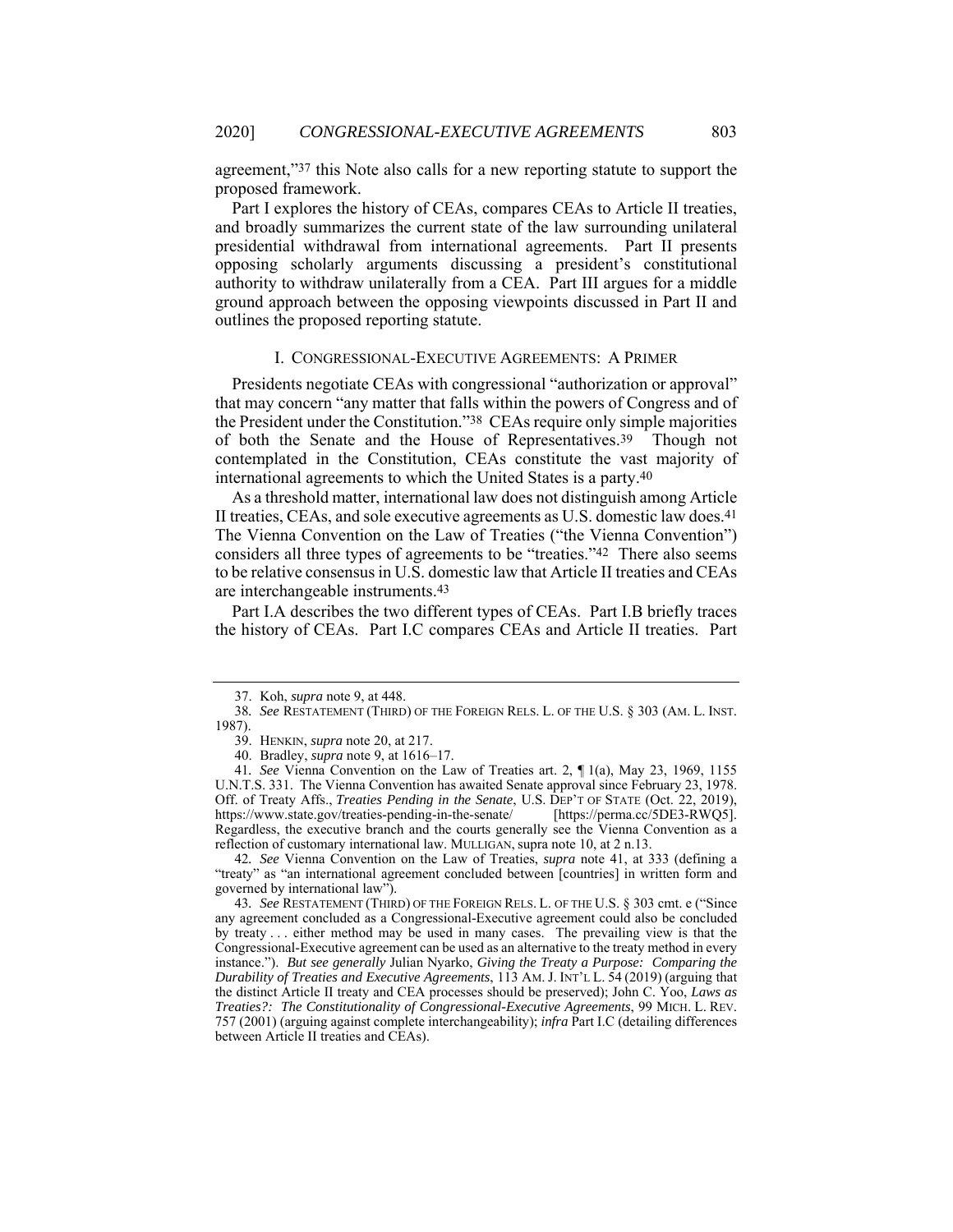I.D summarizes the current law surrounding unilateral presidential withdrawal from Article II treaties.

# *A. Types of Congressional-Executive Agreements*

There are two types of CEAs: ex ante and ex post.<sup>44</sup> Congress usually approves ex ante CEAs via legislation before the president even sets out to negotiate the agreement.45 Congress also usually grants the president broad discretion to "negotiate, conclude, and ratify [an agreement]," and the agreement rarely returns to Congress for review or approval.46 The authorization is often "vague and enacted many years before the agreement."47 Authorizing statutes also rarely contain expiration or sunset provisions, so a president might negotiate an agreement based on a decadesold authorization granted "in a completely different political reality and climate."48 Congress may only reject an ex ante CEA by passing a law to abrogate the agreement or by enacting a joint resolution.49 A presidential veto, however, could surmount any such efforts.50

Unlike ex ante CEAs, Congress does not delegate negotiating authority for ex post CEAs to the president.51 Instead, Congress approves ex post CEAs after the executive branch has finished negotiating an agreement with a foreign power.52 Congress then uses "accompanying implementing legislation" to approve an ex post CEA.53 Both the House and the Senate must approve the proposed agreement by majority vote for the agreement to take effect.54

# *B. The Congressional-Executive Agreement in History*

While Article II treaties received a great deal of attention during the 1787 Constitutional Convention, there was apparently little to no consideration of CEAs.55 This, however, has not deterred the United States from using CEAs

<sup>44</sup>*. See* BRADLEY, *supra* note 22, at 80.

<sup>45</sup>*. Id.*; Oona A. Hathaway, *Treaties' End: The Past, Present, and Future of International Lawmaking in the United States*, 117 YALE L.J. 1236, 1255 (2008).

 <sup>46.</sup> Bradley & Goldsmith, *supra* note 16, at 1213.

<sup>47</sup>*. Id.*

 <sup>48.</sup> Ryan Harrington, *A Remedy for Congressional Exclusion from Contemporary International Agreement Making*, 118 W. VA. L. REV. 1211, 1223 (2016).

 <sup>49.</sup> Oona A. Hathaway, *Presidential Power over International Law: Restoring the Balance*, 119 YALE L.J. 140, 167 (2009).

<sup>50</sup>*. Id.* As a result, scholars have criticized the ex ante CEA as "possess[ing] the form of congressional-executive cooperation without the true collaboration it implies." *Id.* at 213; *accord* Bradley & Goldsmith, *supra* note 16, at 1214.

 <sup>51.</sup> Yoo, *supra* note 43, at 766.

 <sup>52.</sup> BRADLEY, *supra* note 22, at 80.

 <sup>53.</sup> Jean Galbraith, *The President's Power to Withdraw the United States from International Agreements at Present and Future*, 111 AJIL UNBOUND 445, 447 (2018).

 <sup>54.</sup> HENKIN, *supra* note 20, at 217; *see also* U.S. CONST. art. I, § 7, cl. 2; Ryan Harrington, *Understanding the "Other" International Agreements*, 108 LAW LIBR. J. 343, 347 (2016) (comparing the ordinary legislative process to the CEA approval process).

<sup>55</sup>*. See* Bruce Ackerman & David Golove, *Is NAFTA Constitutional?*, 108 HARV. L. REV. 798, 808–13 (1995).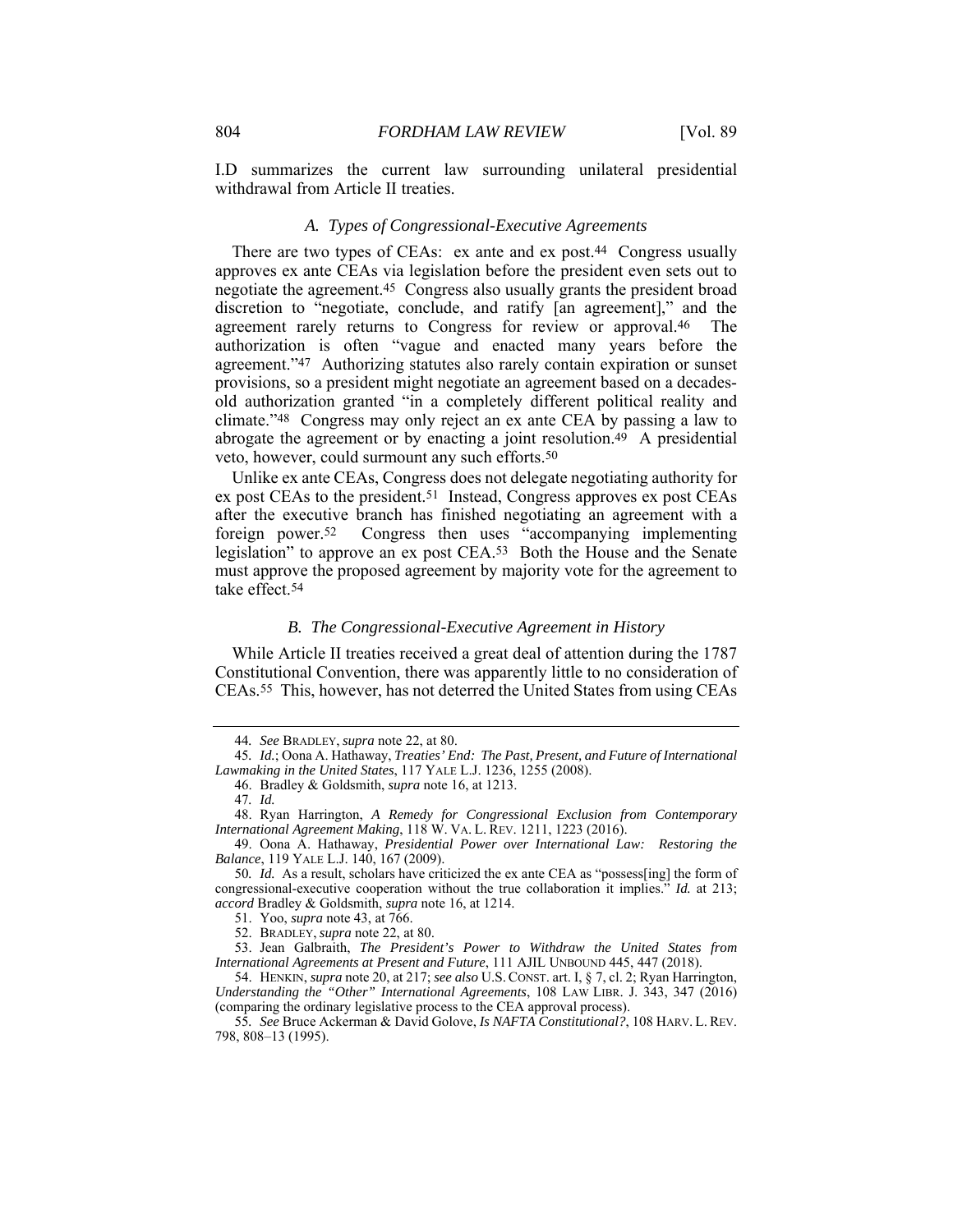throughout its history. Congress passed statutes as early as 1790 that granted the president ex ante approval to conclude agreements with foreign governments.56 One early CEA helped to establish an international postal system.57 The fledgling United States also employed CEAs for a slew of other actions.58 Article II treaties still, however, outnumbered CEAs and sole executive agreements in the nation's early days.59

CEAs became more common in the late 1890s as the William McKinley administration slowly abandoned protectionism and negotiated bilateral trade agreements.60 Additionally, the United States joined many postwar multilateral institutions using CEAs61—examples include the United Nations Educational, Scientific, and Cultural Organization (UNESCO),62 the WHO,<sup>63</sup> and the IMF and the World Bank<sup>64</sup>—and as Congress expanded the president's authority to negotiate trade agreements with minimal congressional involvement under certain sections of the Trade Act of 1974.65 Several members of Congress introduced measures during the Dwight D. Eisenhower administration to exercise more control over the use of executive agreements, but those efforts ultimately failed without Eisenhower's support.<sup>66</sup> And while Congress has at times directed the president to

59*. See id.* at 1287. From 1789 to 1839, the United States entered into sixty Article II treaties compared to twenty-seven executive agreements. CONG. RSCH. SERV., *supra* note 24, at 39 tbl.II-1.

60*. Id.* at 1293.

61*. Id.* at 1300.

 62. Act of July 30, 1946, Pub. L. No. 79-565, 60 Stat. 712 (1946) (codified as amended at 22 U.S.C. §§ 287m–287t); Constitution of the United Nations Educational, Scientific and Cultural Organisation, *opened for signature* Nov. 16, 1945, 61 Stat. 2495. The United States withdrew from UNESCO under President Ronald Reagan but rejoined under President George W. Bush. Letter from George Schultz, U.S. Sec'y of State, to Amadou-Mahtar M'Bow, Dir. Gen., United Nations Educ., Sci., & Cultural Org. (Dec. 28, 1983), *reprinted in* 23 I.L.M. 220, 220–21 (1984); President George W. Bush, President's Remarks at the United Nations General Assembly (Sept. 12, 2002), https://georgewbushwhitehouse.archives.gov/news/releases/2002/09/20020912-1.html [https://perma.cc/Y3KB-NZCJ]. The United States withdrew again under Trump, citing "anti-Israel" bias. Press Statement, Heather Nauert, U.S. Dep't of State, The United States Withdraws from UNESCO (Oct.  $12$ ,  $2017$ ), https://www.state.gov/ the-united-states-withdraws-from-unesco/ [https://perma.cc/VC6T-UB5Y].

63*. See supra* note 17 and accompanying text.

64*. See supra* note 20 and accompanying text.

 65. Pub. L. No. 93-618, §§ 151–154, 88 Stat. 1978, 2001–08 (codified as amended at 19 U.S.C. §§ 2191–2194). Under this "fast-track authority," presidents may submit trade agreements for consideration under special rules that prohibit amendments and strictly limit debate in both chambers; filibusters are impossible under the statutory time limits. 19 U.S.C. § 2191(d), (f)–(g); *see also* Hathaway, *supra* note 45, at 1304–05.

66*. See* GLEN S. KRUTZ & JEFFREY S. PEAKE, TREATY POLITICS AND THE RISE OF EXECUTIVE AGREEMENTS: INTERNATIONAL COMMITMENTS IN A SYSTEM OF SHARED POWERS

 <sup>56.</sup> CONG. RSCH. SERV., *supra* note 24, at 78 (citing Assumption Act (State Debts), ch. 34, § 2, 1 Stat. 138, 139 (1790)).

 <sup>57.</sup> Act to Establish the Post-Office and Post Roads Within the United States, ch. 7, § 26, 1 Stat. 232, 239 (1792).

<sup>58</sup>*. See* Hathaway, *supra* note 45, at 1290–91. The United States used CEAs to, for example, establish diplomatic relations, authorize maritime and admiralty actions, settle claims or cases, conclude territorial agreements based on previous treaties, exchange prisoners of war, create joint occupations, and colonize territory. *Id.*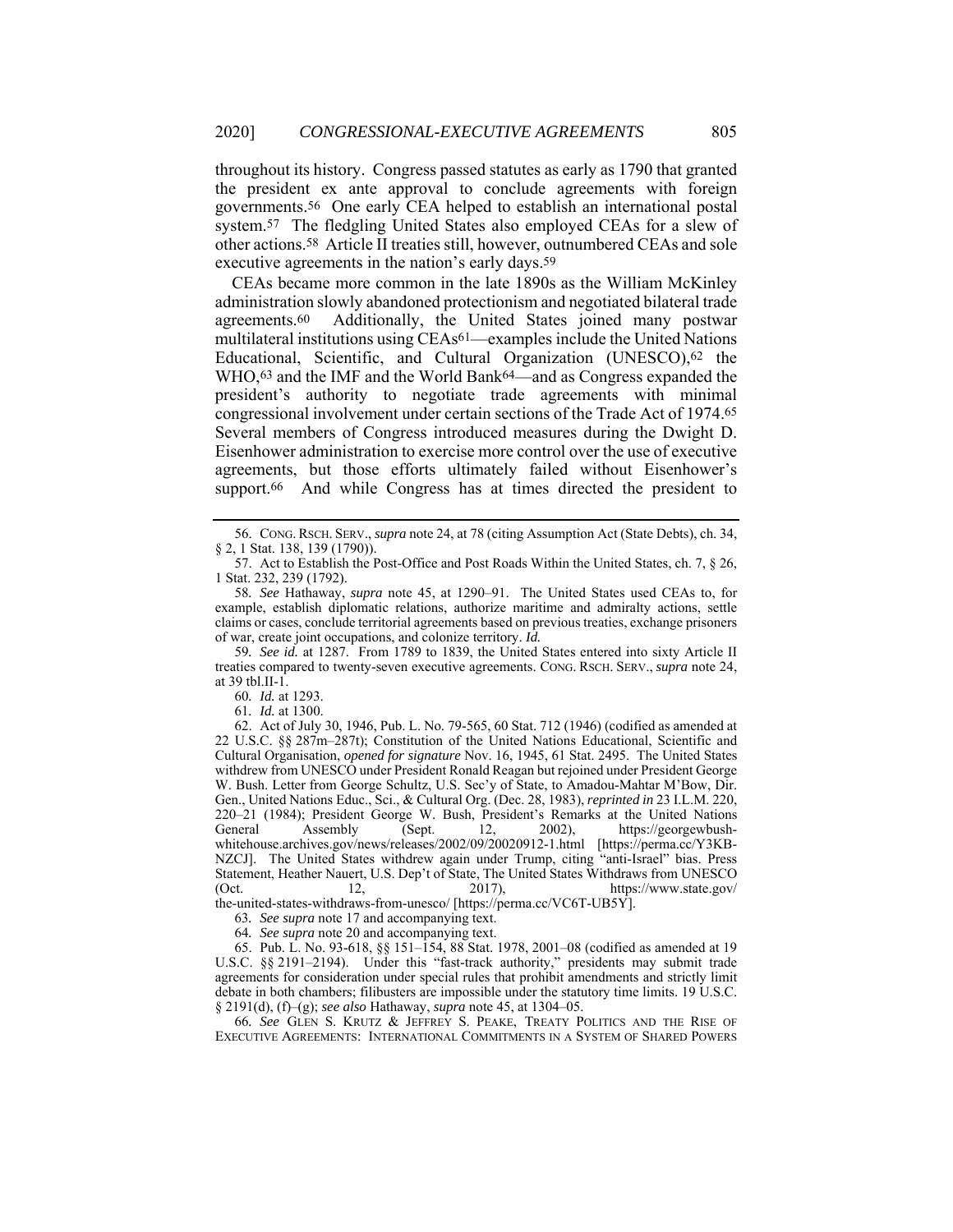withdraw from a CEA,<sup>67</sup> these actions appear to be the exception rather than the norm.68

#### *C. Comparing Congressional-Executive Agreements and Article II Treaties*

The executive branch decides whether an international agreement will be concluded as an Article II treaty, CEA, sole executive agreement, agreement pursuant to a treaty, or a political commitment.<sup>69</sup> Part I.C.1 discusses an example of how the Supreme Court has treated Article II treaties and CEAs for statutory interpretation purposes. Parts I.C.2 through I.C.6 discuss how CEAs and Article II treaties differ in terms of: (1) efficiency, (2) democratic legitimacy, (3) self-execution, (4) public relations value, and (5) ease of identification and frequency of reporting.

# 1. Congressional-Executive Agreements and Statutory Interpretation

Although both the Restatement (Third) of the Foreign Relations Law of the United States70 and modern scholarship endorse the CEA as a constitutional form of international agreement,71 the Supreme Court has never directly ruled on its constitutionality. In *Weinberger v. Rossi*,72 however, the Court did hold that CEAs can qualify as treaties when interpreting a federal statute.73 The case arose when a group of U.S. citizens employed at the U.S. naval base at Subic Bay in the Philippines sued the secretary of defense after learning that their employment would be

<sup>44–45 (2009).</sup> One notable effort, the Bricker Amendment, sought to eliminate executive agreements and establish Article II treaties as the only legal method to conclude international agreements, but it failed in the Senate by one vote. *Id.* at 44.

 <sup>67.</sup> MULLIGAN,*supra* note 10, at 24 ("For example, in the Comprehensive Anti-Apartheid Act of 1986 ... Congress instructed the Secretary of State to terminate an air services agreement with South Africa.").

<sup>68</sup>*. See infra* Part II.

<sup>69</sup>*. See* 11 U.S. DEP'T OF STATE, FOREIGN AFFAIRS MANUAL § 723.3 (2006), https://fam.state.gov/FAM/11FAM/11FAM0720.html [https://perma.cc/VG78-C4F4] (listing all of the criteria that the State Department considers when making this determination).

 <sup>70.</sup> THE RESTATEMENT (FOURTH) OF THE FOREIGN RELS. L. OF THE U.S. (AM. L. INST. 2018), is only a "partial" revision of the third restatement and does not address executive agreements.

<sup>71</sup>*. See* RESTATEMENT (THIRD) OF THE FOREIGN RELS. L. OF THE U.S. § 303(2) (AM. L. INST. 1987) ("[T]he President, with the authorization or approval of Congress, may make an international agreement dealing with any matter that falls within the powers of Congress and of the President under the Constitution."); *see also, e.g.*, *id.* cmt. e ("The prevailing view is that the [CEA] can be used as an alternative to the [Article II] treaty method in every instance."); HENKIN, *supra* note 20, at 217 ("[It] is now widely accepted that the Congressional-Executive agreement is available for wide use, even general use . . . ."). *See generally* Ackerman & Golove, *supra* note 55 (arguing that the CEA is constitutional); Yoo, *supra* note 43 (finding support for the CEA in the Constitution's text, structure, and history). *But see* Laurence H. Tribe, *Taking Text and Structure Seriously: Reflections of Free-Form Method in Constitutional Interpretation*, 108 HARV. L. REV. 1221 (1995) (disagreeing with Ackerman and Golove and concluding that CEAs are inconsistent with the Constitution).

 <sup>72. 456</sup> U.S. 25 (1982).

<sup>73</sup>*. See id.* at 36.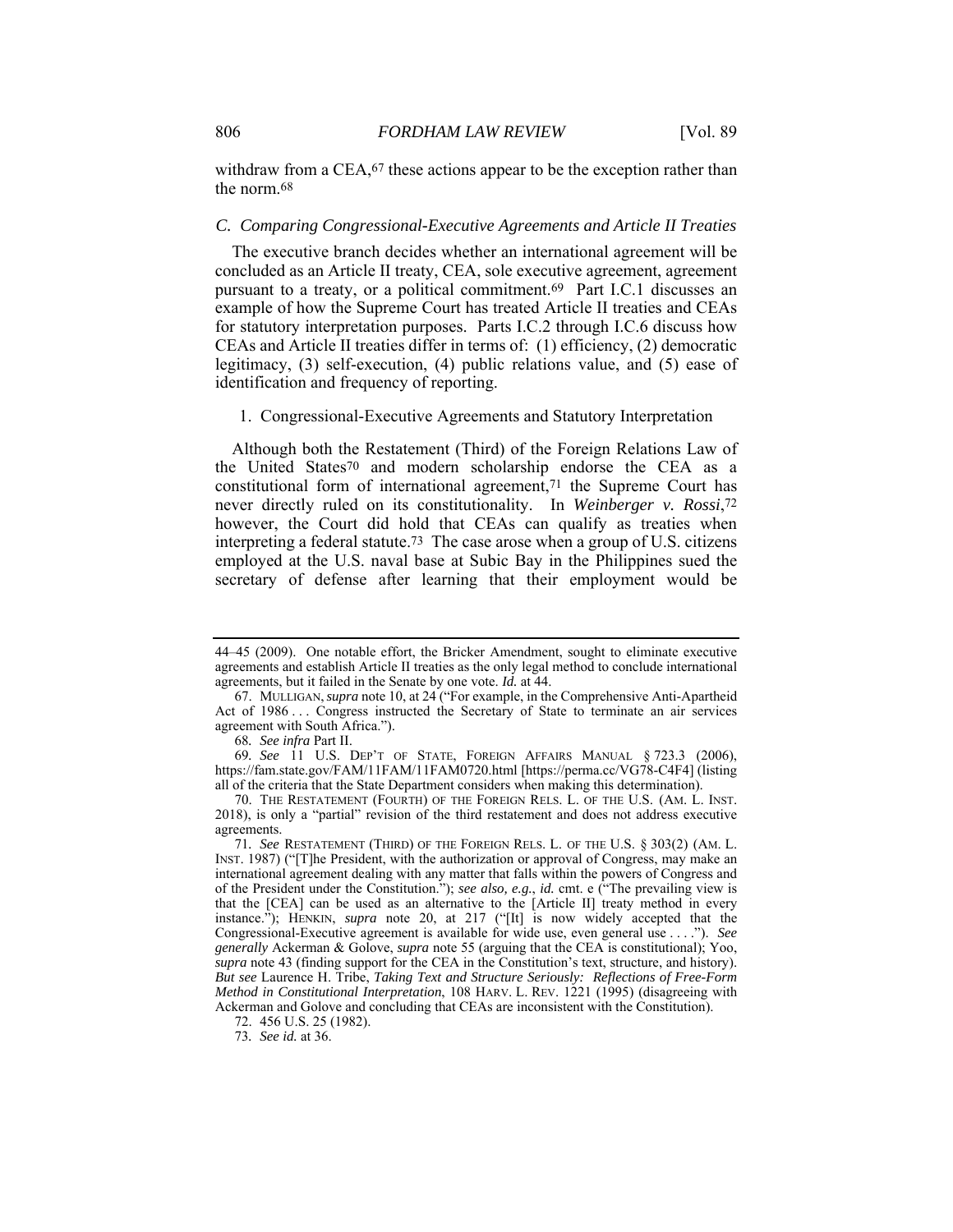terminated pursuant to an agreement74 that created a preference for employing Filipino citizens ("the Base Labor Agreement").<sup>75</sup> The Base Labor Agreement supplemented an earlier agreement<sup>76</sup> that allowed the United States to use several Filipino military facilities77 ("the Military Bases Agreement"). The Military Bases Agreement was itself a CEA concluded under the president's statutory ex ante authority "to acquire . . . military bases 'he may deem necessary for the mutual protection of the Philippine Islands and of the United States.'"78 The employees alleged that the Base Labor Agreement's hiring preference and the impending termination of their employment violated a 1971 employment discrimination statute, which provided:

*Unless prohibited by treaty*, no person shall be discriminated against by the Department of Defense or by any officer or employee thereof, in the employment of civilian personnel at any [U.S. military] facility . . . in any foreign country because such person is a citizen of the United States.79

The Court noted that when the 1971 statute was enacted, there were twelve other agreements similar to the Base Labor Agreement instituting preferences for hiring local nationals on U.S. military bases and that four other similar agreements were subsequently enacted.80 Citing a longstanding principle of statutory construction that avoids construing statutes in ways that violate international law when other constructions are available,  $81$ the Court surveyed the legislative history of the employment discrimination statute and found no indication that Congress intended to abrogate existing U.S. obligations under the Base Labor Agreement and its brethren.<sup>82</sup> As a result, the Court held that "treaty" as used in the 1971 statute included both Article II treaties and what it called "executive agreements."83

# 2. Efficiency Considerations

Turning to the functional differences between CEAs and Article II treaties, because CEAs only require simple majorities from both chambers of Congress,84 the president may find it much easier to get a CEA approved as

 <sup>74.</sup> Military Bases in the Philippines: Employment of Philippine Nationals, Phil.-U.S., May 27, 1968, 19 U.S.T. 5892.

<sup>75</sup>*. Id.* at 5892–93; *see also Weinberger*, 456 U.S. at 27.

 <sup>76.</sup> Agreement Between the United States of America and the Republic of the Philippines Concerning Military Bases, Phil.-U.S., Mar. 14, 1947, 61 Stat. 4019.

<sup>77</sup>*. Id.* at 4020; *see also Weinberger*, 456 U.S. at 27.

<sup>78</sup>*. See Weinberger*, 456 U.S. at 26 (quoting 22 U.S.C. § 1392).

<sup>79</sup>*. Id.* at 28–29 (quoting Act of Sept. 28, 1971, Pub. L. No. 92-129, § 106, 85 Stat. 348, 355§).

<sup>80</sup>*. Id.* at 32.

<sup>81</sup>*. See* Murray v. The Charming Betsy, 6 U.S. (2 Cranch) 64, 118 (1804).

<sup>82</sup>*. Weinberger*, 456 U.S. at 32–36.

<sup>83</sup>*. Id.* at 36; *see also* B. Altman & Co. v. United States, 224 U.S. 583, 600–01 (1912) (holding that a trade agreement concluded as an ex ante CEA was a "treaty" as defined in the Judiciary Act of 1891).

 <sup>84.</sup> HENKIN, *supra* note 20, at 217.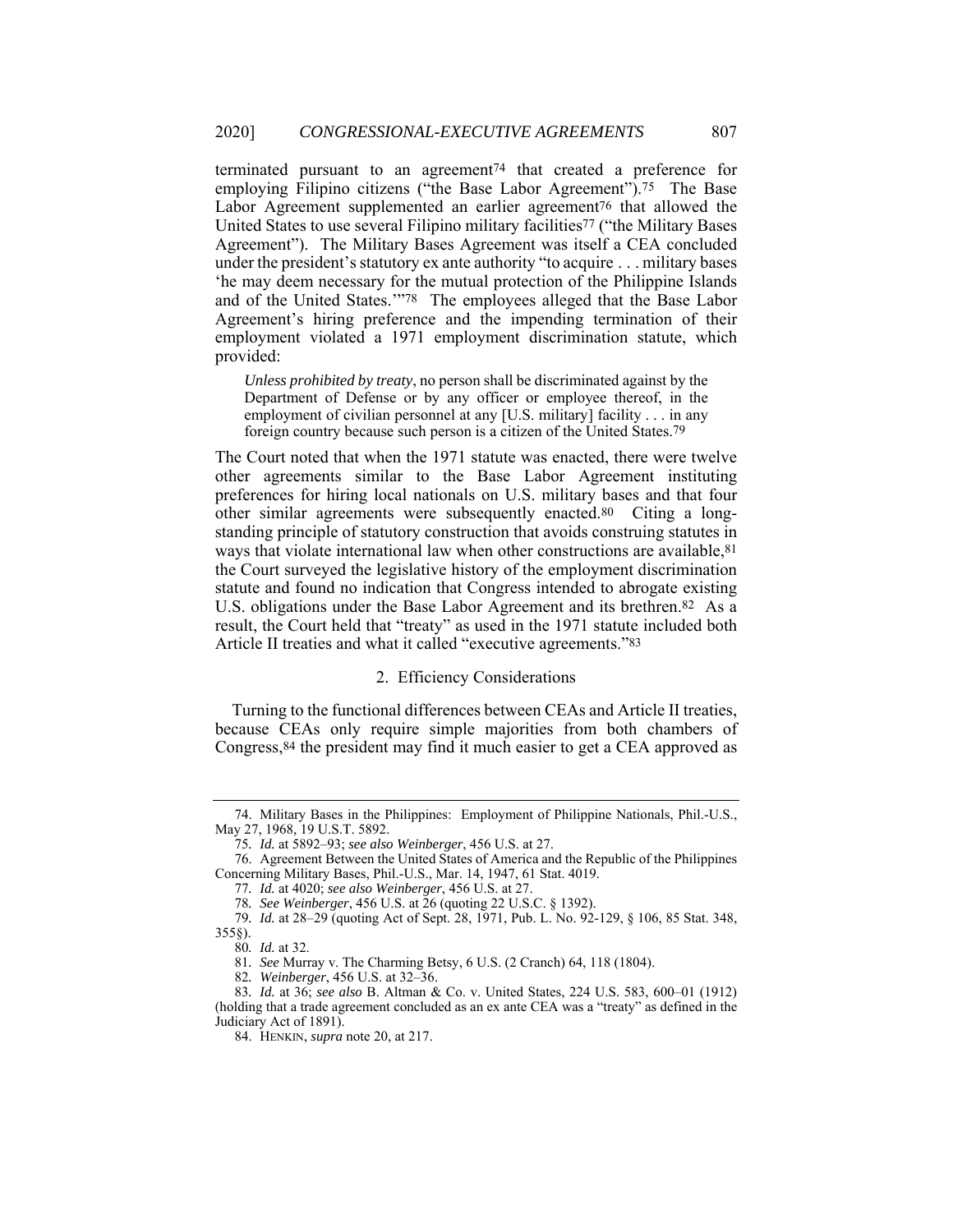compared to an Article II treaty.85 The Senate approval process can be especially vulnerable to partisan politics.86 A perfect storm might arise in an election year if the president's rival party were to control the Senate and decline to approve a significant treaty "in order to deny a President a political advantage."87 Because the Constitution requires a two-thirds Senate majority vote to approve an Article II treaty, the one-third minority can wield enormous negotiating power and force concessions from the president.88 Professor Lawrence Margolis's study of presidents from Franklin D. Roosevelt to Jimmy Carter seems to support this theory.89 These presidents negotiated 13.7 executive agreements for every Article II treaty when their own political party controlled two-thirds of the Senate; however, when the opposite party controlled two-thirds, these presidents averaged 24.4 executive agreements for every Article II treaty.90

Modern times are not so different. The current political climate is incredibly divided and fractious.91 Former Secretary of State John Kerry, who previously served as chairman of the Senate Committee on Foreign Relations, once remarked, "I spent quite a few years trying to get a lot of treaties through the United States Senate, and, frankly, it has become physically impossible . . . . [Y]ou can't pass a treaty anymore."92 At the time

89*. See* LAWRENCE MARGOLIS, EXECUTIVE AGREEMENTS AND PRESIDENTIAL POWER IN FOREIGN POLICY 46 (1986).

90*. Id.* Margolis analyzed all international agreements and treaties listed in the Treaties and Other International Agreements of the United States of America series, which Congress recognized as an official collection. *Id.* at 25. His study does not, however, distinguish between CEAs and sole executive agreements. *See id.* at 24–27. He also acknowledged that the series did not contain oral agreements and may also have excluded secret agreements. *Id.* at 25.

92*. The Iran Nuclear Agreement: The Administration's Case: Hearing Before the H. Comm. on Foreign Affs.*, 114th Cong. 83 (2015) (statement of John Kerry, Secretary of State).

<sup>85</sup>*. Id.* at 178.

<sup>86</sup>*. Id.*

<sup>87</sup>*. Id.*

 <sup>88.</sup> CONG. RSCH. SERV., *supra* note 24, at 19. The Treaty of Versailles, which ended World War I and established the League of Nations, is perhaps the most famous example of a polarized Senate defeating an Article II treaty. Treaty of Peace with Germany (Treaty of Versailles), June 28, 1919, 2 Bevans 43; CONG. RSCH. SERV., *supra* note 24, at 3. However, President Woodrow Wilson refused to negotiate with Senator Henry Cabot Lodge, the Republican leader and chair of the Senate Foreign Relations Committee, after Lodge sent fourteen reservations that would have affected how the treaty was interpreted after ratification. *Senate Leaders: Henry Cabot Lodge: Senate Leader, Presidential Foe*, U.S. SENATE, https://www.senate.gov/artandhistory/history/common/generic/People\_Leaders\_Lodge.htm [https://perma.cc/2Y35-ATU2] (last visited Oct. 3, 2020). The United States never became a party to the Treaty of Versailles after the Senate failed to reach the required two-thirds vote. *See* 50 CONG. REC. 4599 (1919).

<sup>91</sup>*. See The Partisan Divide on Political Values Grows Even Wider*, PEW RSCH.CTR. (Oct. 5, 2017), https://www.people-press.org/2017/10/05/the-partisan-divide-on-political-valuesgrows-even-wider/ [https://perma.cc/A5U7-6RMA] ("Across 10 measures that Pew Research Center has tracked on the same surveys since 1994, the average partisan gap has increased from 15 percentage points to 36 points.").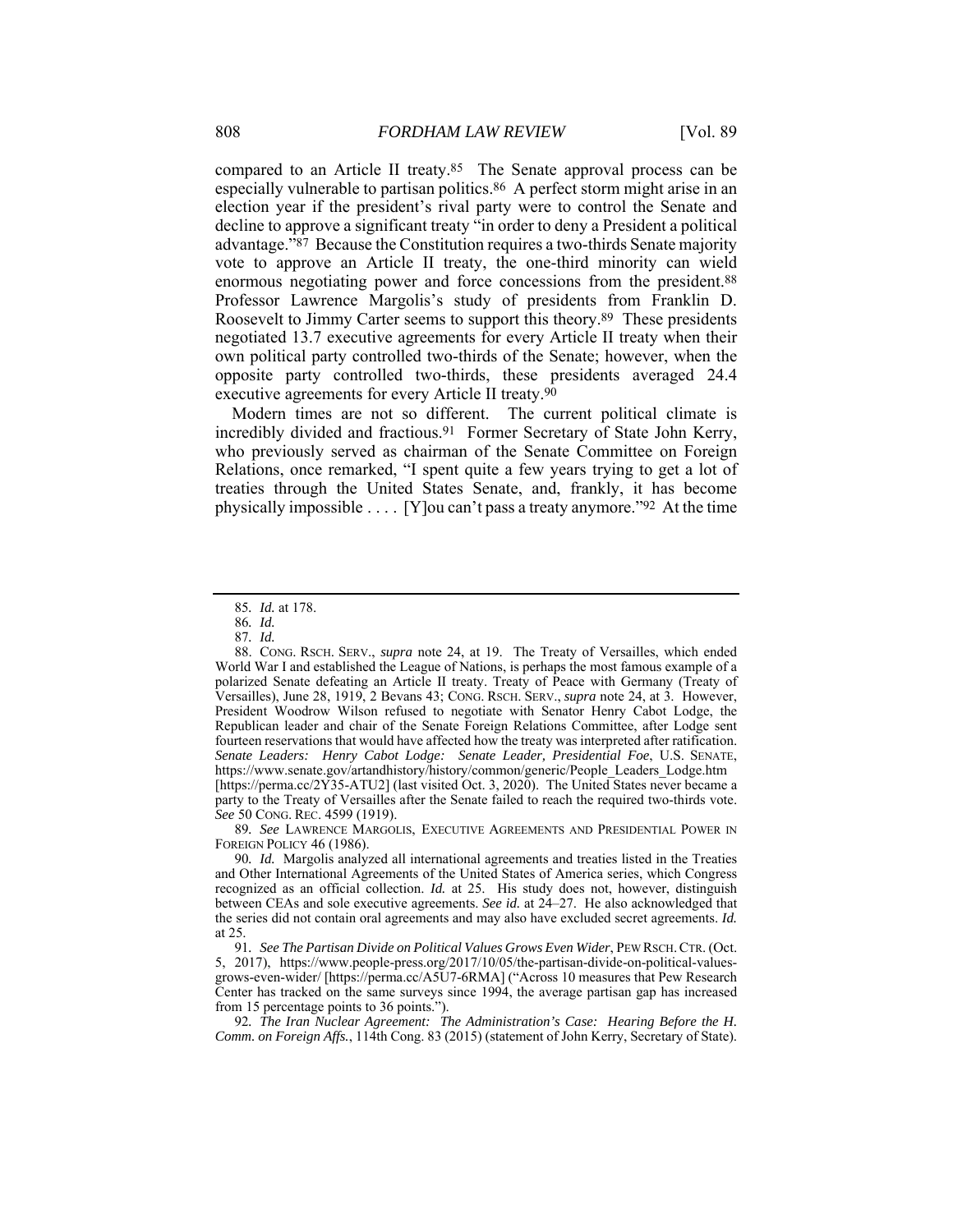of this Note's publication, approximately fourty Article II treaties still await Senate approval.93

# 3. Democratic Legitimacy

Unlike Article II treaties, CEAs notably assign the House of Representatives a role in the international agreement-making process.94 The Framers excluded the House from the Article II treaty process based on their concerns about the House's constant fluctuations in membership and the need to maintain secrecy.95

Professor Oona A. Hathaway explains that excluding the House from the Article II treaty process is especially democratically troubling today because it ignores democratic procedure.96 Only the United States, Mexico, and Tajikistan relegate part of their national legislatures to significantly smaller treaty-making roles as compared to their legislative roles, yet still make the end result binding on domestic law.97 Furthermore, modern international law has expanded beyond diplomatic relations and border disputes to encompass matters relevant to domestic law and policy (such as education and tax policy), and legislating in these areas would necessarily require House participation.98

Hathaway also points out significant costs to the two-thirds supermajority requirement. As of 2008, Senators representing 8 percent of the U.S. population could stymie the Article II treaty process.99 To win a two-thirds majority vote, presidents must cater to the "polarized extremes of modern American politics."100 By contrast, requiring House participation and simple majority votes in each chamber, as CEAs do, could capture a broader swath

100*. Id.* at 1310.

 <sup>93.</sup> Off. of Treaty Affairs, *supra* note 41 (listing thirty-seven treaties pending before the Senate as of October 22, 2019); see also *Treaty Documents Received in the Senate During the Current Congress*, U.S. SENATE (June 18, 2020), https://www.senate.gov/ legislative/trty\_rcd.htm [https://perma.cc/7GBA-6R7M] (listing three additional treaties submitted in  $2\overline{0}20$ ).

<sup>94</sup>*. See* U.S. CONST. art. II, § 2, cl. 2.

<sup>95</sup>*. See, e.g.*, THE FEDERALIST NO. 75, at 452 (Alexander Hamilton) (Clinton Rossiter ed., 1961) ( discussing how the treaty process requires "[a]ccurate and comprehensive knowledge of foreign politics; a steady and systematic adherence to the same views; a nice and uniform sensibility to national character; decision, *secrecy*, and dispatch, [all of which] are imcompatible [sic] with the genius of a body [i.e*.*, the House] so variable and so numerous"). On September 7, 1787, the Constitutional Convention soundly rejected a motion to insert "and the House of Representatives" after "Senate" in the Treaty Clause. 2 THE RECORDS OF THE FEDERAL CONVENTION OF 1787, at 538 (Max Farrand ed., 1911) [hereinafter FARRAND'S RECORDS].

<sup>96</sup>*. See Hathaway*, *supra* note 45, at 1308–12.

<sup>97</sup>*. Id.* at 1309.

<sup>98</sup>*. Id.*

<sup>99</sup>*. Id.* at 1310. Hathaway "add[ed] the populations of the eighteen least populous states and divid[ed] by the total U.S. population." *Id.* at 1310 n.218. "[I]n 1788 it would have taken states accounting for at least fourteen percent of the country's population" to present the same hurdle. *Id.* (citing EDWARD S. CORWIN, THE CONSTITUTION AND WORLD ORGANIZATION 48–49 (1944)).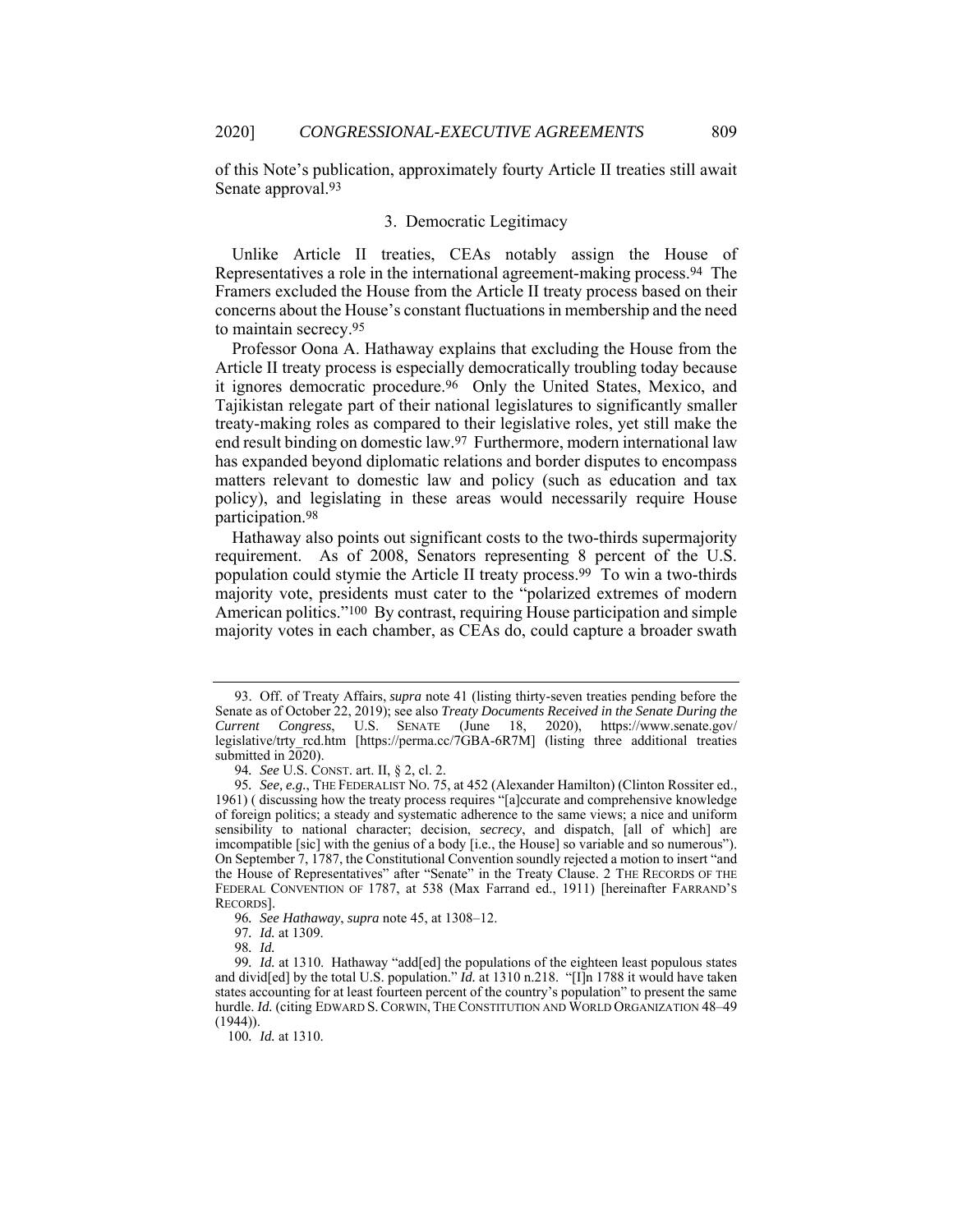of the country's views on any particular international agreement by requiring appeals to a middle ground.101

# 4. Self-Execution

Another distinguishing factor of CEAs as compared to Article II treaties is that CEAs are self-executing and "have the force of law without the need for subsequent congressional action."102 A single CEA both approves the international agreement and its obligations and contains the "necessary domestic implementing legislation."103 Conversely, many other Article II treaties and agreements are considered non-self-executing and require additional legislation to incorporate the obligations into U.S. domestic law.104

This distinction between self-executing and non-self-executing agreements does not come directly from the Constitution.105 Rather, Chief Justice John Marshall crafted the distinction in *Foster v. Neilson*,106 where the Supreme Court held that when treaty terms "import a contract" and a treaty party agrees to "perform a particular act," then the legislature must "execute the contract" before courts will enforce the treaty terms.107 Much later, the Court clarified that "[t]he responsibility for transforming an international obligation arising from a non-self-executing treaty into domestic law falls to Congress."108

Even though the House does not formally participate in approving Article II treaties, it plays an important functional role because Article II treaties often require "legislative implementation (if only by appropriation of funds)."109 Many Senate-approved Article II treaties have languished unfulfilled without implementing legislation.110 The CEA avoids this problem because both chambers cooperate to approve the agreement.111 Furthermore, CEAs "are generally presumed [to be] self-executing unless specified otherwise . . . . The legislation [creating CEAs] provides, in effect,

107*. Id.* at 314.

<sup>101</sup>*. See id.*

 <sup>102.</sup> MULLIGAN, *supra* note 10, at 38.

 <sup>103.</sup> John C. Yoo, *Rational Treaties: Article II, Congressional-Executive Agreements, and International Bargaining*, 97 CORNELL L. REV. 1, 36–37 (2011).

 <sup>104.</sup> MULLIGAN,*supra* note 10, at 38. A non-self-executing agreement might, for example, contain a provision obligating the United States to pass laws to meet the agreement's objectives. *See* HENKIN, *supra* note 20, at 199–200.

 <sup>105.</sup> Under the Supremacy Clause, all Article II treaties are considered "the supreme law of the land." U.S. CONST. art. VI, cl. 2.

 <sup>106. 27</sup> U.S. (2 Pet.) 253 (1829), *abrogated on other grounds by* United States v. Percheman, 32 U.S. (7 Pet.) 51 (1833).

 <sup>108.</sup> Medellin v. Texas, 552 U.S. 491, 525–26 (2008). Such responsibility necessarily requires House participation. *See* U.S. CONST., art. I, § 7, cl. 2. *But see* DAVID L. SLOSS, THE DEATH OF TREATY SUPREMACY: AN INVISIBLE CONSTITUTIONAL CHANGE 7–8 (2016) (summarizing how understandings of "self-executing" and "non-self-executing" have changed over the centuries).

 <sup>109.</sup> HENKIN, *supra* note 20, at 217.

 <sup>110.</sup> CONG. RSCH. SERV., *supra* note 24, at 20.

 <sup>111.</sup> HENKIN, *supra* note 20, at 217.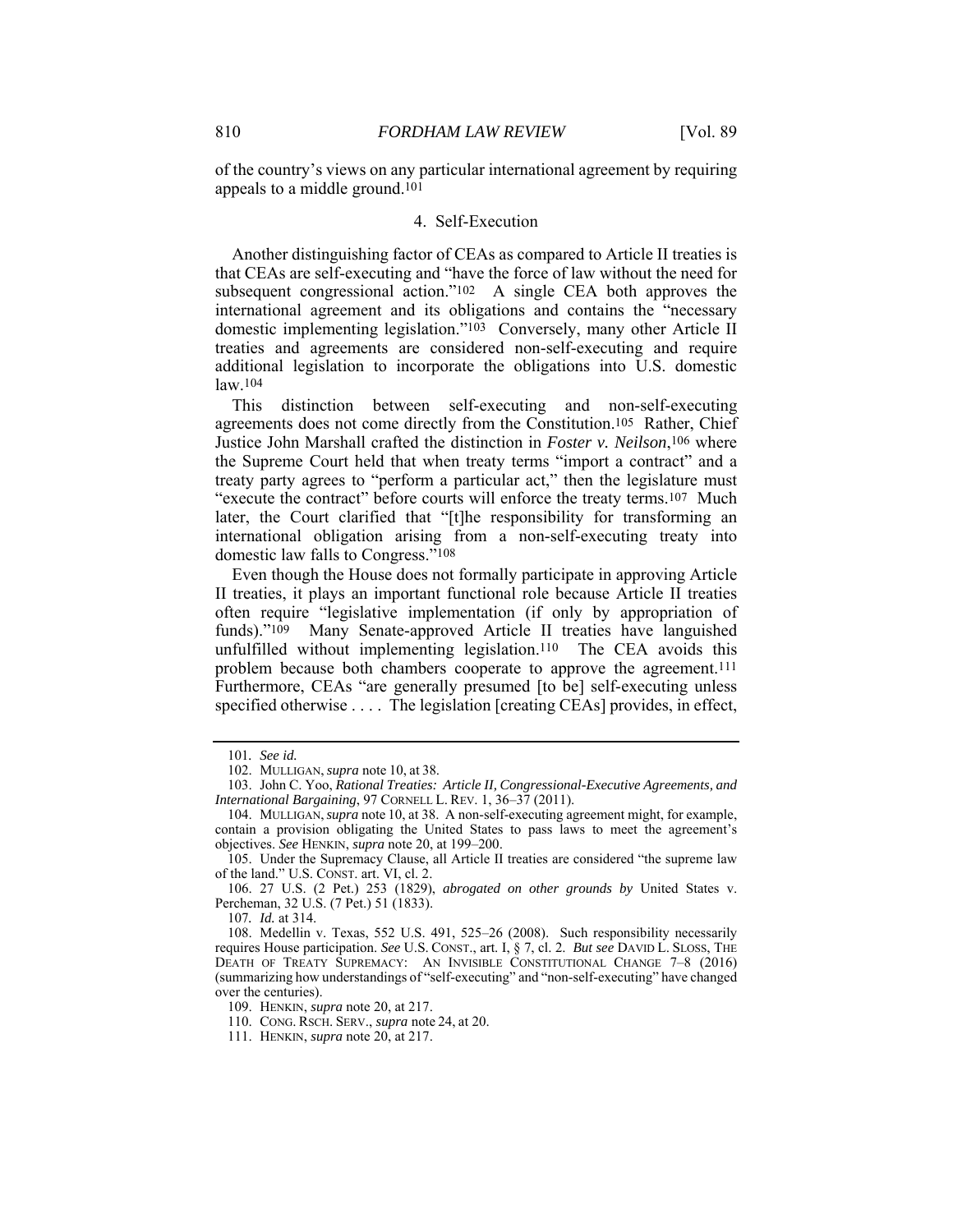one-stop shopping: the same act that provides the authority to accede to the international agreement can also make the necessary statutory changes to implement the obligation incurred."112

# 5. Constitutional Legitimacy

Despite the CEA's features,<sup>113</sup> the Article II treaty may still enjoy greater constitutional legitimacy. Because it is the only type of international agreement mentioned in the Constitution $114$  and one that requires a high degree of bipartisan cooperation,<sup>115</sup> some argue that the Article II treaty sends a strong signal about U.S. intentions.<sup>116</sup> Although the CEA pathway is readily available,<sup>117</sup> the Article II treaty remains the overwhelmingly preferred method for peace treaties and agreements concerning mutual defense, security arrangements, arms control, human rights, extradition, and the environment.118 Professor Harold Hongju Koh, who served as the State Department's legal adviser during the Obama administration, once remarked that, given the high vote threshold, entering into an Article II treaty "send[s] the world . . . a powerful political message about how united our nation is behind a particular international obligation."119

An Article II treaty's public relations value was especially evident in 2002 after President George W. Bush finished negotiating new nuclear arms limitations with Russian President Vladimir V. Putin. Bush would have preferred an informal "gentleman's agreement" and contemplated concluding the agreement as an executive agreement.120 Pentagon officials also wanted to avoid a "legally binding" agreement to retain the necessary flexibility to adjust U.S. nuclear arms in response to international security developments.121

 <sup>112.</sup> Hathaway, *supra* note 45, at 1321.

<sup>113</sup>*. See supra* Parts I.C.2–4.

<sup>114</sup>*. See supra* note 11 and accompanying text.

<sup>115</sup>*. See supra* notes 88, 100 and accompanying text.

<sup>116</sup>*. See* Lisa L. Martin, *The President and International Commitments: Treaties as Signaling Devices*, 35 PRESIDENTIAL STUD. Q. 440, 445 (2005) ("While an agreement's form likely has a number of consequences, one of the most important may be its impact on the beliefs of other parties to it. That is, agreements are signaling devices."). *But see* Yoo, *supra* note 103, at 37 (arguing that CEAs are stronger signals of U.S. intent because they are more difficult to terminate than Article II treaties); *infra* notes 213–14and accompanying text.

<sup>117</sup>*. See supra* note 43 and accompanying text.

 <sup>118.</sup> Yoo, *supra* note 43, at 803–13. The Paris Agreement, which was concluded outside the Article II treaty process, is a notable counterexample. *See* Bradley & Goldsmith, *supra* note 16, at 1203–04 ("President Obama made [the Paris Agreement] unilaterally without seeking congressional approval."); *supra* note 16 and accompanying text.

 <sup>119.</sup> Harold Hongju Koh, *Remarks: Twenty-First-Century International Lawmaking*, 101 GEO. L.J. 725, 728 (2013).

 <sup>120.</sup> KRUTZ & PEAKE, *supra* note 66, at 71; *see also* The President's News Conference with President Vladimir Putin of Russia, 1 PUB. PAPERS 1391, 1395–96 (Nov. 13, 2001), https://www.govinfo.gov/content/pkg/PPP-2001-book2/pdf/PPP-2001-book2-doc-pg1391- 2.pdf [https://perma.cc/YMJ4-JY69] (quoting Bush: "I looked the man in the eye and shook his hand, but if we need to write it down on a piece of paper, I'll be glad to do that").

 <sup>121.</sup> AMY F. WOOLF, CONG. RSCH. SERV., RL31448, NUCLEAR ARMS CONTROL: THE STRATEGIC OFFENSIVE REDUCTIONS TREATY 3 (2011).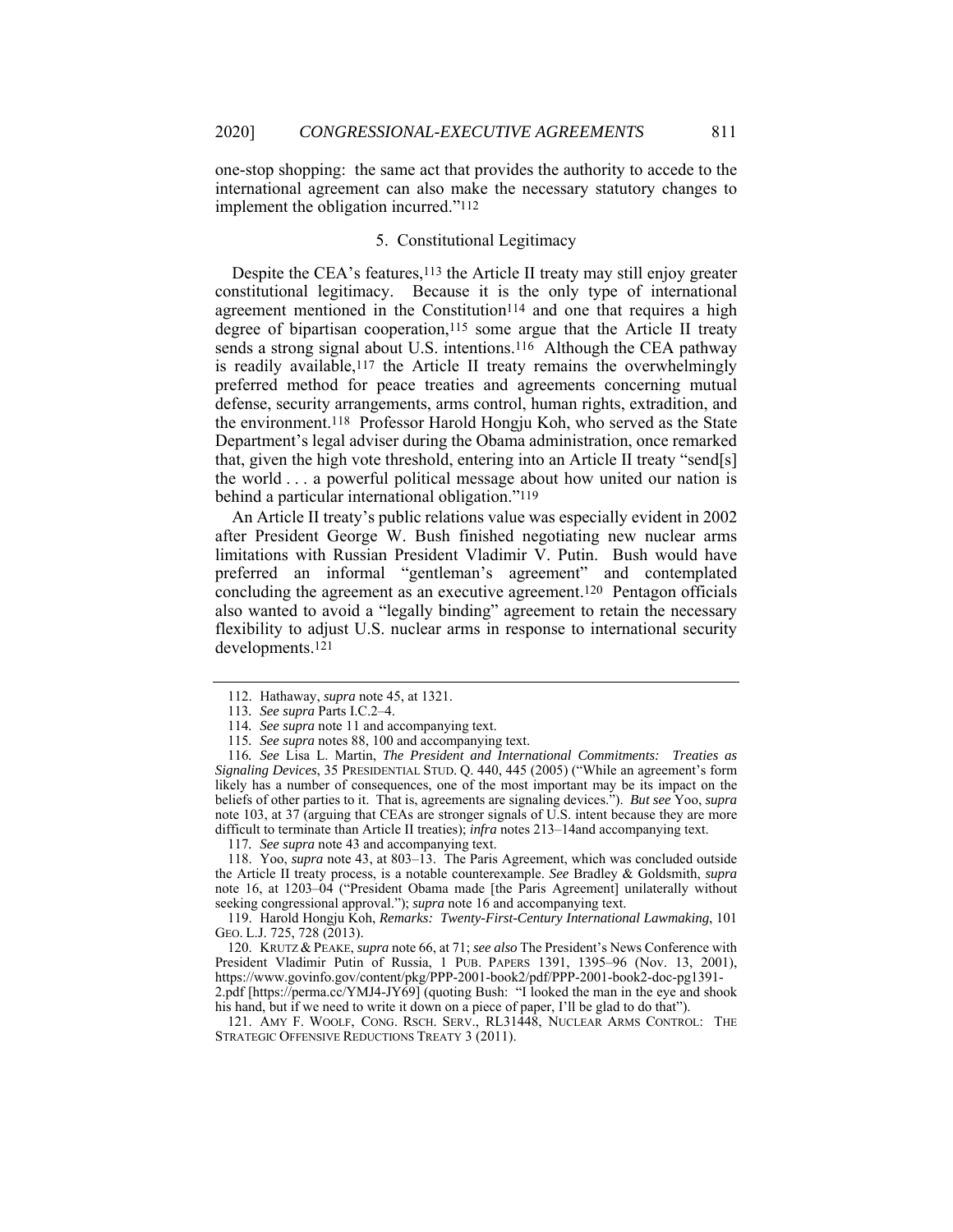Putin, however, wanted a "full-blown" Article II treaty.122 Secretary of State Colin L. Powell agreed an Article II treaty would "provide political cover for President Putin" when the State Duma (the lower house of the Russian national legislature) considered ratifying the agreement because "a formal treaty carried more weight with the Russians."123 The Senate Committee on Foreign Relations also preferred a formal Article II treaty since the agreement "would most likely include significant obligations by the United States."124 Bush ultimately acquiesced and submitted the agreement to the Senate for approval as an Article II treaty.125

## 6. Ease of Identification and Frequency of Reporting

CEAs, unlike Article II treaties, are shrouded in opacity. Article II treaties are relatively visible because they are labeled as treaties when sent to the Senate and publicly approved and ratified.<sup>126</sup> Ex post CEAs, however, merely receive a bill number when submitted to Congress and require locating both the agreement and the authorizing statute or resolution.<sup>127</sup> Ex ante CEAs may never reach Congress at all.128

Locating an ex post CEA and the authorizing statute or resolution can be complicated because the State Department's treaty database, Treaties and Other International Acts Series (TIAS), lists Article II treaties and non-Article II treaties without clearly distinguishing between the two.129 TIAS is also an incomplete list—the relevant reporting statute permits the secretary of state to refrain from publishing international agreements binding the United States that: (1) are not Article II treaties; (2) are unlikely to attract sufficient public interest (or the "public disclosure of the text . . . would, in the [President's] opinion . . . be prejudicial to [U.S.] national security"); and

126. Bradley & Goldsmith, *supra* note 16, at 1209.

 <sup>122.</sup> KRUTZ & PEAKE, *supra* note 66, at 71 (citing Martin, *supra* note 116, at 448).

<sup>123</sup>*. Id.* at 72.

 <sup>124.</sup> Letter from Sen. Joseph R. Biden Jr., Chairman, U.S. Senate Comm. on Foreign Rels., & Sen. Jesse Helms, Ranking Member, U.S. Senate Comm. on Foreign Rels., to Colin L. Powell, Sec'y of State (Mar. 15, 2002), https://data.bloomberglp.com/assets/sites/2/ 20020315-LETTER-Biden-Helms-to-Powell.pdf [https://perma.cc/5FYQ-FP2A].

 <sup>125.</sup> Treaty Between the United States of America and the Russian Federation on Strategic Offensive Reductions, Russ.-U.S., May 24, 2002, S. TREATY DOC. NO. 107-8, at III (transmitting the Strategic Offensive Reductions Treaty to the Senate for its advice and consent).

 <sup>127.</sup> Harrington, *supra* note 54, at 354–58. This process does not apply to ex ante CEAs, because those agreements are concluded after Congress grants statutory authority to the president and the agreement rarely returns to Congress for consideration. *See supra* notes 45– 46 and accompanying text.

 <sup>128.</sup> Bradley & Goldsmith, *supra* note 16, at 1213.

<sup>129</sup>*. The President, Congress, and Shared Authority over International Accords: Hearing Before the S. Foreign Rels. Comm.*, 115th Cong. 8 n.12 (2017) (testimony of Curtis A. Bradley, William Van Alstyne Professor, Duke Law School), https://www.foreign.senate.gov/ imo/media/doc/120517\_Bradley\_Testimony.pdf [https://perma.cc/KXS4-K3H6]. TIAS also does not distinguish between the different types of executive agreements. *Id.*; *see, e.g.*, *2020 Treaties and Agreements*, U.S. DEP'T OF STATE, https://www.state.gov/2020-TIAS/ [https://perma.cc/NN6Y-ECNG] (last visited Oct. 3, 2020).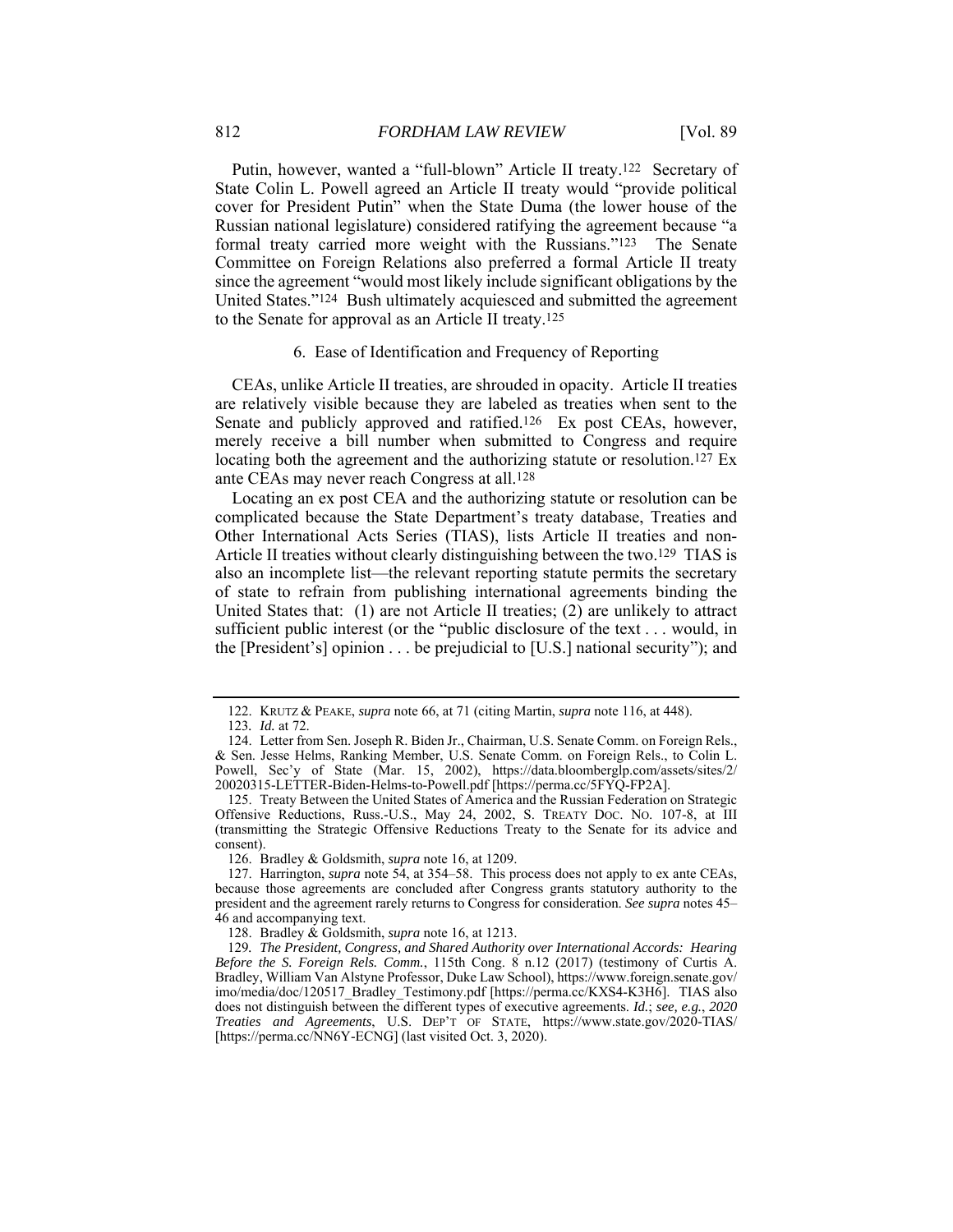(3) will be provided to outside parties upon request.130 Furthermore, only unclassified agreements and treaties are published in TIAS.131

The executive branch also routinely fails to satisfy its statutory reporting obligations.132 In response to repeated instances of presidents concluding secret agreements,<sup>133</sup> Congress passed the Case-Zablocki Act<sup>134</sup> in 1972. Under this Act, the U.S. secretary of state must send Congress the text of any non-Article II treaty binding the United States within sixty days of the agreement's effective date.135 If the president determines that transmission would jeopardize U.S. national security interests, the agreement must be sent to the Senate Committee on Foreign Relations and the House Committee on Foreign Affairs in a classified manner.136 Furthermore, executive agencies and departments entering into an international agreement on the United States's behalf must also transmit the agreement to the State Department within twenty days of the signing.<sup>137</sup>

The legislative history of the Case-Zablocki Act reflects Congress's concern that the executive branch's deficiencies in reporting non-Article II treaties were hindering Congress's foreign policy responsibilities.138 Unfortunately, administrative agencies actually often take more than twenty days to transmit agreements to the State Department.139 If an agreement does reach the State Department, it often languishes in a backlog before being organized and published; if the agreement is published, it may not be clearly labeled as a non-Article II treaty.140 Professors Curtis A. Bradley and Jack

132*. See* Bradley & Goldsmith, *supra* note 16, at 1273 (arguing that Case-Zablocki Act "duties are often honored in the breach").

133*. See* CONG. RSCH. SERV., *supra* note 24, at 22. The 1945 Yalta Agreement is a prominent example. *Id.* Presidents Lyndon B. Johnson and Richard M. Nixon also entered into secret international agreements without informing Congress. KRUTZ & PEAKE, *supra* note 66, at 46.

134. Pub. L. No. 92-403, 86 Stat. 619 (1972) (codified as amended at 1 U.S.C. § 112b).

135. 1 U.S.C. § 112b(a).

136*. Id.*

137*. Id.*

138*. See* S. REP. NO. 92-591, at 3 (1972) ("[T]he principle of mandatory reporting of agreements with foreign countries to the Congress is more than desirable; it is, from a constitutional standpoint, crucial and indispensable. For the Congress to accept anything less would represent a resignation from responsibility and an alienation of an authority which is vested in the Congress by the Constitution. If Congress is to meet its responsibilities in the formulation of foreign policy, no information is more crucial than the fact and content of agreements with foreign nations."). *But see* H.R. REP. NO. 92-1301, at 3 (1972) ("Congress does not want to be inundated with trivia. At the same time, it would wish to have transmitted all agreements of any significance.").

139. Bradley & Goldsmith, *supra* note 16, at 1273.

140*. Id.* at 1273–74.

 <sup>130. 1</sup> U.S.C. § 112a. Outside of Freedom of Information Act requests, however, the State Department does not "provide the texts of treaties or international agreements in response to individual inquiries." Off. of Treaty Affs., *How to Find Treaty and Agreement Texts*, U.S. DEP'T OF STATE (Nov. 29, 2018), https://www.state.gov/texts-of-agreements [https:// perma.cc/E3CG-U48S].

<sup>131</sup>*. See* Harrington, *supra* note 54, at 354. Federal regulations also exempt certain types of international agreements from publication in TIAS. 22 C.F.R. § 181.8(a)–(b) (2019). The State Department must submit an annual report to Congress detailing any international agreements excluded from TIAS. *Id.* § 181.8(d).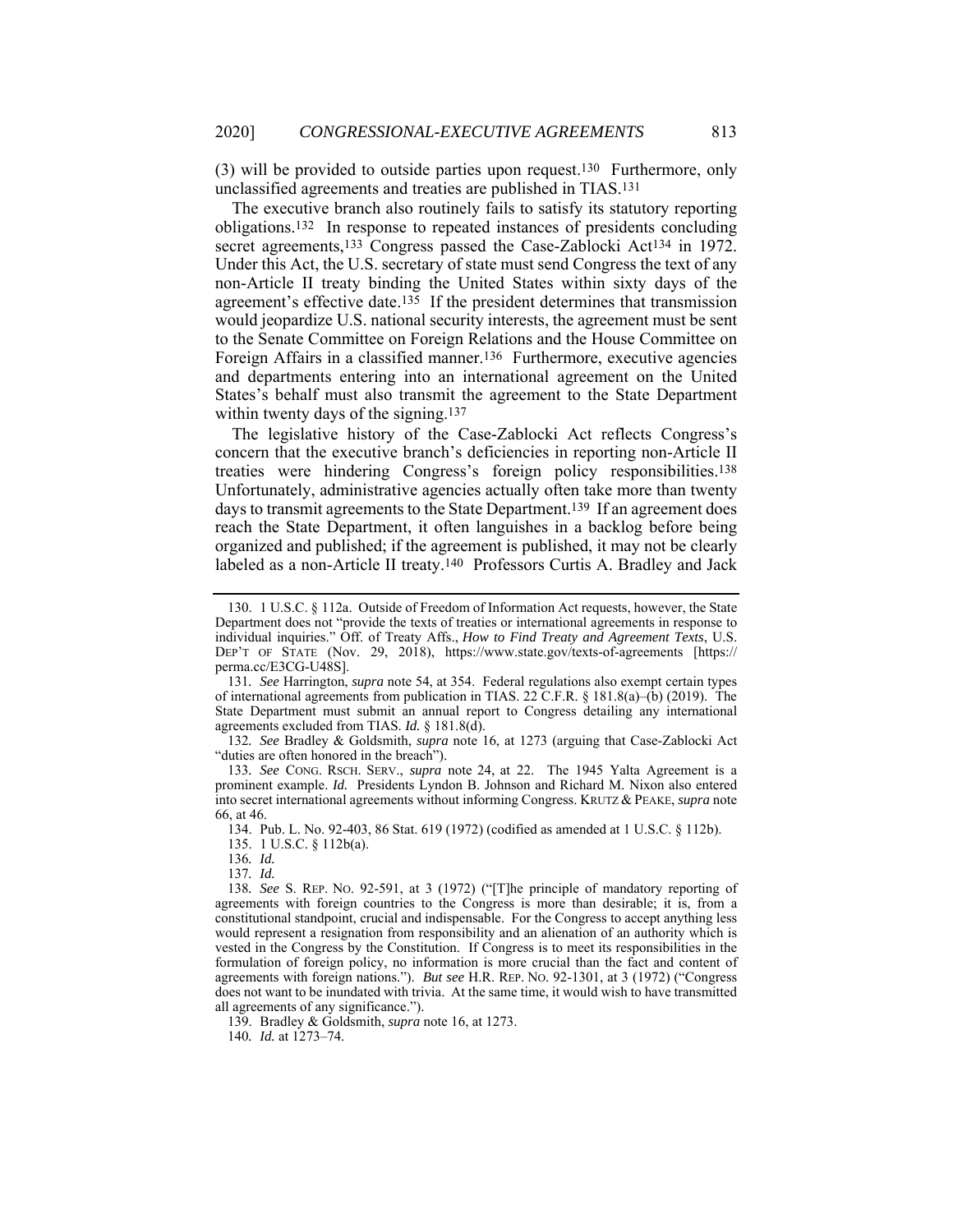L. Goldsmith argue that this lack of internal organization results in "reporting of non-Article II agreements to Congress [that] is often late and is perpetually incomplete."141 Additionally, instruments failing to satisfy certain criteria, as determined by the State Department, do not constitute "international agreements" that need to be reported in TIAS or to Congress.142

The State Department does have internal procedures governing the conclusion and signing of international agreements.143 Commonly called the "Circular 175 Procedures," they require federal agencies to draft legal memoranda detailing the legal bases for any proposed international agreements and to submit these memoranda to the State Department's Office of the Legal Adviser.144 Circular 175 memoranda "take[] into account the views of the relevant government agencies and interested bureaus within the Department" and are also required when the executive branch considers terminating an international agreement.145 However, the department generally withholds the memoranda from both Congress and the general public.146 This secrecy and lack of transparency only widens the information gap between the executive branch and Congress—a major reason for the significant accumulation of executive power in foreign affairs.<sup>147</sup>

#### *D. Unilateral Presidential Termination of Article II Treaties*

Before delving into the law surrounding unilateral presidential withdrawal from CEAs, surveying the law surrounding unilateral presidential withdrawal from Article II treaties is a vital starting point. What looms largest in the Article II treaty debate, however, are the actions—or inactions—of Congress and the federal courts.148 Today, it appears that a president possesses the

<sup>141</sup>*. Id.* at 1274. For example, in 2004, the House learned that the State Department had failed to transmit over 600 classified and unclassified international agreements to Congress since 1997. 150 CONG. REC. 25,704 (2004) (statement of Rep. Henry Hyde). Representative Henry Hyde, then the Chairman of the House Committee on Foreign Relations, said, "The full knowledge of these agreements by the Congress . . . is critical to the ability of Congress to execute Constitutional oversight responsibilities." *Id.*

 <sup>142. 22</sup> C.F.R. §§ 181.2, 181.3(a) (2019).

 <sup>143.</sup> CONG. RSCH. SERV., *supra* note 24, at 234–35.

 <sup>144. 11</sup> U.S. DEP'T OF STATE, *supra* note 69, § 724.3; Off. of Treaty Affs., *Treaty Procedures*, U.S. DEP'T OF STATE (Nov. 26, 2018), https://www.state.gov/treaty-procedures/ [https://perma.cc/C979-676T].

 <sup>145. 11</sup> U.S. DEP'T OF STATE, *supra* note 69, § 724.8.

 <sup>146.</sup> Bradley & Goldsmith, *supra* note 16, at 1209 n.16. For a rare example of a released Circular 175 memorandum, see Memorandum of Law from the Department of State on Circular 175 Procedure: Request for Authority to Negotiate and Conclude an Agreement (May 15, 1981), https://www.cia.gov/library/readingroom/docs/CIA-RDP85-00024R000400 170003-6.pdf [https://perma.cc/YD5B-YFDT].

<sup>147</sup>*. See* MARTIN S. FLAHERTY, RESTORING THE GLOBAL JUDICIARY: WHY THE SUPREME COURT SHOULD RULE IN U.S. FOREIGN AFFAIRS 146–57 (2019) (discussing the information asymmetries between the executive and legislative branches in foreign affairs); *infra* notes 162–66 and accompanying text.

<sup>148</sup>*. See generally* Bradley, *supra* note 26 (arguing that the general consensus on presidential termination of Article II treaties emerged over a long period of executive power accumulation and congressional inaction). *But see generally* Jean Galbraith, Response, *Treaty Termination as Foreign Affairs Exceptionalism*, 92 TEX. L. REV. SEE ALSO 121 (2014)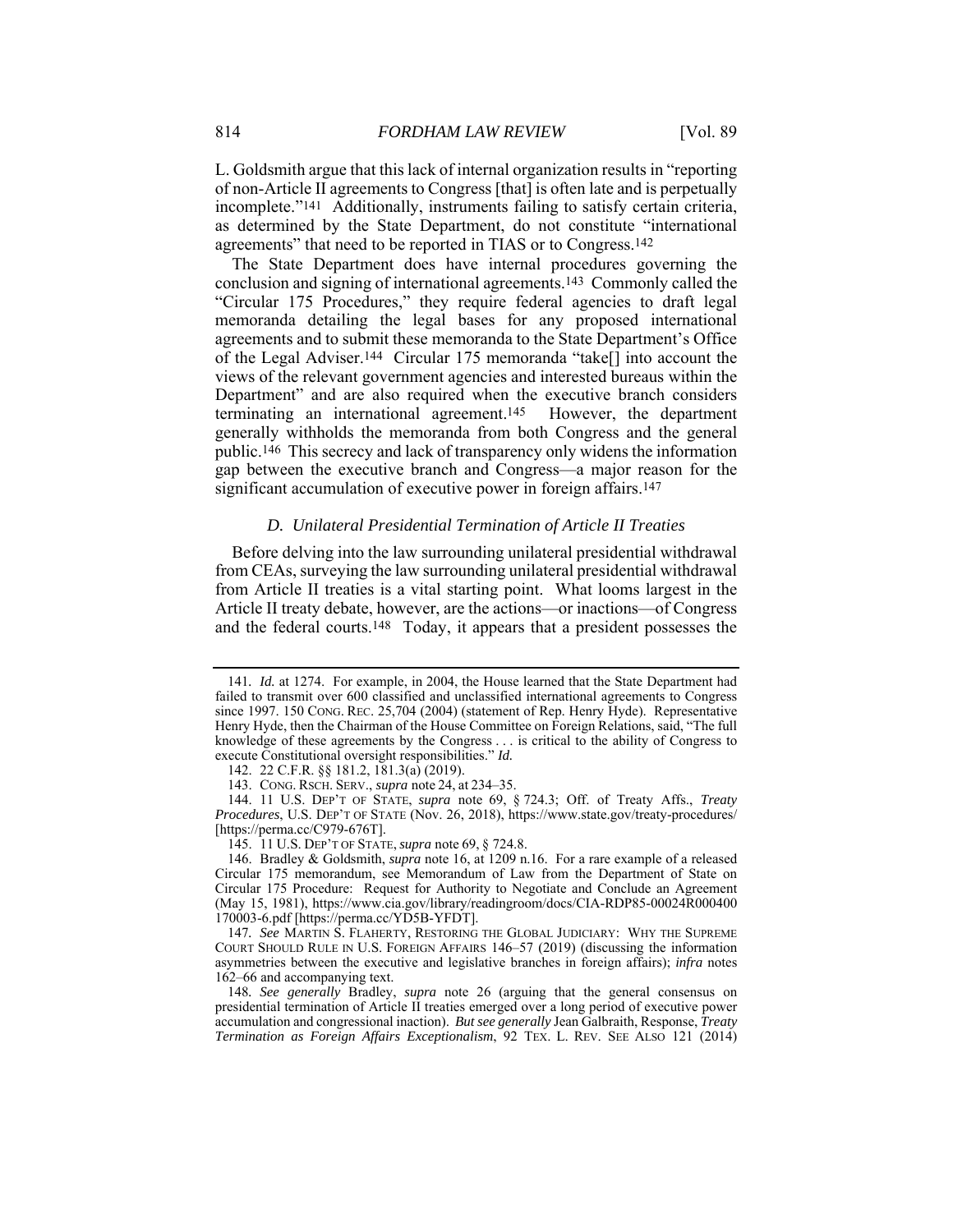authority to withdraw unilaterally from an Article II treaty.149 Part I.D.1 reviews the arguments in favor of the president's unilateral withdrawal power. Part I.D.2 summarizes how Congress and the federal courts have reacted to prior unilateral presidential withdrawals. Part I.D.3 discusses *Goldwater v. Carter*,150 the only case challenging a president's authority to withdraw unilaterally from an international agreement to reach the Supreme Court.

# 1. Arguments Supporting the President's Unilateral Withdrawal Authority

There are three main arguments often cited to support the president's constitutional authority to withdraw unilaterally from an Article II treaty. Part I.D.1.a describes one argument based on the Vesting Clause.151 Part I.D.1.b focuses on another argument based on the Appointments Clause.152 Part I.D.1.c examines a third argument based on the president's unique position in foreign affairs.

# *a. The Vesting Clause Argument*

The Vesting Clause argument contends that any authority that is "'executive' in nature" and not specifically assigned to Congress or the judiciary rests with the president, even if not specifically assigned in Article II.153 The Framers would have understood that "executive power" included foreign affairs power.154 That the Constitution requires the president to share the treaty power with the Senate "does not transform [the treaty power] into [a] quasi-legislative function<sup>[]</sup>."<sup>155</sup> Additionally, because the Treaty Clause

150. 444 U.S. 996 (1979) (mem.).

 151. U.S. CONST. art. II, § 1, cl. 1 ("The executive Power shall be vested in a President of the United States of America.").

 152. *Id*., § 2*,* cl. 2 ("[The President] shall nominate, and by and with the Advice and Consent of the Senate, shall appoint Ambassadors, other public Ministers and Consuls, . . . and all other Officers of the United States").

153*. See* Bradley, *supra* note 26, at 780; *see also* MICHAEL D. RAMSEY, THE CONSTITUTION'S TEXT IN FOREIGN AFFAIRS 158 (2007) (applying this thesis to Article II treaty termination). Alexander Hamilton, writing under the pen name "Pacificus," also described the president as the "*organ* of intercourse between the Nation and foreign Nations." Alexander Hamilton, *Pacificus No. I (June 29, 1793)*, *reprinted in* 1 CLASSICS OF AMERICAN POLITICAL AND CONSTITUTIONAL THOUGHT 634, 636 (Scott J. Hammond et al., eds., 2007).

 154. Saikrishna B. Prakash & Michael D. Ramsey, *The Executive Power over Foreign Affairs,* 111 YALE L.J. 231, 253 (2001).

 155. Memorandum from John C. Yoo, Deputy Assistant Att'y Gen. & Robert J. Delahunty, Special Couns., to John Bellinger III, Senior Assoc. Couns. to the President & Legal Adviser to the Nat'l Sec. Council, on the Authority of the President to Suspend Certain Provisions of the ABM Treaty 5 (Nov. 15, 2001) [hereinafter ABM Treaty Termination Memo], https://www.justice.gov/sites/default/files/olc/legacy/2009/08/24/memoabmtreaty

<sup>(</sup>framing the general consensus instead as a product of a gradual custom of deference to the executive branch in matters involving foreign affairs, known as foreign affairs exceptionalism).

<sup>149</sup>*. See* RESTATEMENT (FOURTH) OF THE FOREIGN RELS. L. OF THE U.S. § 313(1) (AM. L. INST. 2018) ("According to established practice, the President has the authority to act on behalf of the United States in . . . terminating U.S. treaty commitments and in withdrawing the United States from treaties.").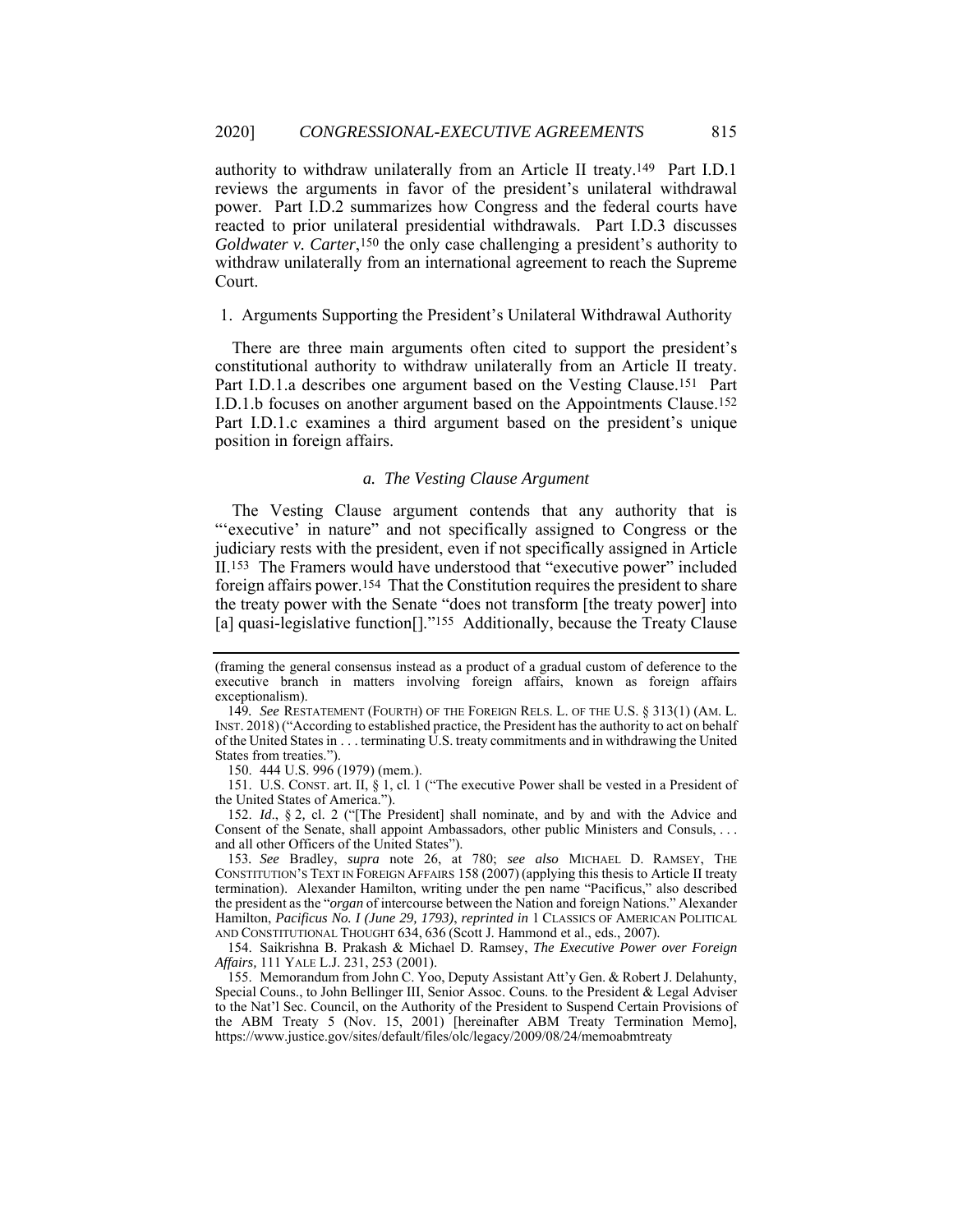is located in Article II, executive branch lawyers argue "that the treaty power remains an *executive* one."156 Therefore, because the power to withdraw from or terminate an Article II treaty is not mentioned in the Constitution, let alone assigned to a specific branch, it must rest with the president.157

### *b. The Appointments Clause Argument*

The Appointments Clause argument analogizes the treaty power to the Appointments Clause and asserts that the president does not need congressional approval to withdraw from an Article II treaty.158 Proponents of this argument point to Article II, Section 2, Clause 2, where the Constitution enables the president to enter into Article II treaties and make appointments but also limits those powers through the requirement for Senate advice and consent.159 The president takes initiative in both settings and waits for Senate consent, and both the Treaty Clause and the Appointments Clause "govern instrumentalities by which the President carries out other presidential powers."160 Therefore, the power to withdraw unilaterally from Article II treaties "is necessary to allow the President to conduct foreign affairs pursuant to his constitutional obligations."161

# *c. The "Sole Organ" Argument*

This third argument supporting a presidential power to withdraw unilaterally from an Article II treaty rests on the view that the president is the "sole organ" of diplomatic affairs and therefore should receive greater

<sup>11152001.</sup>pdf [https://perma.cc/L5WR-EEE3]; *accord* RAMSEY, *supra* note 153, at 159 ("[P]ower over treaties was a traditional 'executive' function. To enhance checks and balances, the [Constitution] gave the Senate a role in treatymaking. It did not give the Senate a role in treaty withdrawal, so that power remained part of the President's executive power."). A later memorandum disavowed certain parts of the ABM Treaty Termination Memo discussing the president's unilateral authority to *suspend* treaty obligations. *See* Memorandum for the Files from Steven G. Bradbury, Principal Deputy Assistant Att'y Gen., on the Status of Certain OLC Opinions Issued in the Aftermath of the Terrorist Attacks of September 11, 2001, at 8–9 (Jan. 15, 2009), https://www.justice.gov/sites/default/files/olc/legacy/2009/08/ 24/memostatusolcopinions01152009.pdf [https://perma.cc/F4RF-66MQ].

 <sup>156.</sup> ABM Treaty Termination Memo, *supra* note 155, at 6.

<sup>157</sup>*. Id. But see generally* Curtis A. Bradley & Martin S. Flaherty, *Executive Power Essentialism and Foreign Affairs*, 102 MICH. L. REV. 545 (2004) (levying textual and historical challenges against the Vesting Clause argument).

 <sup>158.</sup> Kristen E. Eichensehr, *Treaty Termination and the Separation of Powers*, 53 VA. J. INT'L L. 247, 268–71 (2013).

 <sup>159.</sup> U.S. CONST. art. II, § 2, cl. 2; Eichensehr, *supra* note 158, at 269.

 <sup>160.</sup> Eichensehr, *supra* note 158, at 269–70. The president carries out the foreign affairs power partly through the treaty mechanism, and the president carries out the power to execute laws by appointing subordinate officers. *Id.* The Supreme Court has previously upheld the president's power to remove executive officers without Senate approval. *See, e.g.*, Humphrey's Ex'r v. United States, 295 U.S. 602, 629, 631–32 (1935); Myers v. United States, 272 U.S. 52, 163–64 (1926).

 <sup>161.</sup> Eichensehr, *supra* note 158, at 270; *see also id.* at 272 (arguing that much of the *Myers* reasoning could be extended to the treaty termination question).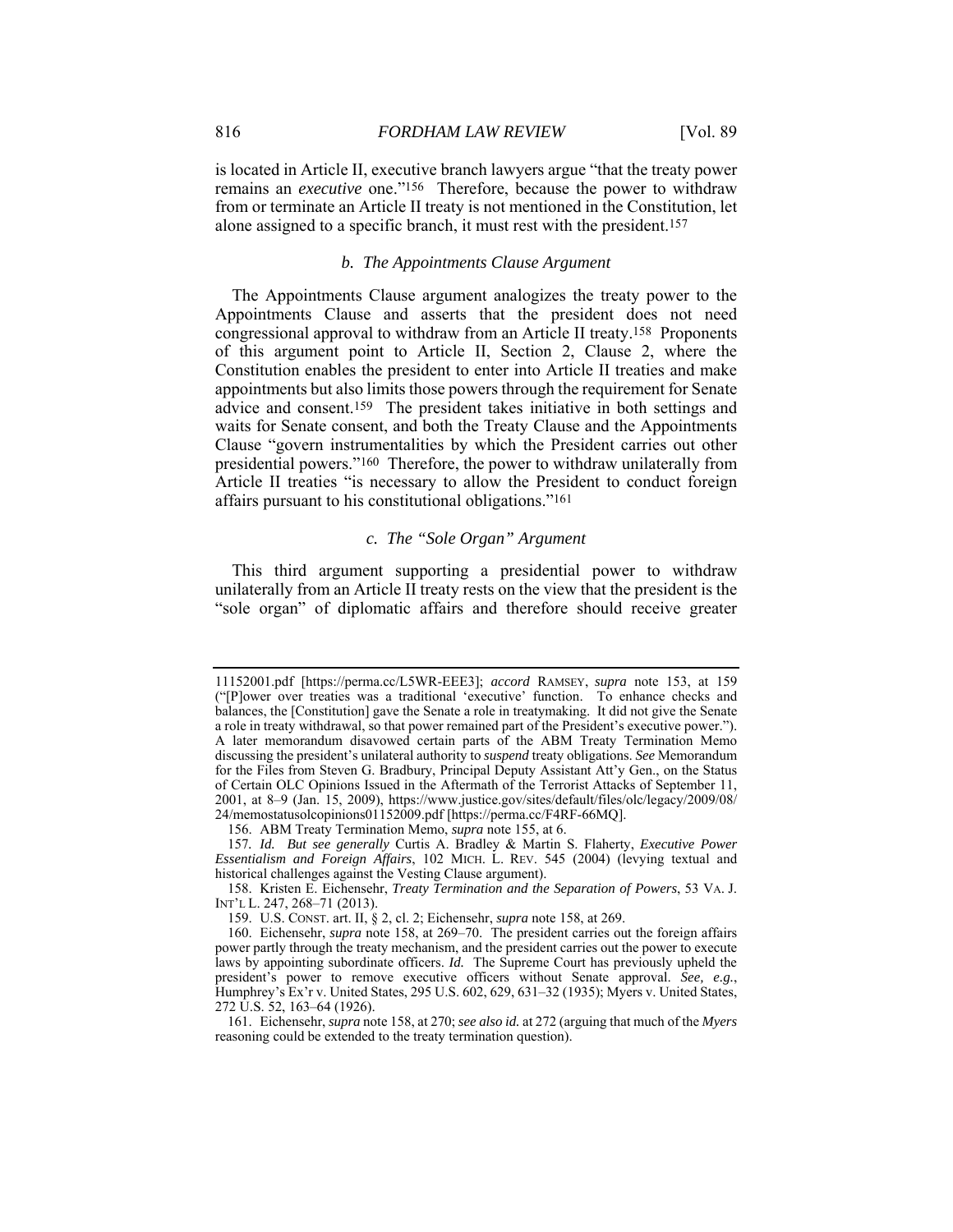deference in that area.162 This argument traces its origins to an 1800 speech in which then congressman John Marshall called the president "the sole organ of the nation in its external relations, and its sole representative with foreign nations."163 The Supreme Court picked up this thread over a century later in *United States v. Curtiss-Wright Export Corp.*,164 when the Court reviewed presidential conduct in foreign affairs with greater leniency and referred to "the very delicate, plenary and exclusive power of the President as the *sole organ* of the federal government in the field of international relations."165 The sole organ argument draws its strength from "both the unitary nature of the Executive Branch as well as the President's constitutional authority to make treaties and appoint and receive ambassadors."166 Deciding to terminate an Article II treaty necessarily requires alerting the other treaty party or parties—a responsibility that undoubtedly falls to the executive branch.167

Professor Bradley, who also served as a reporter for the Restatement (Fourth) of the Foreign Relations Law of the United States, writes that the sole organ argument may not necessarily establish a president's unilateral withdrawal authority but suggests "that Congress cannot validly require the President to terminate a[n] [Article II] treaty."<sup>168</sup> Professor Kenneth C. Randall doubts that the president is the "sole organ in [Article II] treaty making" at all because the Constitution requires the Senate to provide its advice and consent to treaties.169 Executive branch lawyers argue differently: the power to terminate an Article II treaty rests with the president as a "necessary corollary" to exercising the president's other plenary foreign affairs powers.170 Therefore, recognizing "that the Senate or the Congress also has a right to participate in treaty termination would be inconsistent with the President's constitutional authority over foreign affairs."171

<sup>162</sup>*. See* United States v. Curtiss-Wright Exp. Corp., 299 U.S. 304, 320 (1936); Bradley, *supra* note 26, at 782.

 <sup>163. 10</sup> ANNALS OF CONG. 613 (1800); *see* Bradley, *supra* note 26, at 782.

 <sup>164. 299</sup> U.S. 304 (1936).

<sup>165</sup>*. Id.* at 320 (emphasis added). The *Curtiss-Wright* ruling has apparently inspired many executive branch justifications along the lines of "*Curtiss-Wright*, therefore I (the President) am right." The author thanks Professor Martin S. Flaherty for this anecdote. *Curtiss-Wright*, however, did not implicate withdrawal from Article II treaties; instead, the case challenged a presidential action taken pursuant to authority delegated from Congress. *Id.* at 312–15; Alison Peck, *Withdrawing from NAFTA*, 107 GEO. L.J. 647, 665 (2019).

 <sup>166.</sup> Bradley, *supra* note 26, at 782.

<sup>167</sup>*. Id.*

<sup>168</sup>*. Id.*

 <sup>169.</sup> Kenneth C. Randall, *The Treaty Power*, 51 OHIO ST. L.J. 1089, 1109 (1990).

 <sup>170.</sup> ABM Treaty Termination Memo, *supra* note 155, at 7. The ABM Treaty Termination Memo lists two examples: a president terminates a treaty as part of recognizing a foreign government or to "reflect the fact that the treaty has become obsolete, to sanction a treaty partner for violations, to protect the United States from commitments that would threaten its national security, to condemn human rights violations, or to negotiate a better agreement." *Id.* at 7–8.

 <sup>171.</sup> Goldwater v. Carter, 481 F. Supp. 949, 960 (D.D.C. 1979) (summarizing the government's argument defending the unilateral termination), *rev'd*, 617 F.2d 697 (D.C. Cir. 1979) (en banc) (per curiam), *and vacated*, 444 U.S. 996 (1979) (mem.).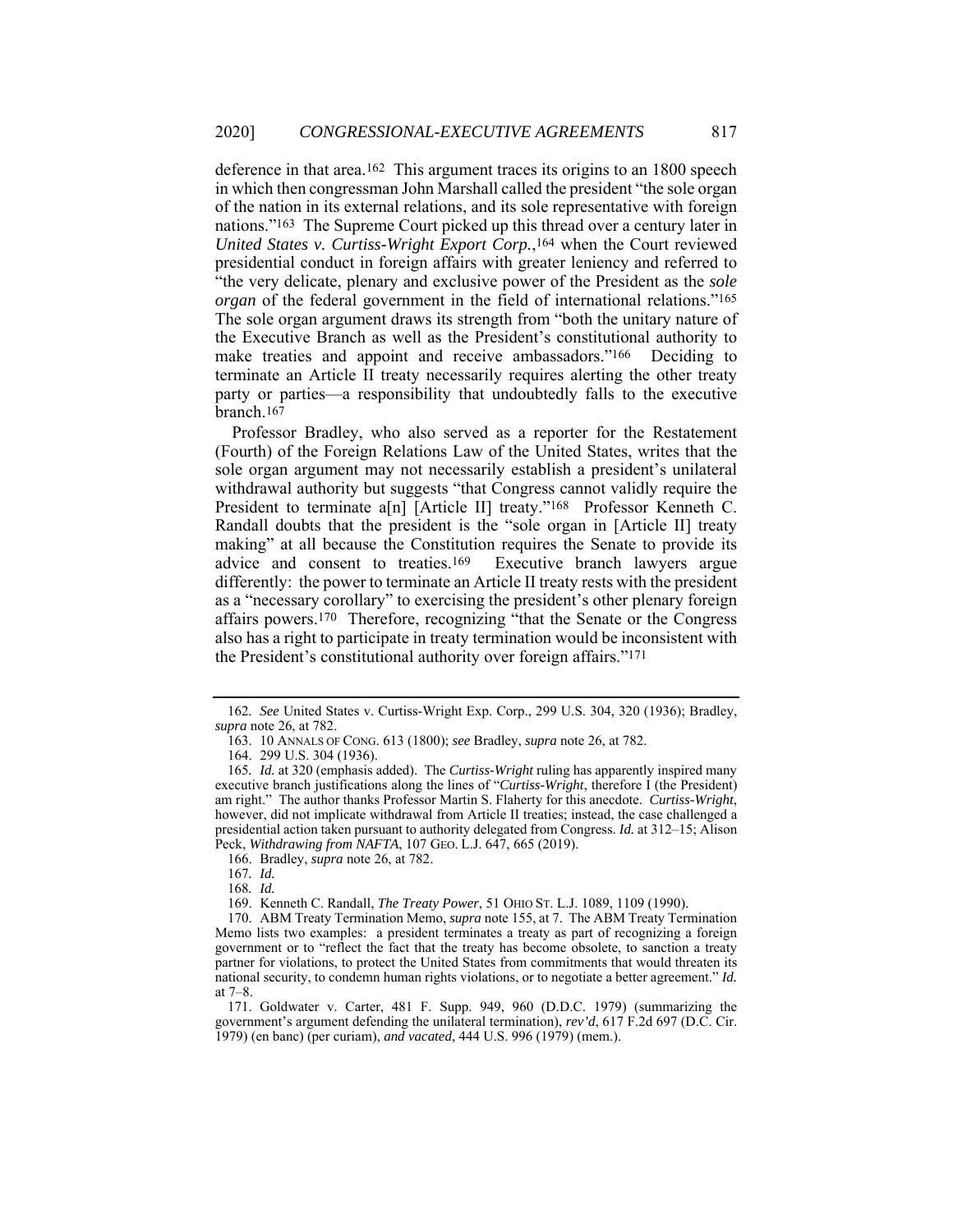## 2. Congressional Reactions to Unilateral Withdrawals

Despite the lively academic debate, Congress's actions (or lack thereof) loom large. Save for two notable occasions where senators sued in federal court to enjoin unilateral presidential treaty terminations,172 presidents have generally been able to withdraw from Article II treaties without much protest from Congress since 1927.173 Both federal lawsuits were dismissed without reaching the merits, so neither sheds much light on the question.174

According to Bradley's extensive review of the history of treaty terminations in the United States, up until the twentieth century, Congress generally approved of presidents' decisions to withdraw from treaties either before or after the actual withdrawal; sometimes, Congress even directed presidents to withdraw.175 The Calvin Coolidge administration broke new ground when it withdrew from a U.S.-Mexican smuggling convention in 1927 without congressional approval.176 Unilateral presidential withdrawal continued under President Franklin D. Roosevelt, whose administration withdrew from extradition and commercial treaties based on the *Curtiss-Wright* "sole organ" argument<sup>177</sup> and the rise of fascism abroad.<sup>178</sup> This trend continued generally unchallenged for roughly the next four decades.179

As Justice Felix Frankfurter argued in his concurring opinion to *Youngstown Sheet & Tube Co. v. Sawyer*180 (*Steel Seizure*), custom can be a powerful interpretive tool because how government branches have previously exercised authority can lend meaning to the Constitution and inform our understandings of how the separation of powers is supposed to operate: "[A] systematic, unbroken, executive practice, long pursued to the knowledge of the Congress and never before questioned, engaged in by Presidents . . . may be treated as a gloss on 'executive Power' vested in the

 <sup>172.</sup> Kucinich v. Bush, 236 F. Supp. 2d. 1, 2 (D.D.C. 2002); *Goldwater*, 481 F. Supp. at 949.

<sup>173</sup>*. See* Bradley, *supra* note 26, at 805–16 (recounting a history of unilateral presidential terminations of or withdrawals from Article II treaties).

<sup>174</sup>*. See* Goldwater, 444 U.S. at 997 (remanding the case back to the district court with directions to dismiss the complaint); *Kucinich*, 236 F. Supp. 2d at 2 (granting defendants' motion for summary judgment due to nonjusticiability, lack of standing, and political question doctrine).

 <sup>175.</sup> Bradley, *supra* note 26, at 789–96.

<sup>176</sup>*. Id.* at 805.

<sup>177</sup>*. See supra* notes 164–65 and accompanying text.

 <sup>178.</sup> Bradley, *supra* note 26, at 806–08.

<sup>179</sup>*. Id.* at 809–10 (summarizing how the Harry S. Truman, Eisenhower, and John F. Kennedy administrations each withdrew from various international agreements).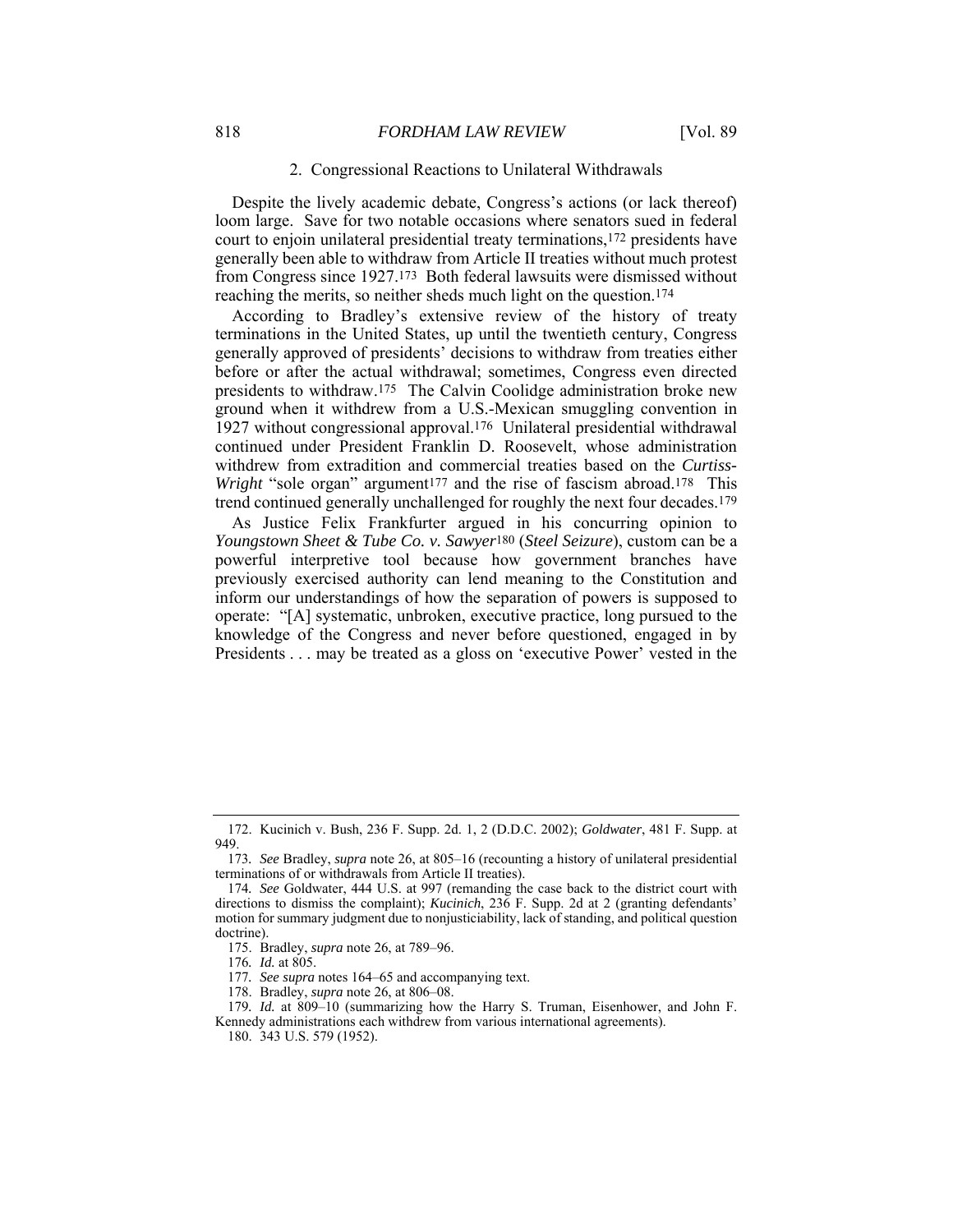President by [Article II]."181 In *Dames & Moore v. Regan*,182 the Court interpreted a history of congressional acquiescence to presidential settlement of claims to be quasi-approval of the challenged executive action.183 Some argue that acquiescence could be considered either agreement that the president's action is lawful and constitutional or a waiver of Congress's institutional rights.184 Granted, there may be underlying reasons behind congressional inaction: the legislative process is slow and cumbersome, and depending on the situation, there may have been time constraints;185 alternatively (or additionally), Congress may not have known that the president intended to terminate an Article II treaty.186

# 3. Challenges to Unilateral Withdrawals from Article II Treaties in Federal Court

The first (and, to date, only) serious challenge to the president's authority to withdraw unilaterally from an Article II treaty arose after President Jimmy Carter announced in 1978 that the United States would terminate the bilateral Mutual Defense Treaty<sup>187</sup> with Taiwan.<sup>188</sup> Carter's decision was part of a long campaign to normalize diplomatic relations with the People's Republic of China.189 Several proposed Senate resolutions accused the president of "encroach[ing] on Congress's constitutional role with respect to treaty termination generally and the Taiwan Mutual Defense Treaty in

<sup>181</sup>*. Id.* at 610–11 (Frankfurter, J., concurring); *see also* FLAHERTY,*supra* note 147, at 99– 100. The Supreme Court later endorsed this view of historical practice in a 9-0 majority opinion and cited Frankfurter's *Youngstown* concurrence. NLRB v. Noel Canning, 134 S. Ct. 2550, 2550–60 (2014). Justice Frankfurter held that the challenged presidential action was unconstitutional because Congress had not explicitly authorized the action *despite* a long history of approving prior similar actions ex post. *Youngstown*, 343 U.S. at 602–05 (Frankfurter, J., concurring).

 <sup>182. 453</sup> U.S. 654 (1981).

<sup>183</sup>*. Id.* at 681, 688.

 <sup>184.</sup> Curtis A. Bradley & Trevor W. Morrison, *Historical Gloss and the Separation of Powers*, 126 HARV. L. REV. 411, 433–36 (2012) (summarizing various arguments).

 <sup>185.</sup> Michael J. Glennon, *The Use of Custom in Resolving Separation of Powers Disputes*, 64 B.U. L. REV. 109, 140–41 (1984) (suggesting, for example, that a tight time frame might explain the lack of congressional response to the deployment of U.S. Marines to retake a merchant ship in 1975 because "[t]he entire incident took place in less than forty-eight hours, ending before a report was transmitted to Congress under the War Powers Resolution").

<sup>186</sup>*. See supra* notes 37, 132–42 and accompanying text.

 <sup>187.</sup> Mutual Defense Treaty Between the United States of America and the Republic of China, Taiwan-U.S., Dec. 2, 1954, 6 U.S.T. 433.

 <sup>188.</sup> Terence Smith, *Link to Taiwan Ends*, N.Y. TIMES (Dec. 16, 1978), https://www.nytimes.com/1978/12/16/archives/link-to-taiwan-ends-carter-in-tv-speech-sayswe-recognize-reality.html?searchResultPosition=3 [https://perma.cc/W6DK-4FLY].

<sup>189</sup>*. See, e.g.*, Memorandum from Cyrus Vance, U.S. Sec'y of State, et al., to President Jimmy Carter (May 10, 1978), *reprinted in* 13 U.S. DEP'T OF STATE, FOREIGN RELATIONS OF THE UNITED STATES, 1977–1980: CHINA 357, 358 (David P. Nickles & Adam M. Howard, eds., 2013) (listing terminating the Mutual Defense Treaty as one of China's conditions for establishing diplomatic relations with the United States); *China Policy*, OFF. OF THE HISTORIAN, https://history.state.gov/milestones/1977-1980/china-policy [https://perma.cc/ 2N8A-2NWD] (last visited Oct. 3, 2020).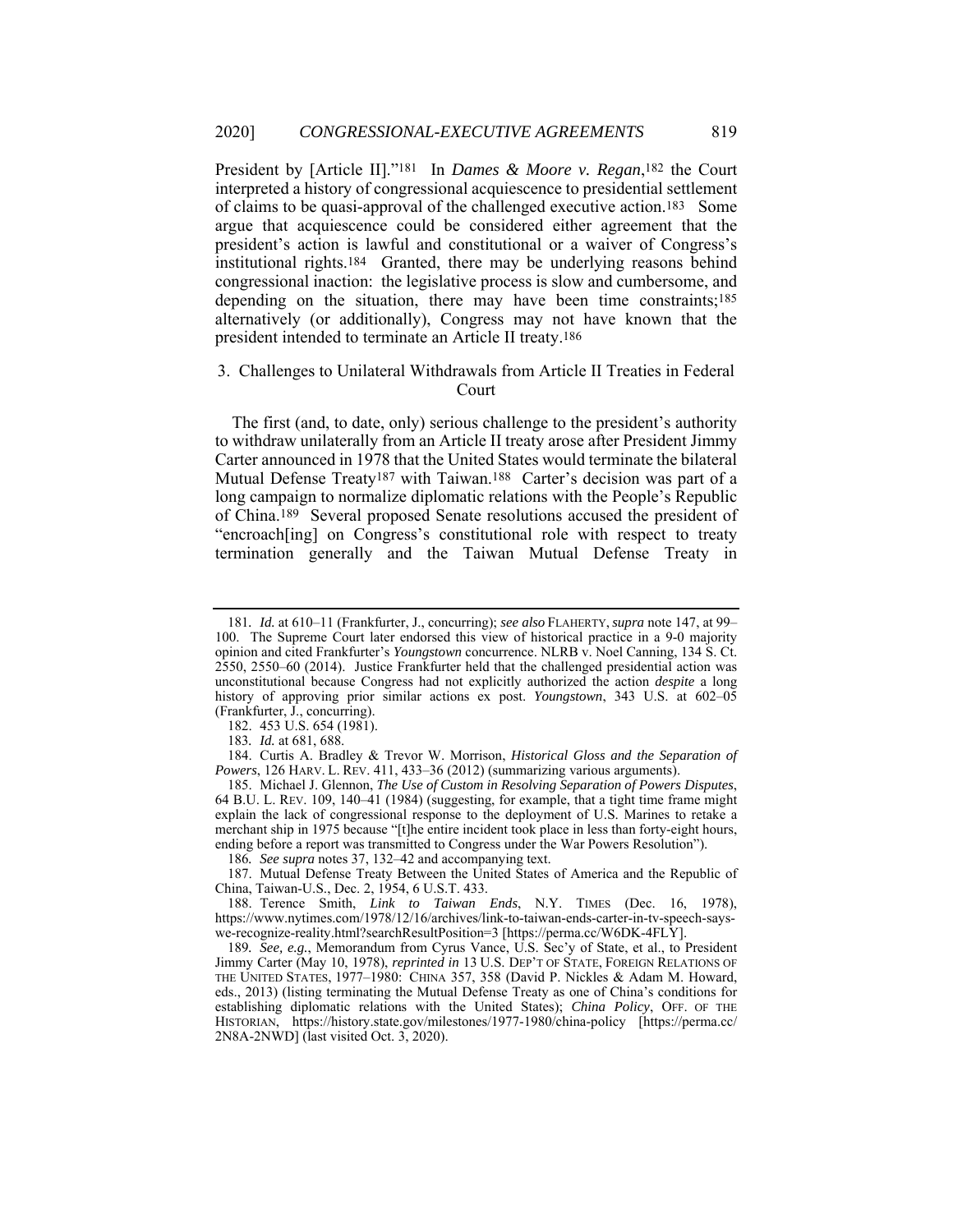particular."190 Senator Barry M. Goldwater and a group of twenty-five then current and former lawmakers sued in federal court seeking declaratory and injunctive relief on the ground that Carter's announcement "violated their legislative right to be consulted and to vote on the termination."191 The district court held that Carter needed either the Senate's advice and consent or majority approval from both chambers of Congress to terminate the treaty.192 The appellate court considered the merits and reversed, holding that Carter had not exceeded his constitutional authority.193 The Supreme Court, however, vacated the appellate court's judgment and remanded the case back to the district court with instructions to dismiss—without offering a majority rationale for the dismissal.194 The Court was fractured: Justice Lewis F. Powell Jr. argued that the case was "not ripe for judicial review" because Congress had not taken action;195 Justice William H. Rehnquist and three others argued that the case presented a "nonjusticiable political dispute" for the political branches to resolve;196 Justice Harry A. Blackmun (whom Justice Byron R. White joined) and Justice William J. Brennan Jr. would have heard the case on the merits.197

In *Goldwater*'s wake, the executive branch has continued to terminate Article II treaties without congressional approval or participation.198 In 2002, the State Department Office of the Legal Adviser disclosed that the United States had terminated thirty Article II treaties through unilateral presidential action since 1980,199 apparently with little congressional or academic protest.200 Since 1979, only two federal cases have challenged unilateral presidential withdrawals from Article II treaties.201 History

 <sup>190.</sup> Koh, *supra* note 9, at 438.

 <sup>191.</sup> Goldwater v. Carter, 481 F. Supp. 949, 950 (D.D.C. 1979), *rev'd*, 617 F.2d 697 (D.C. Cir. 1979) (en banc) (per curiam), *vacated*, 444 U.S. 996 (1979) (mem.).

<sup>192</sup>*. Id.* at 950–51.

 <sup>193.</sup> *Goldwater*, 617 F.2d at 699.

 <sup>194.</sup> *Goldwater*, 444 U.S. at 996.

<sup>195</sup>*. Id.* (Powell, J., concurring). The Court later recognized that congressional objection falls along a "spectrum." Dames & Moore v. Regan, 453 U.S. 654, 669 (1981). Professor Michael J. Glennon notes that "the enactment of a statute expressly prohibiting the action in question" would be the strongest evidence of congressional objection; rejecting or amending a bill authorizing the challenged action could also qualify as objection. Glennon, *supra* note 185, at 139. Therefore, the proposed Senate resolutions that protested Carter's termination of the Mutual Defense Treaty were not official congressional objections because the resolutions were never approved by the Senate, let alone the House. *See id.*

<sup>196</sup>*. Goldwater*, 444 U.S. at 1003 (Rehnquist, J., concurring).

<sup>197</sup>*. Id.* at 1006 (Blackmun, J., dissenting in part); *id.* at 1006–07 (Brennan, J., dissenting). 198*. But see* Koh, *supra* note 9, at 439–40 (arguing that *Goldwater* is actually a narrow

precedent that "supports the *nonreviewability* of one attempted unilateral termination"). 199. Treaties terminated by the President, 2002 DIGEST OF UNITED STATES PRACTICE IN INTERNATIONAL LAW, ch. 4, § B(4)(b), at 202–06.

 <sup>200.</sup> Bradley, *supra* note 26, at 815.

<sup>201</sup>*. See generally* Kucinich v. Bush, 236 F. Supp. 2d 1 (D.D.C. 2002) (challenging George W. Bush's withdrawal from the 1972 U.S.-U.S.S.R. Anti-Ballistic Missile Treaty); Beacon Prods. Corp. v. Reagan, 633 F. Supp. 1191 (D. Mass. 1986), *aff'd*, 814 F.2d 1 (1st Cir. 1987) (challenging President Ronald Reagan's withdrawal from the Treaty of Friendship, Commerce, and Navigation with Nicaragua); Bradley, *supra* note 26, at 815.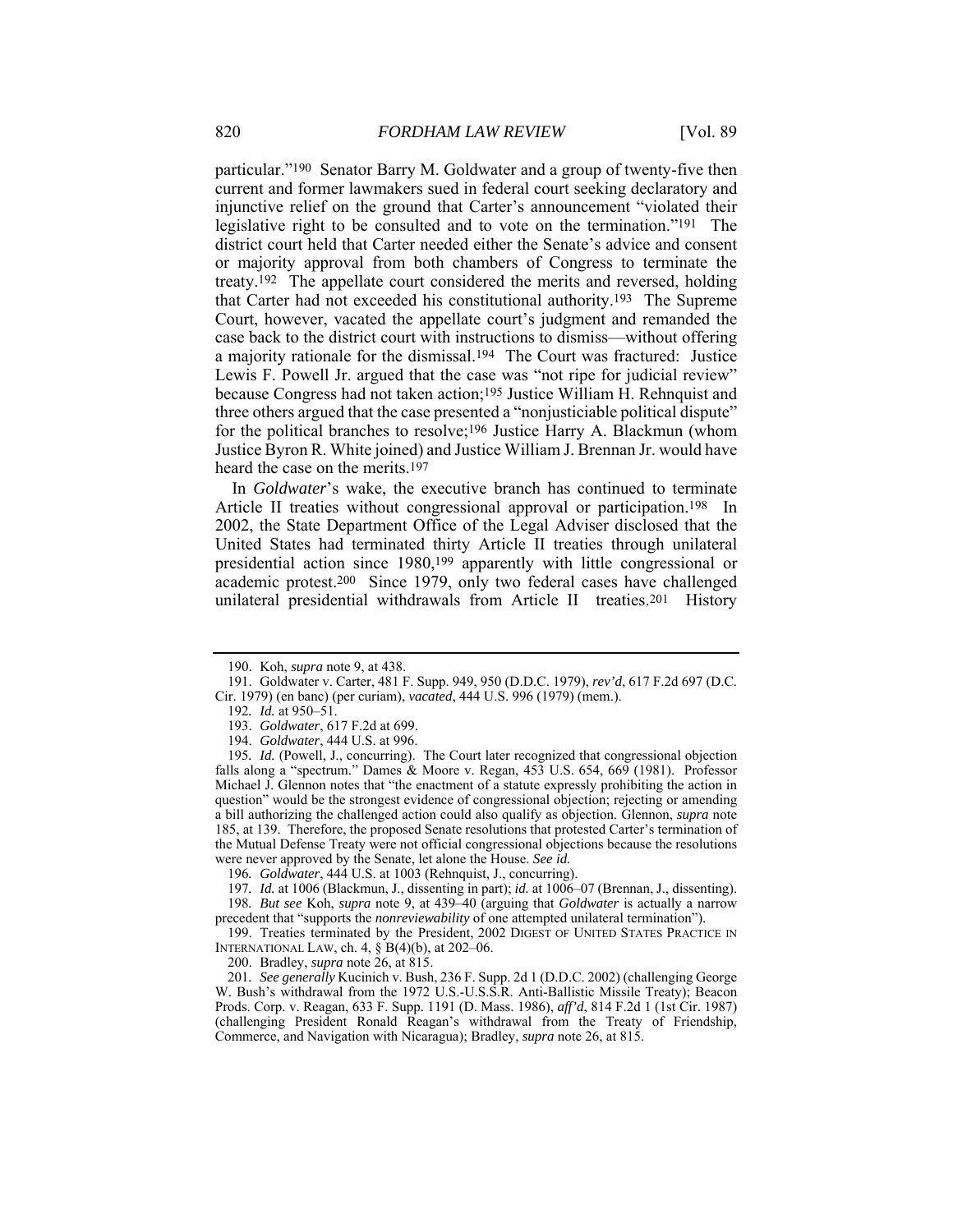repeated itself twice: the district courts dismissed both cases for raising nonjusticiable political questions.202

Based on the history of Article II treaty terminations and how Congress and the courts have reacted (or not reacted), it appears that the other branches of government now generally accept that a president may unilaterally terminate or withdraw from an Article II treaty. If the trend continues to solidify into a custom, it may eventually sway a judge should a case challenging a president's unilateral withdrawal from an Article II treaty ever arise, surmount the hurdles that its predecessors faced, and elicit a written opinion on the merits.203 Ultimately, the longer Congress and the courts wait to address this issue, "the more entrenched the practice becomes."204

# II. OPPOSING VIEWPOINTS ON UNILATERAL PRESIDENTIAL WITHDRAWAL FROM CONGRESSIONAL-EXECUTIVE AGREEMENTS

If international law were the only relevant legal regime to consider, this Note would be moot. Under international law, withdrawal from international agreements is generally governed by the agreements themselves (via specific provisions authorizing parties to withdraw) or the Vienna Convention.205 Unilateral withdrawals by heads of state are uncontroversial because the Vienna Convention recognizes a country's head of state as a "sufficient national representative for purposes of treaty termination and withdrawal."206 Under international law, any unilateral withdrawal by a U.S. president is an effective withdrawal and cancels obligations on the international plane.207

Whether a president may withdraw unilaterally from a CEA is not as well settled in U.S. domestic law.208 Part II.A presents one viewpoint: Congress must be involved in the decision to withdraw from a CEA. Part II.B presents a second viewpoint that analogizes CEAs to Article II treaties: presidents may withdraw unilaterally because unilateral withdrawal from Article II treaties has become generally accepted.

<sup>202</sup>*. Kucinich*, 236 F. Supp. 2d at 2; *Beacon Prods. Corp.*, 633 F. Supp. at 1199.

<sup>203</sup>*. See* Bradley, *supra* note 26, at 785 ("When constitutional controversies implicate foreign relations, invocations of historical practice are particularly common, in part because of the lower level of judicial review in that area."); *supra* notes 181–83 and accompanying text.

 <sup>204.</sup> Bradley, *supra* note 26, at 822.

 <sup>205.</sup> Galbraith, *supra* note 53, at 446. If an agreement lacks a withdrawal provision, then article 56 of the Vienna Convention governs and parties may withdraw if they intend to withdraw or the nature of the agreement implies a withdrawal right. Vienna Convention on the Law of Treaties, *supra* note 41, at 345.

 <sup>206.</sup> Bradley, *supra* note 9, at 1624–25. The Vienna Convention defines "treaty" differently from U.S. domestic law. *See supra* note 42.

<sup>207</sup>*. Id.* at 1625.

<sup>208</sup>*. See supra* note 31 and accompanying text. The author is unaware of any litigation challenging a president's unilateral withdrawal from a CEA. This Note focuses on situations where the CEA or relevant underlying statute does not dictate the permitted manner of withdrawal and where Congress has not directed the president to withdraw from a CEA. *See* MULLIGAN, *supra* note 10, at 24; *supra* notes 67–68 and accompanying text.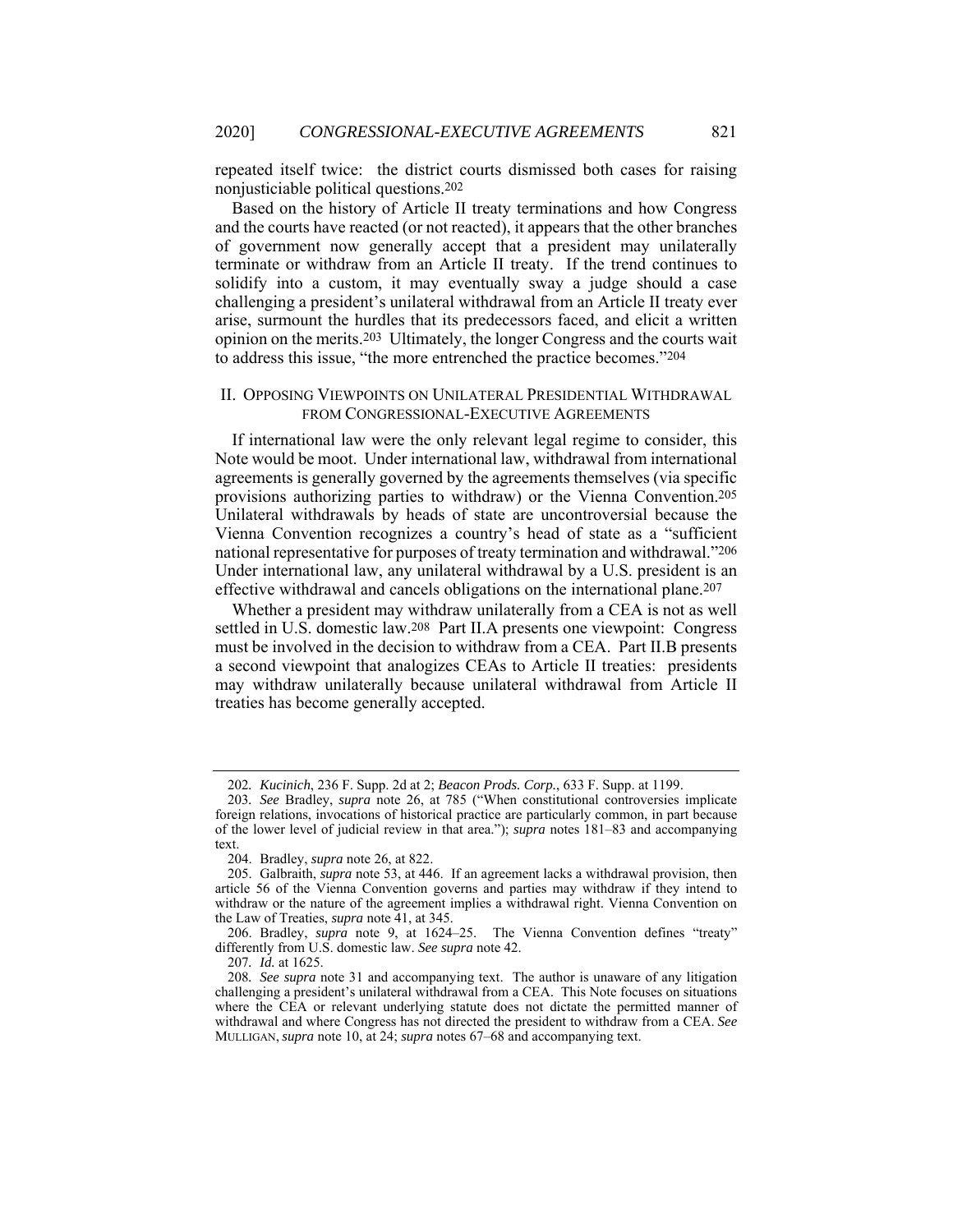# *A. Viewpoint One: Withdrawals Require Congressional Approval*

Although the scholars discussed in this section agree that Congress must approve a president's decision to withdraw from a CEA, they disagree as to *why* Congress should be involved. Part II.A.1 summarizes one argument that focuses on the similarities between the process used to pass a bill and the process used to conclude a CEA. Part II.A.2 presents an argument that focuses on the importance of an agreement's subject matter. Part II.A.3 describes the "mirror principle" argument, which focuses on the amount of congressional involvement in concluding a CEA.

# 1. Congressional-Executive Agreements Are (Virtually) Equivalent to **Statutes**

One school of thought relies on the procedural similarities between passing a statute and concluding a CEA—some commentators even view CEAs as statutes themselves.209 Although the Constitution does not prescribe a specific procedure for terminating statutes, the Supreme Court has spoken definitively on the issue: "Amendment and repeal of statutes, no less than enactment, must conform with" the bicameralism and presentment requirements of Article I.210 To terminate a federal statute, therefore, Congress must pass a bill abrogating the first statute and the president must sign that abrogating bill.211 Therefore, this school argues, the only way to withdraw from a CEA is to enact a statute repealing the agreement.<sup>212</sup> In practice, this might prove to be infeasible: when Professor John C. Yoo broke down the math behind a hypothetical repeal, he found that "[i]f the twenty-five smallest states oppose [withdrawal], the President may need to persuade Senators [representing up to] 84% of the population to consent."213 Considering the possibility of a filibuster, the president might actually need to sway Senators representing up to 90 percent of Americans.214 Because the

<sup>209</sup>*. See, e.g.*, Yoo, *supra* note 103, at 36 ("Congressional-executive agreements . . . are statutes. They are passed using the same process as other laws enacted within Congress's Article I, Section 8 powers."). *But see* John K. Setear, *The President's Rational Choice of a Treaty's Prereatification Pathway: Article II, Congressional-Executive Agreement, or Executive Agreement?*, 31 J. LEGAL STUD. S5, S34–S35 (2002) (arguing that because there is no veto mechanism for CEAs and the President may ultimately "invalidate the congressional action," CEAs should not be considered statutes).

 <sup>210.</sup> INS v. Chadha, 462 U.S. 919, 954 (1983); *cf.* Clinton v. City of New York, 524 U.S. 417, 438 (1998) ("There is no provision in the Constitution that authorizes the President to enact, to amend, or to repeal statutes.").

 <sup>211.</sup> Yoo, *supra* note 103, at 37.

<sup>212</sup>*. Id.*; *see also* Christopher B. Stone, *Signaling Behavior, Congressional-Executive Agreements, and the SALT I Interim Agreement*, 34 GEO. WASH. INT'L L. REV. 305, 353 (2002).

 <sup>213.</sup> Yoo, *supra* note 103, at 37.

<sup>214</sup>*. Id.* These proportions lead Yoo to conclude that CEAs are actually stronger signals of U.S. commitment to international obligations. *Id.*; *accord* Hathaway, *supra* note 45, at 1337 (stating that while Article II treaties may appear to require greater consensus (by virtue of the requisite two-thirds Senate vote) than that ordinarily needed to pass a law, "it is far from clear that a majority vote in the Senate *and* House requires any less of a consensus").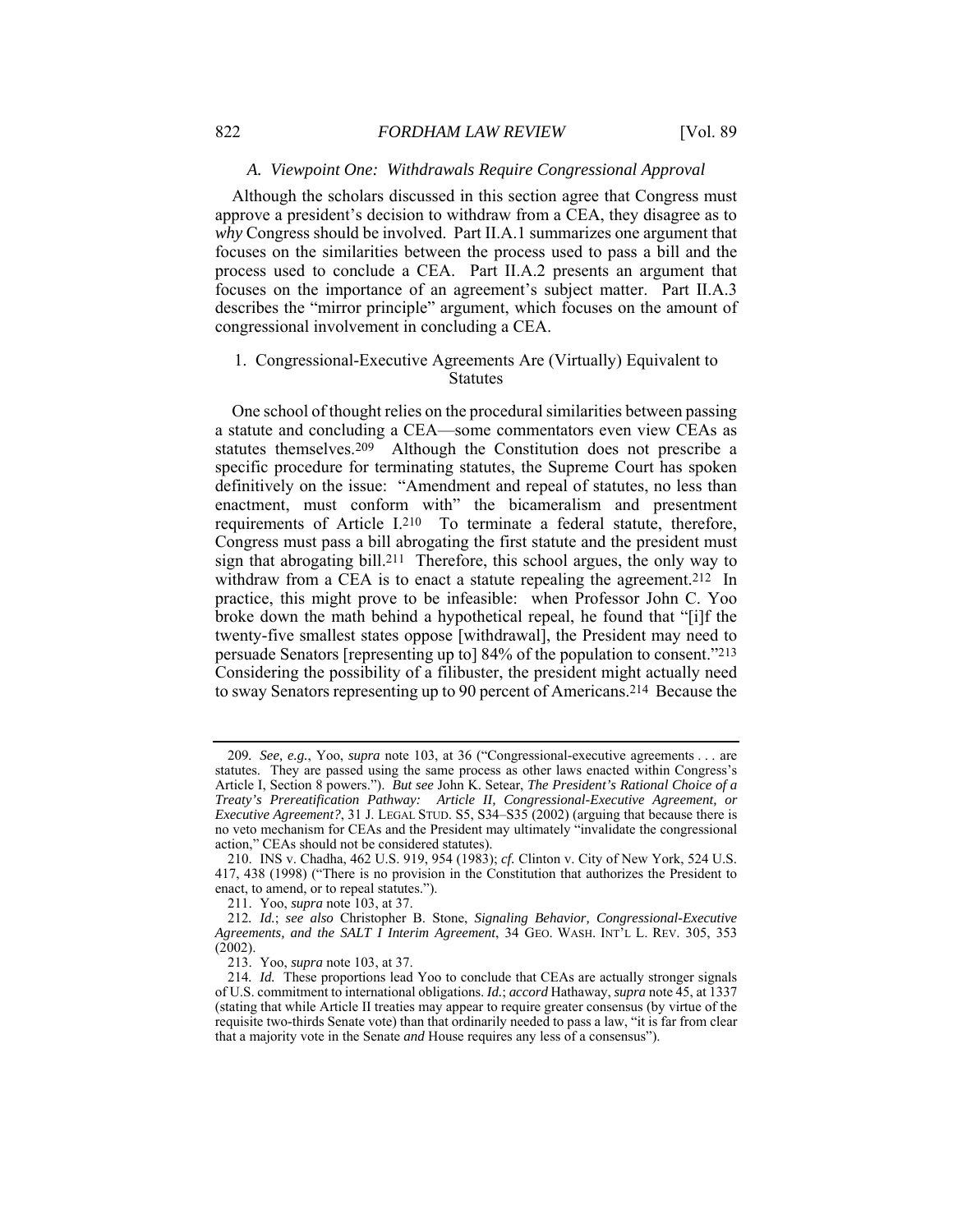president cannot enact a statute unilaterally, according to this argument the president effectively cannot unilaterally withdraw from a CEA.

# 2. The Role of Subject Matter

A second school of thought takes a structural stance and focuses on the subject matter of the CEA at issue and where that subject matter appears in the Constitution. Professor Randall argues that when an international agreement concerns a topic found exclusively in Article I of the Constitution or alluded to in both Articles I and II, then any agreement concerning that topic could only be concluded as an Article II treaty or a CEA (as opposed to a sole executive agreement).215 Because any agreement involving such a topic required legislative approval when first concluded, Congress must also approve the withdrawal.216 This process encourages reciprocity at both the inception and termination of an international agreement because Congress participates at all three steps of an agreement's life: when it is created, when it is in force, and when it ends.217

Randall then applies his theory to five different subject matter categories.218 In his view, the president may not withdraw unilaterally from disarmament agreements;219 mutual defense agreements;220 or humanitarian agreements (including agreements that protect basic human rights, terrorism agreements, and hijacking agreements)221 because the president and Congress share authority over those areas.222 Although the president is the commander in chief, Congress's authority over disarmament and mutual defense stems from its Article I powers.223 Because humanitarian agreements implicate criminal law by "defin[ing] and prohibit[ing] certain types of egregious conduct as being international crimes," they fall within Congress's power to "define and punish Piracies and Felonies committed on the high Seas, and Offenses against the Law of Nations."224 The president may, however, withdraw from international agreements concerning the recognition of foreign governments, because that authority rests with the

<sup>215</sup>*. See* Randall, *supra* note 169, at 1114–15. Randall believes CEAs and Article II treaties are "interchangeable." *Id.* at 1115.

<sup>216</sup>*. See id*.

<sup>217</sup>*. Id.*

<sup>218</sup>*. Id.* at 1116–22.

<sup>219</sup>*. Id.* at 1116–17; *see* Arms Control and Disarmament Act, 22 U.S.C. § 2573(b) ("No action shall be taken . . . that would obligate the United States to reduce or limit the Armed Forces or armaments of the United States . . . except pursuant to the [President's] treatymaking power . . . or unless authorized by the *enactment of further affirmative legislation by the Congress* . . . ." (emphasis added)).

<sup>220</sup>*.* Randall, *supra* note 169, at 1117–18.

<sup>221</sup>*. Id.* at 1119–21.

<sup>222</sup>*. See generally id.* at 1116–22.

<sup>223</sup>*. Id.* at 1117. Congress is charged with raising and maintaining an army and navy as well as regulating the military. U.S. CONST. art. I,  $\S$  8, cls. 12–16. Congress also provides for the nation's "common Defence and general Welfare." *Id.* cl. 1. Randall even argues that Congress's power to declare war grants it shared authority over disarmament and mutual defense. Randall, *supra* note 169, at 1117; *see* U.S. CONST. art. I, § 8, cl. 11.

 <sup>224.</sup> Randall, *supra* note 169, at 1120 (quoting U.S. CONST. art. I, § 8, cl. 10).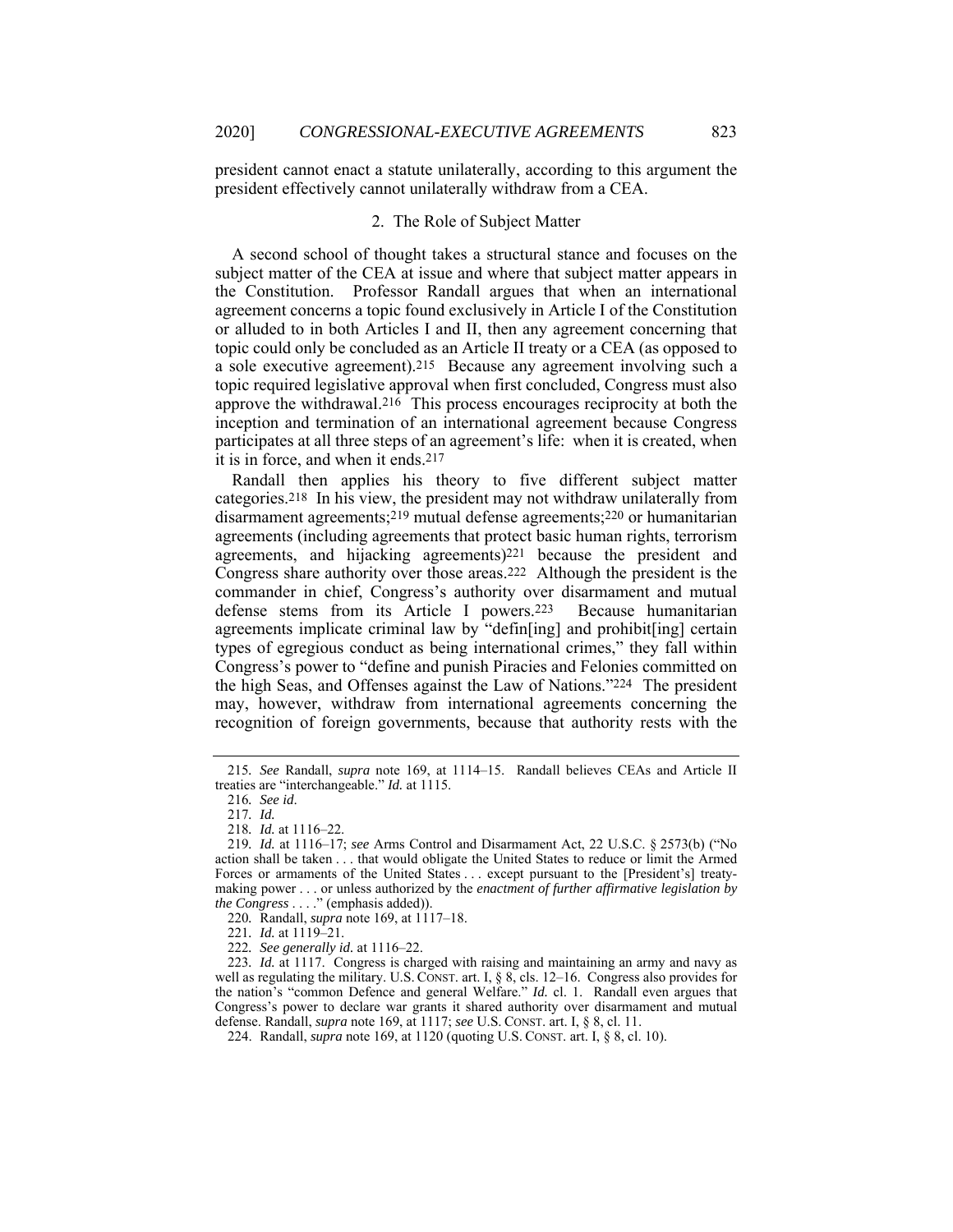president alone,225 and from military agreements concluded during a declared war, because the president is the commander in chief.226

One commentator, Professor Joel P. Trachtman, expands on this argument and contends that the Commerce Clause's placement in Article I effectively bars the president from unilaterally withdrawing from trade agreements.227 By negative inference, the "dormant" Commerce Clause precludes states from exercising authority over interstate commerce.228 Another negative inference, which Trachtman calls the "presidential dormant Commerce Clause," similarly precludes the president from exercising authority over interstate and foreign commerce229 and deprives the president of independent constitutional authority "either to remove barriers to trade or to impose barriers to trade, without congressional authorization."230 Trachtman also finds support in *American Insurance Ass'n v. Garamendi*,231 where the Supreme Court appeared to draw a distinction between foreign commerce powers and other foreign affairs powers.232 The *Garamendi* distinction implies that the president may not independently take commerce-related actions without congressional approval.233

## 3. The "Mirror Principle"

Professor Koh argues that, in addition to considering the agreement's subject matter, one must also consider the degree of congressional participation needed to enter into the agreement.<sup>234</sup> He rejects a one-size-

<sup>225</sup>*. Id.* at 1118–19 ("The [President's] recognition power impliedly comes from the President's authority to 'receive Ambassadors and other Public Ministers' and perhaps from the authority to 'appoint Ambassadors [and] other public Ministers and Consuls.' Article I does not afford the Congress any recognition power." (second alternation in original) (footnotes omitted) (quoting U.S. CONST. art. II,  $\S$  2, cl. 2)).

<sup>226</sup>*. Id.* at 1121–22 ("[T]he President is commander in chief of the armed forces . . . [so] the executive branch may govern the topics of military strategy, war prisoners, and armistice. Although article I empowers the Congress to declare war and to raise and arm the military, it does not permit Congress to oversee or implement military decisions once the troops have been committed." (footnote omitted)).

<sup>227</sup>*. See* Joel P. Trachtman, *Power to Terminate U.S. Trade Agreements: The Presidential Dormant Commerce Clause Versus an Historical Gloss Half Empty*, 51 INT'L LAW. 445, 447– 49 (2018). The Commerce Clause grants Congress the power "[t]o regulate Commerce with foreign Nations, and among the several States." U.S. CONST., art. I, § 8, cl. 3. Recall that trade agreements are often concluded as CEAs. *See supra* note 65 and accompanying text.

 <sup>228.</sup> Trachtman, *supra* note 227, at 447–48.

<sup>229</sup>*. Id.* at 448. The Supreme Court seemed to endorse this approach when it stated that "[t]he Constitution expressly grants Congress, not the President, the power to 'regulate Commerce with foreign Nations.'" Barclays Bank PLC v. Franchise Tax Bd. of Cal., 512 U.S. 298, 329 (1994) (quoting U.S. CONST. art. I, § 8, cl. 3).

 <sup>230.</sup> Trachtman, *supra* note 227, at 448.

 <sup>231. 539</sup> U.S. 396 (2003).

 <sup>232.</sup> Trachtman, *supra* note 227, at 448–49 ("While Congress holds express authority to regulate public and private dealings with other nations in its war and foreign commerce powers, in foreign affairs the President has a degree of independent authority to act.").

<sup>233</sup>*. See id.* at 449.

<sup>234</sup>*. See* Koh, *supra* note 9, at 455.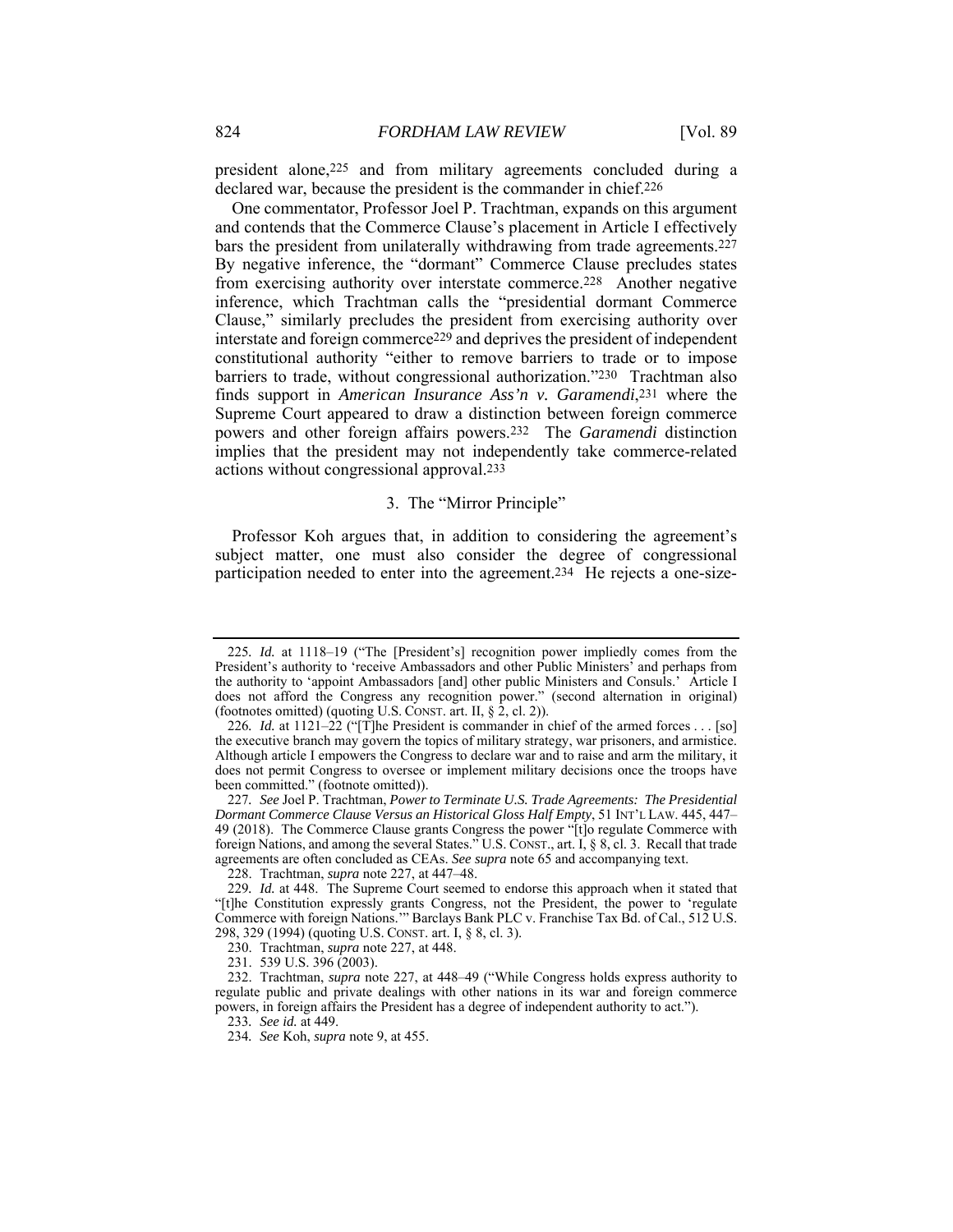fits-all approach235 and cautions that "an overbroad unilateral executive withdrawal power" could lead to "overly hasty, partisan, or parochial withdrawals<sup>"</sup> and weaken *all* future presidents' "negotiating credibility and leverage."236 He argues for the "mirror principle," which states that if the agreement's subject matter required congressional approval, then Congress must also approve the withdrawal.237 The Constitution's silence on international agreements, therefore, suggests the Framers favored resolving these issues on a case-by-case basis.238

To apply the mirror principle to CEAs, Koh utilizes Justice Robert H. Jackson's famous tripartite framework, which was first articulated in his own *Youngstown* concurring opinion.239 According to Jackson's framework, presidential power is at its "zenith" if Congress has explicitly or implicitly approved the president's unilateral withdrawal; therefore, the president may withdraw from the CEA without issue.<sup>240</sup> If Congress expressly disapproves of the president's withdrawal, then the president's power is at its "low ebb" and a withdrawal could survive only if the "President were operating within a zone of exclusive presidential authority, such as state recognition."241 But if Congress has not expressed any approval or disapproval ("or could not organize itself to make a collective statement"),242 then the president falls within the "twilight zone" and whether the president may withdraw unilaterally "depend[s] on proof that Congress did more to approve that action than merely acquiesce."243

238*. See* Koh, *supra* note 9, at 461 (quoting Laurence H. Tribe, *A Constitutional Red Herring:* Goldwater v. Carter, NEW REPUBLIC, Mar. 17, 1979, *reprinted in Treaty Termination: Hearings on S. Res 15 Before the S. Comm. on Foreign Rels.*, 96th Cong. 588, 589 (1979)). Catherine Amirfar and Ashika Singh advocate for a similar approach. *See generally* Amirfar & Singh, *supra* note 9, at 445 (calling Jackson's framework "helpful").

239. Koh, *supra* note 9, at 465–66.

243. Koh, *supra* note 9, at 466.

<sup>235</sup>*. See id.* at 461; *see also* Amirfar & Singh, *supra* note 9, at 451 ("The best answer may be that there is no one right answer—the President's power to withdraw from international agreements exists on a continuum, like any presidential power.").

<sup>236</sup>*.* Koh, *supra* note 9, at 450. As an example, Koh cites Trump's denuclearization negotiations with North Korea against the backdrop of his withdrawal from the Iran Nuclear Deal. *Id.*

<sup>237</sup>*. See id.* at 455. Hathaway articulates a similar view arguing for reciprocal congressional participation but does not weigh the significance of an agreement's subject matter. Hathaway, *supra* note 45, at 1334.

<sup>240</sup>*. Id.*

<sup>241</sup>*. Id.* at 466; *see also* Zivotofsky *ex rel.* Zivotofsky v. Kerry, 135 S. Ct. 2076, 2090 (2015) (holding that the president holds the exclusive authority to recognize foreign governments).

<sup>242</sup>*.* Koh, *supra* note 9, at 466*.* In January 2019, for example, the House of Representatives passed the NATO Support Act, which was presumably aimed at the executive branch and would prohibit using appropriations to withdraw from NATO. H.R. 676, 116th Cong. § 5 (2019). That same month, senators introduced a resolution to require Senate advice and consent or majority approval from both chambers of Congress before any U.S. withdrawal from NATO. S.J. Res. 4, 116th Cong. § 1 (2019). Neither act can be considered a cohesive congressional action without approval from the other chamber. *See* INS v. Chadha, 462 U.S. 919, 944–51 (1983) (concluding that because the Constitution requires legislative action via bicameralism and presentment, Congress may only act using this procedure).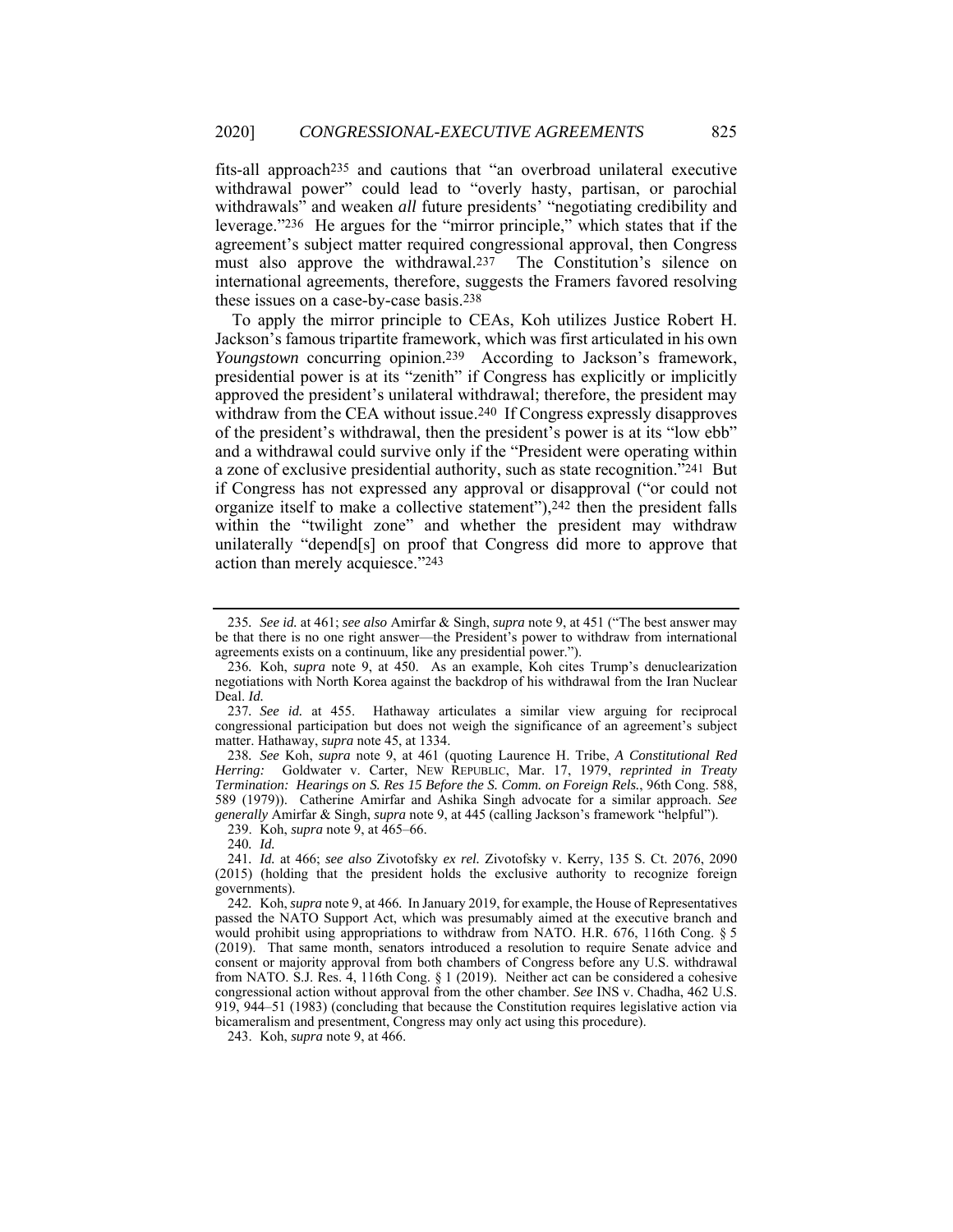# *B. Viewpoint Two: The President Does Not Need Congressional Approval*

Professor Bradley advances a very different argument. If one acknowledges that a president may terminate244 an Article II treaty unilaterally, then a president may also terminate a CEA unilaterally.245 Bradley responds to three arguments from Trachtman's article supporting congressional participation, particularly as they relate to international trade: (1) CEAs involving trade implicate "exclusive" congressional powers, (2) a president essentially terminates a statute when terminating a CEA, and (3) the sparse history of presidential terminations of CEAs does not endorse unilateral presidential terminations.246

Bradley responds to each argument in turn. First, he distinguishes between authority to conclude an agreement and authority to terminate it.247 Just because trade agreements require congressional approval does not necessarily mean that Congress must also approve the president's decision to terminate an agreement.248 Rather, an "exclusive" congressional power to regulate in a certain subject area (such as commerce) merely precludes a president from entering into a sole executive agreement pertaining to that subject area.<sup>249</sup>

Second, Bradley argues that CEAs cannot be considered statutes—despite their procedural similarities—because CEAs "bind the United States to international commitments," which Congress cannot accomplish alone.250 Furthermore, that any legislation implementing a CEA may survive the agreement "does not itself disallow a [unilateral] presidential termination authority."251

Finally, Bradley argues that there is no convincing reason to consider the historical practice of terminating CEAs independently from the practice of terminating Article II treaties.<sup>252</sup> Presidents have terminated Article II treaties, even those relating to trade or commerce, throughout history,253 and

252. Bradley, *supra* note 9, at 1638.

253*. Id.* Only three Article II treaty terminations generated protest from individual lawmakers in the form of federal lawsuits—all of which were dismissed. *See supra* Part I.D.3.

 <sup>244.</sup> Bradley uses "termination" and not "withdrawal." For a brief discussion of the distinction between the two terms, see *supra* note 27.

<sup>245</sup>*. See* Bradley, *supra* note 9, at 1617.

<sup>246</sup>*. See id.* at 1627–28. Trachtman's article was still a working paper when Bradley's article was published. *Id.* at 1617 n.6 (citing Trachtman's article as an unpublished manuscript). Bradley's article is still notable as one of the few scholarly articles that exclusively addresses the issue of unilateral presidential withdrawals from CEAs.

<sup>247</sup>*. Id.* at 1632.

<sup>248</sup>*. Id.*

<sup>249</sup>*. See id.* at 1631.

<sup>250</sup>*. Id.* at 1632–33.

<sup>251</sup>*. See id.* at 1634. Although the legislation itself may remain in place, Bradley argues that the president alone would not have the authority to terminate the treaty's domestic effects. *Id.* at 1641. *But see* Julian Ku & John Yoo, Opinion, *Trump Might Be Stuck with NAFTA*, L.A. TIMES (Nov. 29, 2016, 4:00 AM), https://www.latimes.com/opinion/op-ed/la-oe-yoo-kutrump-nafta-20161129-story.html [https://perma.cc/P5Q8-PS63] (arguing that agreements enacted as statutes "can be reversed only by another, repealing statute enacted by the House and the Senate and then signed by the president"); *supra* Part II.A.1.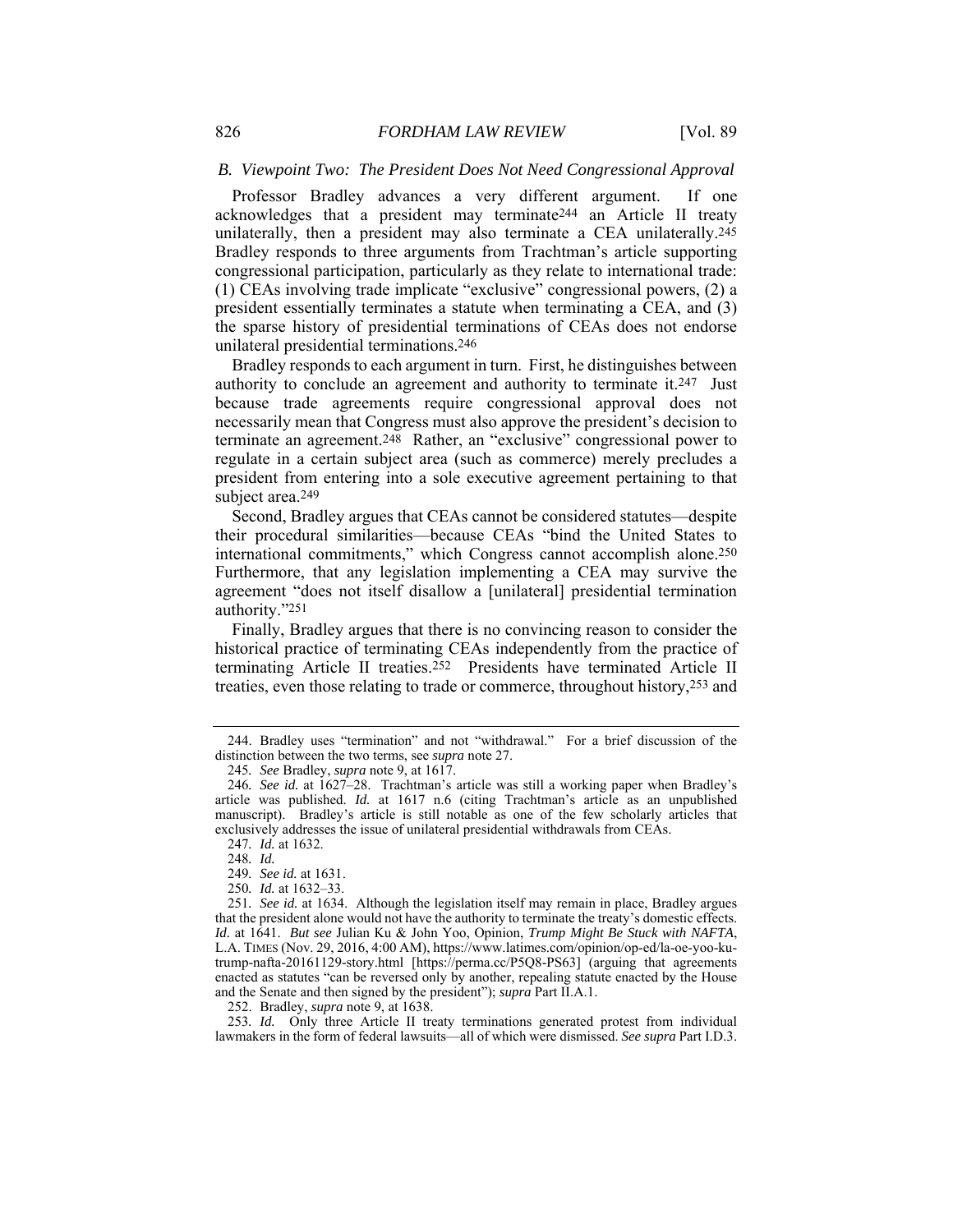the United States has also terminated many CEAs without incident.254 For Bradley, the existing custom of unilateral presidential terminations is a sufficient constitutional basis for future unilateral terminations.255

Bradley also argues that an international agreement's formality affects a president's unilateral withdrawal authority.256 While some commentators see CEAs as more resistant to unilateral termination based on the majority congressional vote necessary to approve them,257 Bradley takes the inverse view: the more formal the agreement, the less constitutional authority a president possesses to terminate the agreement unilaterally.258 Because "Article II treaties are the most formal means of concluding international agreements and involve what is in practice the most difficult procedure," presidents have less constitutional authority to terminate Article II treaties unilaterally.259 Since CEAs are less formal than Article II treaties (presumably because they are not mentioned in the Constitution), presidents have greater constitutional authority to terminate CEAs unilaterally.260

# III. FINDING MIDDLE GROUND AND A WAY FORWARD

This part argues for a middle ground between the approaches presented in Part II. In certain situations where U.S. national security interests are at risk, the president should be able to withdraw from relevant CEAs unilaterally because applying Koh's *Youngstown*-type analysis that gauges congressional response would be impractical, dangerous, and inefficient. In all other cases, Koh's framework is the appropriate analytical method to determine whether congressional participation is required in withdrawing from an agreement. This middle ground, however, will fall short of its objectives unless the current reporting deficiencies261 are addressed.

Part III.A discusses the shortcomings of each of the arguments reviewed in Part II. Part III.B proposes a middle-of-the-road approach that utilizes the *Youngstown* framework with exceptions for emergency situations. This Note concludes with Part III.C, which calls for a new reporting statute to support the proposal advanced in Part III.B.

<sup>254</sup>*. See* Bradley, *supra* note 9, at 1638–39; Bradley & Goldsmith, *supra* note 16, at 1225.

<sup>255</sup>*. See* Bradley, *supra* note 9, at 1638–39. The Supreme Court has stated that longstanding governmental practice may be afforded great weight when determining the distribution of authority between the legislative and executive branches in the face of silent or ambiguous constitutional text. *See* NLRB v. Noel Canning, 134 S. Ct. 2550, 2559–60 (2014). *But see infra* notes 268–74 and accompanying text (challenging the idea of a custom of uncontested, unilateral presidential withdrawals from CEAs).

<sup>256</sup>*. See* Bradley, *supra* note 9, at 1628.

<sup>257</sup>*. See supra* notes 211–12, 234, 237 and accompanying text.

<sup>258</sup>*. See* Bradley, *supra* note 9, at 1628.

<sup>259</sup>*. Id.*

<sup>260</sup>*. See id.* Bradley does note that international law may pose additional constraints on a president's ability to withdraw unilaterally if the president violates international law principles when withdrawing. *See id.* at 1640–41; *supra* notes 205–07 and accompanying text.

<sup>261</sup>*. See supra* note 37 and accompanying text.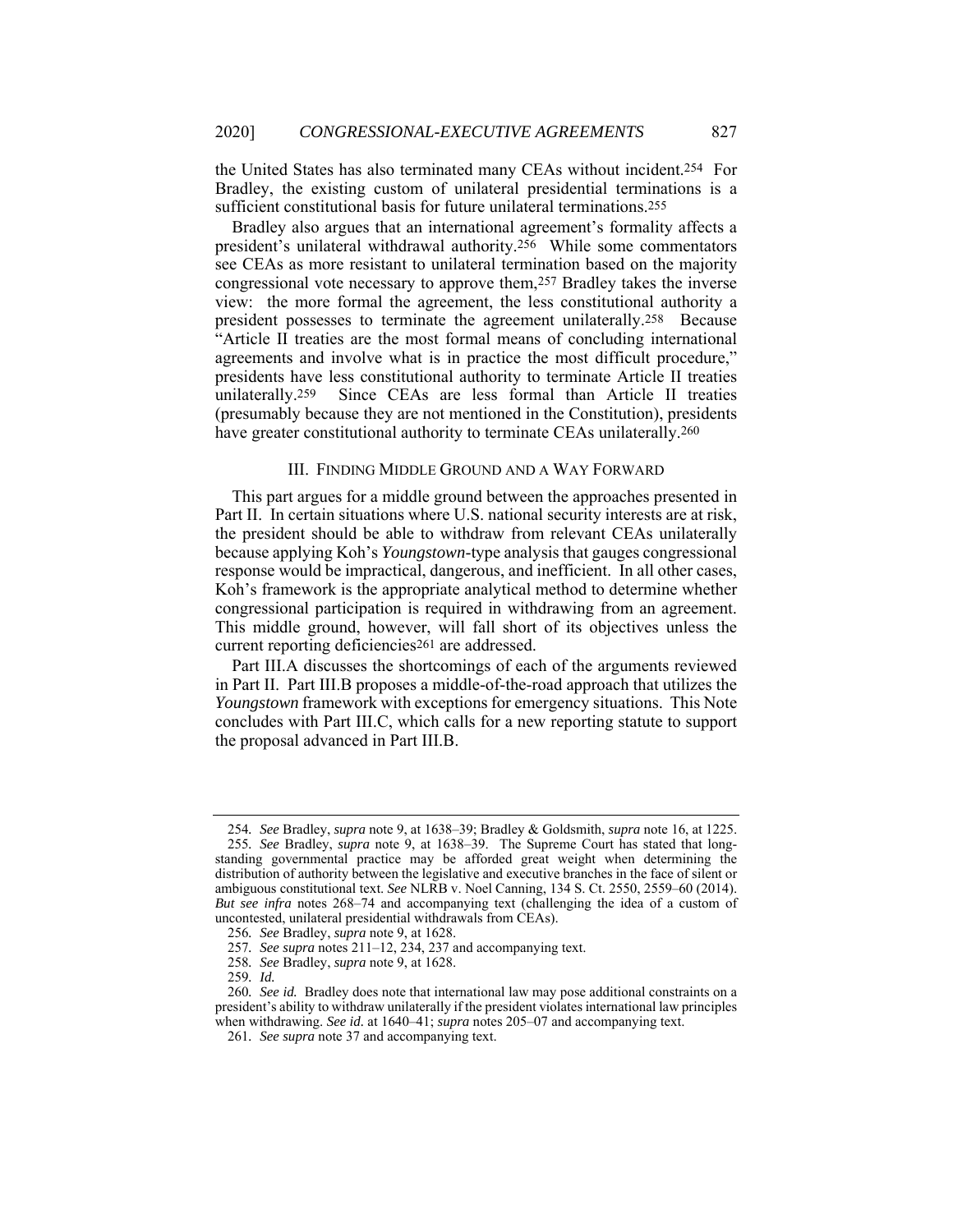# *A. Addressing the Shortcomings*

The overarching argument described in Part II.A—that presidents may only withdraw from CEAs with approval from both chambers of Congress262—has a significant weakness: it does not account for emergency scenarios where time is of the essence and a president may deem it necessary to terminate an agreement immediately. Professor Louis Henkin speculated that the Framers were primarily concerned with restricting the president's ability to bind the United States to international commitments.263 Shaking off these commitments, by contrast, "is less risky and may have to be done quickly, and is often done piecemeal, or *ad hoc*, by various means and acts."264

In the event of an armed attack on the United States or U.S. interests (or another equally dangerous emergency scenario), a president may need to withdraw from agreements rapidly to defend the country and may not have the luxury of time to wait for Congress to organize itself and make its wishes clear. Given the lackluster state of the current reporting regime, Congress may not be informed about the nature of the agreement, the unfolding emergency scenario, or the implications of withdrawing from the agreement—or that the agreement even exists at all—adequately enough to issue a meaningful statement of its wishes.265 Allowing the president to withdraw unilaterally would be more practical, but this authority should be strictly limited to these dire situations to assuage Koh's articulated concerns about "overly hasty, partisan, or parochial withdrawals" at the whim of a president.266

Bradley's arguments in favor of unilateral withdrawal authority have their own weaknesses267—namely, that the available history of unilateral presidential withdrawals from CEAs is too sparse to support his argument.268 Any number of factors could be responsible for the sparse history: the executive branch's tardiness in reporting concluded agreements,269 the State Department's own organizational shortcomings in publishing the agreements,270 the lack of a statutory obligation to report decisions to terminate international agreements,271 or Congress's own failure to monitor CEAs in general.272 Considering the difficulties in challenging a withdrawal

<sup>262</sup>*. See supra* Part II.A.

<sup>263</sup>*. See* HENKIN, *supra* note 20, at 212.

<sup>264</sup>*. Id.*

<sup>265</sup>*. See supra* notes 88, 100 and accompanying text.

<sup>266</sup>*. See* Koh, *supra* note 9, at 450.

<sup>267</sup>*. See supra* Part II.B.

 <sup>268.</sup> To date, the author is unaware of any extensive study or tabulation of the number of times a president has withdrawn from a CEA without participation from Congress.

<sup>269</sup>*. See supra* note 139 and accompanying text.

<sup>270</sup>*. See supra* note 140 and accompanying text.

<sup>271</sup>*. See supra* note 37 and accompanying text.

<sup>272</sup>*. See Treaties: A Historical Overview*, U.S. SENATE, https://www.senate.gov/ artandhistory/history/common/briefing/Treaties.htm [https://perma.cc/7AM3-AVFH] (last visited Oct. 3, 2020) (implying that many international agreements are too trivial to warrant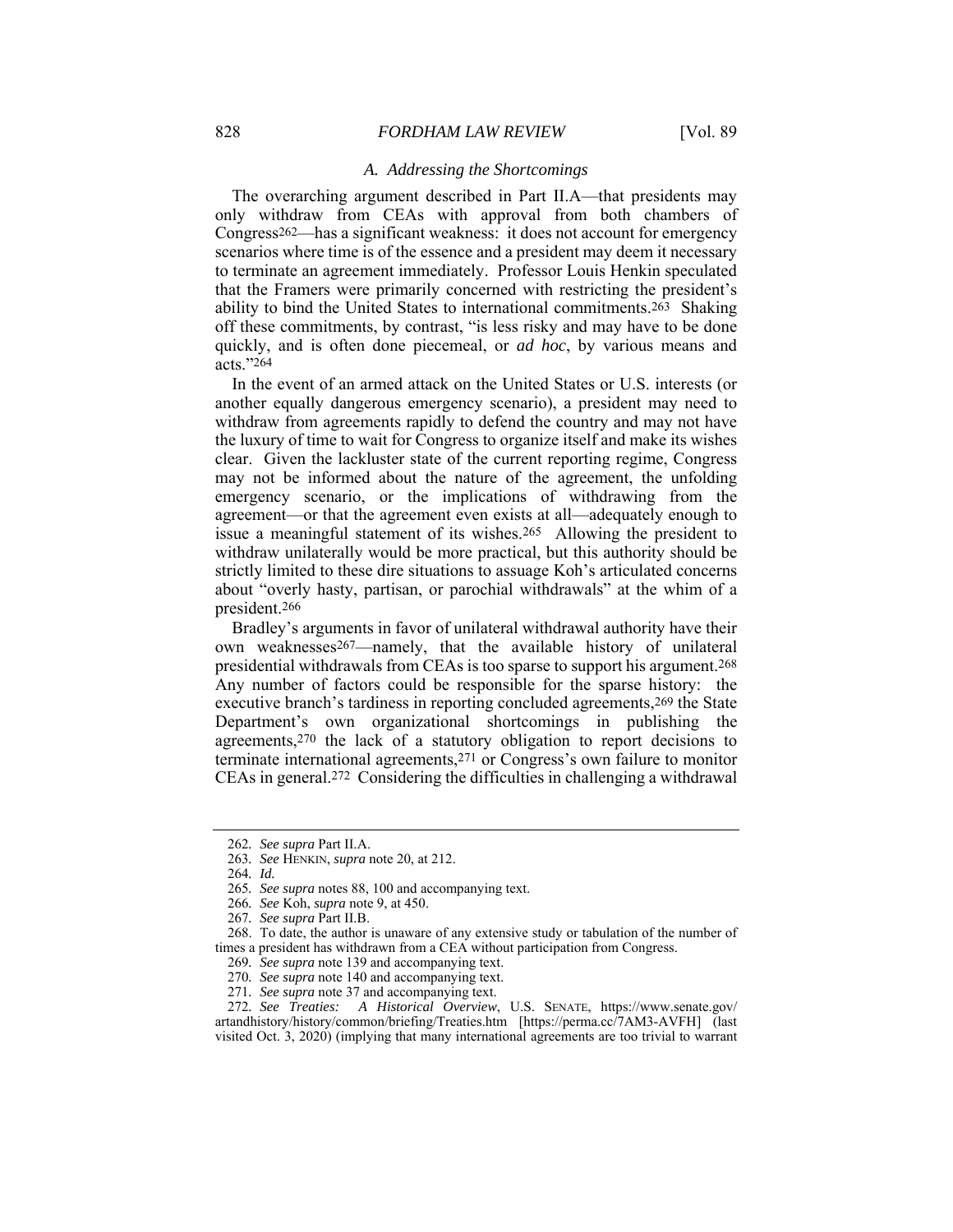via a lawsuit,273 that courts have not seen serious challenges to the president's ability to withdraw should not be construed as congressional acquiescence.274

Additionally, Bradley is too quick to dismiss the striking similarities between the process used to pass legislation and the process used to approve CEAs.275 Claiming that CEAs cannot be considered statutes merely because the agreements impose international commitments on the United States is unpersuasive. Domestic statutes also impose commitments on the United States government—commitments to appropriate federal dollars for foreign aid, for example—and Congress cannot create these commitments without the president's participation.276

Bradley is also too hasty in arguing that accepting unilateral withdrawal or termination authority for Article II treaties means that the president may also withdraw unilaterally from CEAs.<sup>277</sup> First, despite a decades-long custom of congressional silence in the face of a unilateral withdrawal from or termination of an Article II treaty,278 the nation's highest court has never directly ruled on the question.279 The Supreme Court dismissed its only case challenging this type of action and did so based on fractured reasoning that did not reach the merits.280 Second, CEAs are not Article II treaties. Though theoretically interchangeable,281 the agreements are very distinct. As compared to Article II treaties, CEAs use a different approval process282 and are generally used to address different subject areas.283 CEAs and Article II treaties also differ in terms of efficiency, democratic legitimacy, selfexecution, and constitutional legitimacy.<sup>284</sup> Furthermore, granting the president blanket unilateral withdrawal authority cedes more congressional power to the president. This adds another dimension to the reservoir of

- 281*. See supra* note 43 and accompanying text.
- 282*. See supra* note 22 and accompanying text.
- 283*. See supra* notes 117–18 and accompanying text.
- 284*. See supra* Part I.C.

senators' attention); *see also* CONG. RSCH. SERV., *supra* note 24, at 23 ("Members and committees of Congress do not want to be deluged with trivia . . . .").

 <sup>273.</sup> Individual Justices raised concerns about nonjusticiable political questions and ripeness in *Goldwater*. 444 U.S. 996 (1979). Any member of Congress bringing suit would also likely have trouble demonstrating Article III standing. *See* Raines v. Byrd, 521 U.S. 811, 829–30 (1997) (holding that senators and congressmen alleging an injury to Congress did not have a "sufficient 'personal stake' in the dispute" and failed to allege the "concrete injury" required to establish Article III standing).

<sup>274</sup>*. But see* Dames & Moore v. Regan, 453 U.S. 654, 681 (1952) (stating that Congress's custom of indirectly acknowledging settlements via executive agreement by "frequently amend[ing] [a statute] to provide for particular problems arising out of settlement agreements," together with legislative history, "reveal[ed] that Congress has accepted the authority of the Executive to enter into settlement agreements").

<sup>275</sup>*. See* Bradley, *supra* note 9, at 1632.

<sup>276</sup>*. See* U.S. CONST. art. I, § 7, cl. 2.

<sup>277</sup>*. See supra* note 245 and accompanying text.

<sup>278</sup>*. See supra* Part I.D.2.

<sup>279</sup>*. See supra* Parts I.D.2–3.

<sup>280</sup>*. See supra* notes 194–97 and accompanying text.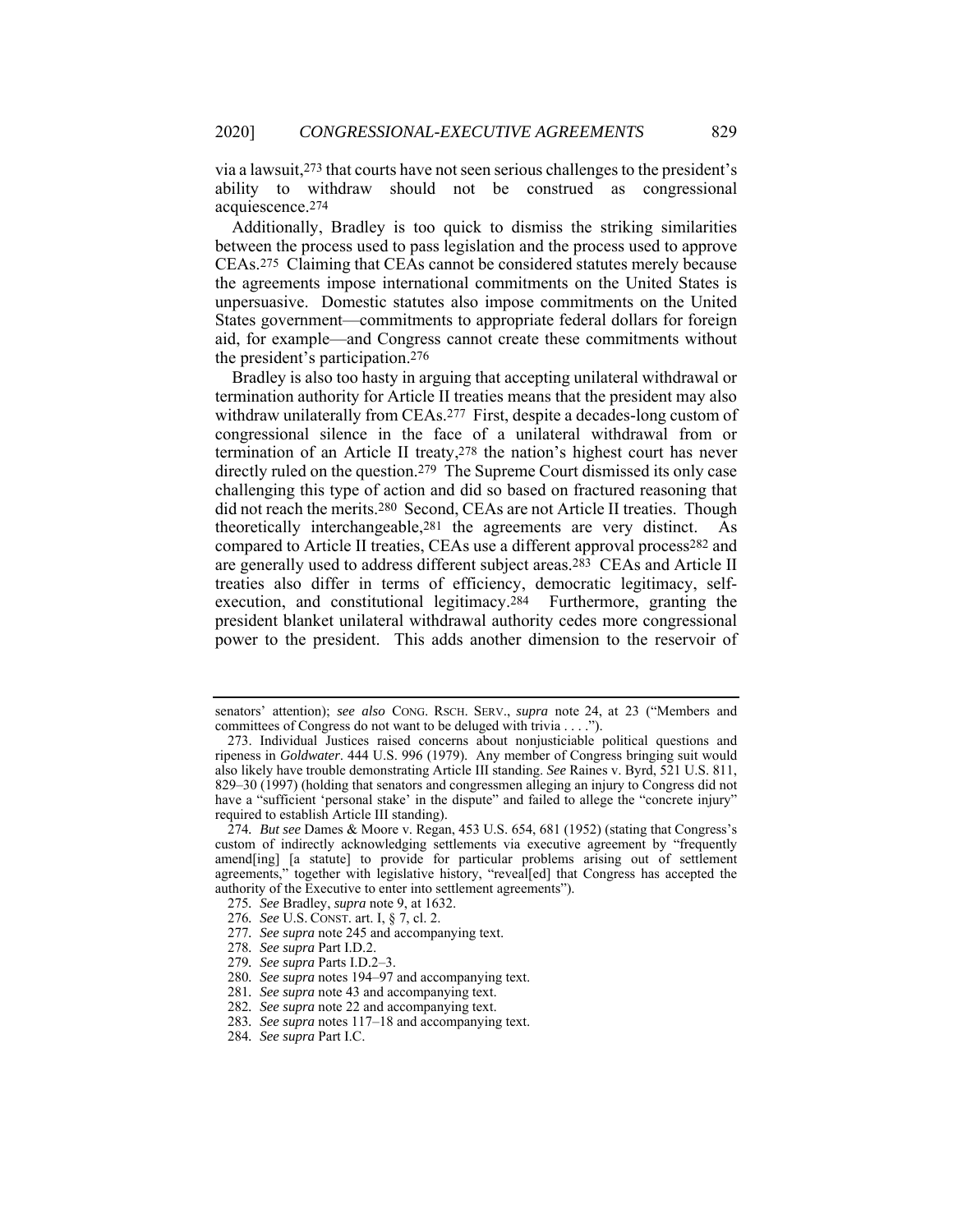power that the president already wields in foreign affairs and tips the balance of power even further in the president's favor.285

#### *B. Proposing a* Youngstown*-Inspired Middle Ground Approach*

Determining whether or not a president may withdraw unilaterally from any particular CEA requires a combination of the two main approaches laid out in Part II. As Koh suggests, this question should be resolved on a caseby-case basis using Justice Jackson's *Youngstown* analytical framework.286 Not only is this framework already the preferred method for tackling separation of powers issues,287 but it also acknowledges a role for Congress. By looking to Congress's actions at the termination of a CEA, this framework respects Congress's role in approving the agreement in the first place.288 Using Justice Jackson's framework and evaluating congressional approval or disapproval also acknowledges the striking procedural similarities between passing a bill and concluding a CEA.289

An example may be illustrative here. Suppose a future president has determined that membership and participation in the IMF is no longer in the United States's best interest290 and decides to end the country's membership.291 Some protesting commentators will argue that the United States may only withdraw if Congress passes and the president signs a new statute abrogating the earlier statute that authorized joining the IMF.292 Other commentators will look to the subject matter of the CEA through which the United States joined the IMF293 and perhaps argue that participating in the IMF, with its goal of "ensur[ing] the stability of the international monetary system" and practice of lending money to countries,294 falls under Congress's exclusive foreign commerce authority; therefore, Congress must approve the proposed withdrawal.295 Commentators endorsing Bradley's view will argue that all of this deliberation is unnecessary because the president has the constitutional authority to withdraw unilaterally from the CEA based on the apparent

<sup>285</sup>*. See* FLAHERTY, *supra* note 147, at 146–57 (discussing information asymmetries between the executive branch and Congress in foreign affairs).

<sup>286</sup>*. See supra* notes 239–43 and accompanying text.

<sup>287</sup>*. See* Dames & Moore v. Regan, 453 U.S. 654, 669 (1981) (calling Justice Jackson's framework "analytically useful"); *see also* Medellin v. Texas, 552 U.S. 491, 524 (2008) (noting that "Justice Jackson's familiar tripartite scheme provides the accepted framework for evaluating executive action in" separation of powers issues).

<sup>288</sup>*. See supra* notes 38–39 and accompanying text.

<sup>289</sup>*. See supra* Part II.A.1.

 <sup>290.</sup> Recall that the United States entered into the IMF by way of a CEA. *See supra* note 20.

 <sup>291.</sup> For purposes of this example, assume that the president's withdrawal complies with any withdrawal requirements under the IMF membership agreement and international law.

<sup>292</sup>*. See supra* Part II.A.1.

<sup>293</sup>*. See supra* Part II.A.2.

<sup>294</sup>*. About the IMF*, INT'L MONETARY FUND, https://www.imf.org/en/About [https:// perma.cc/3STG-SLEC] (last visited Oct. 3, 2020) (choose "What We Do" from dropdown).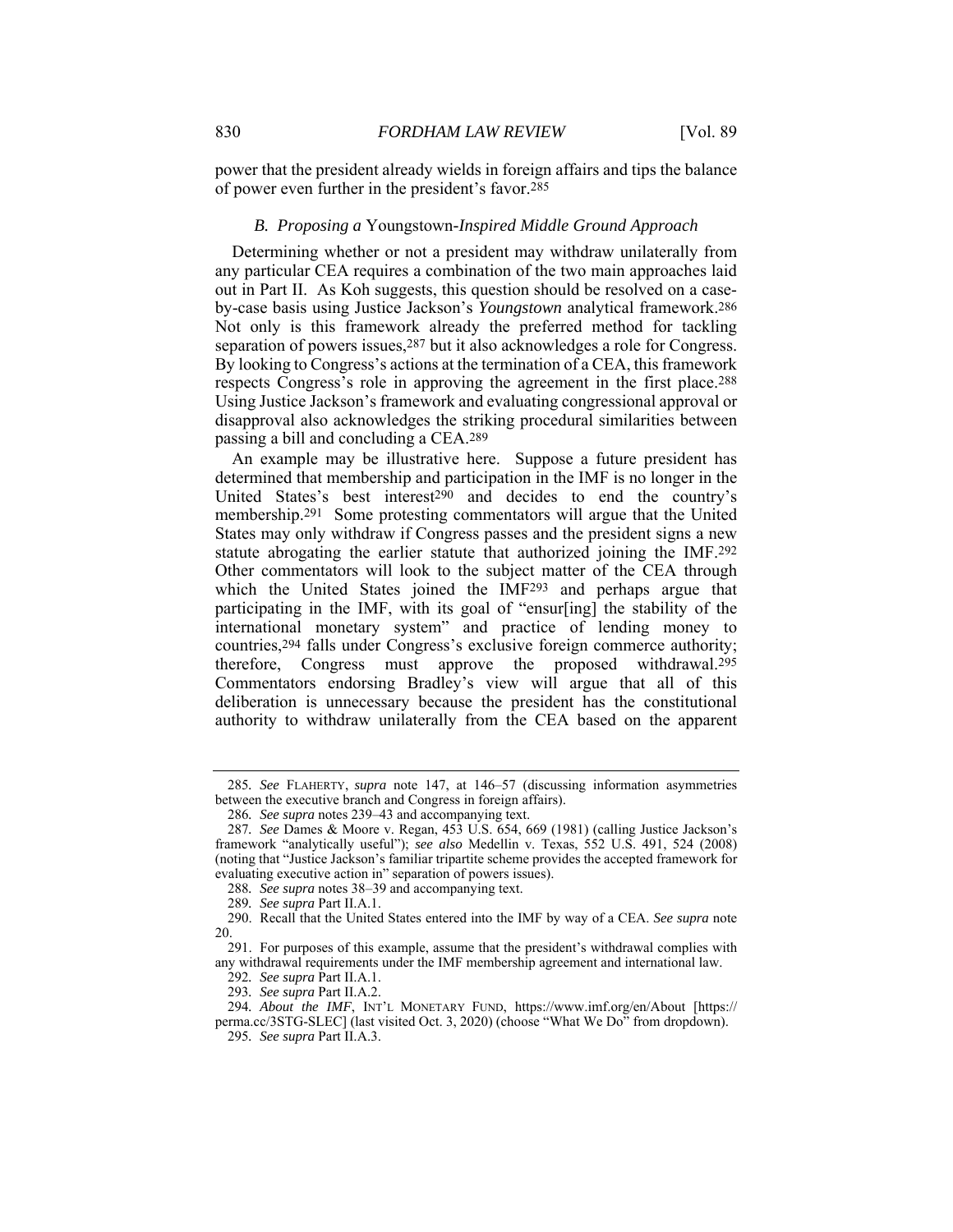authority to withdraw unilaterally from Article II treaties.296 Still others might determine that the IMF concerns foreign affairs more than it does foreign commerce and decide that the president may withdraw unilaterally.297

Using Justice Jackson's framework here would acknowledge that Congress was partly responsible for the United States' membership in the IMF. If Congress has explicitly or implicitly expressed its approval (e.g*.*, by passing a resolution) of the president's plan to withdraw from the IMF, then the president's authority would be at its "zenith" and the president could withdraw without issue.298 If Congress has expressly disapproved of the president's intention to withdraw from the IMF (again, by way of a resolution, a bill rider, or voting down a proposed withdrawal), then the president's authority would be at its "low ebb."299 In this case, the president's withdrawal would be unconstitutional unless it fell squarely within the president's exclusive Article II authority.300

If, however, Congress was silent on the issue of withdrawing from the IMF, then the president's authority would fall within the "twilight zone."301 One might investigate whether Congress has a history of expressing approval or disapproval in similar situations or whether similar withdrawals have been attempted in the past.302 Ultimately, one would have to determine if Congress's inaction constitutes acquiescence.303

One important consideration that the *Youngstown* approach does not capture is the possibility that emergency circumstances may require the president to withdraw from a CEA even before Congress has had a chance to express its approval or disapproval. This concern echoes a similar one raised at the 1787 Constitutional Convention, where the Framers worried about imposing too many limits on the president's ability to respond to emergency situations.304

301*. See supra* note 243 and accompanying text.

<sup>296</sup>*. See supra* Part II.A.3.

<sup>297</sup>*. See supra* note 162 and accompanying text.

<sup>298</sup>*. See supra* note 240 and accompanying text.

<sup>299</sup>*. See supra* note 241 and accompanying text.

<sup>300</sup>*. Id. Cf.* Zivotofsky *ex rel.* Zivotofsky v. Kerry, 135 S. Ct. 2076 (2015). Whether withdrawing from an international institution falls within exclusive presidential authority is outside the scope of this Note.

<sup>302</sup>*. See* Youngstown Sheet & Tube Co. v. Sawyer (*Steel Seizure*), 343 U.S. 579, 597–603, 609 (1952) (Frankfurter, J., concurring) (finding the challenged presidential action to be unconstitutional because Congress had not explicitly authorized the action *despite* a long history of approving prior similar actions ex post).

<sup>303</sup>*. See supra* note 243 and accompanying text. Such a question lays outside the scope of this Note.

 <sup>304.</sup> FARRAND'S RECORDS, *supra* note 95, at 318. An early draft of the Constitution granted Congress the power to "make" war. *Id.* Charles Pinkney expressed concerns that Congress acted too slowly and was rarely in session and that the House of Representatives "would be too numerous for such deliberations," and Roger Sherman remarked that the President should "be able to repel . . . war." *Id.* The Framers approved a change from "make" to "declare." *Id.*; *see also* U.S. CONST. art. I, § 8, cl. 11.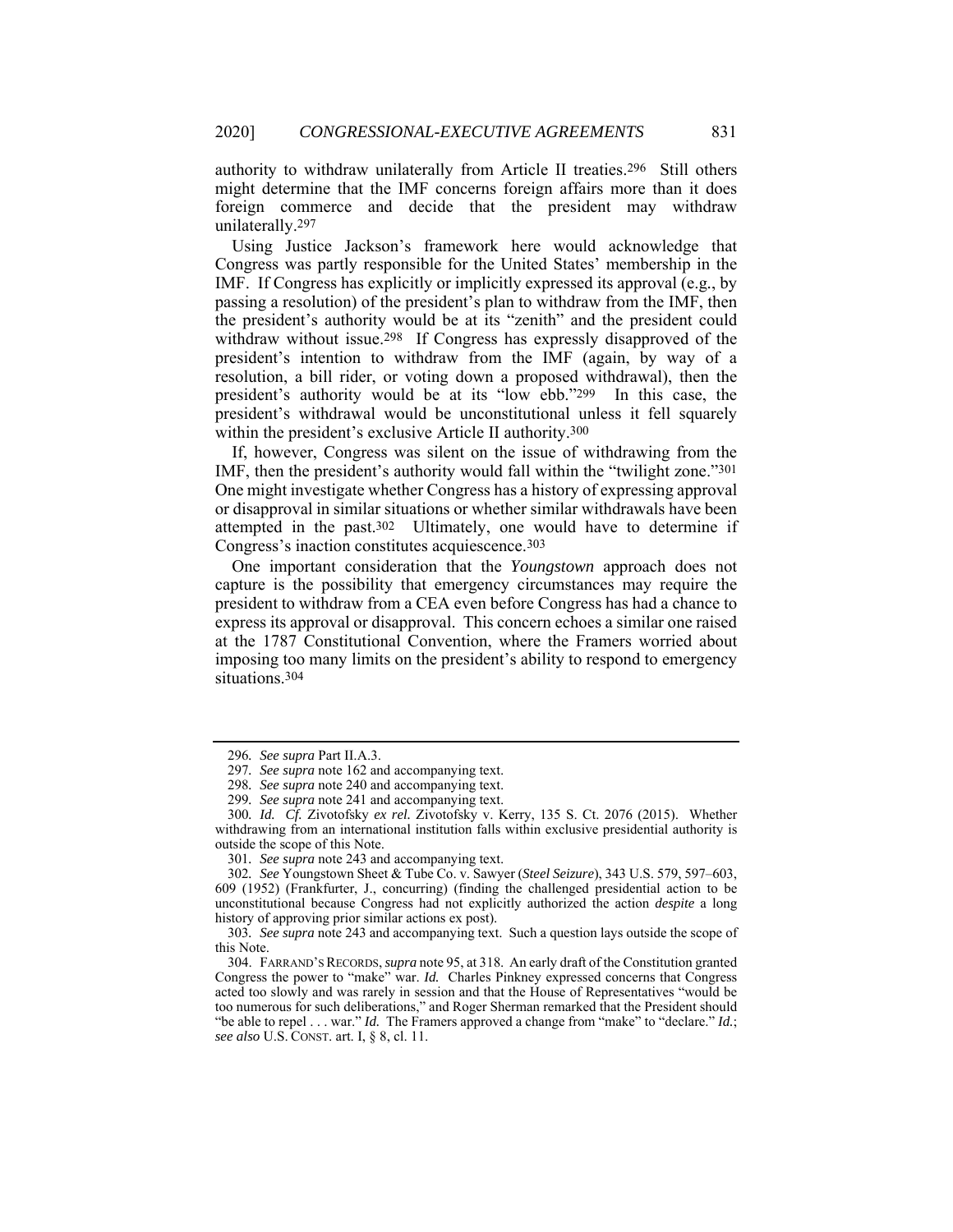Emergency situations demand some contingency plan. In the direst of situations—when the United States faces a serious national security threat or a vital U.S. security interest is endangered, or when a natural disaster, terrorist attack, or other calamity physically prevents Congress from meeting for the foreseeable future—the president should have the latitude to act in the best interests of the nation and withdraw from CEAs unilaterally if the situation demands it. Handcuffing the president and impeding the country's defense just because Congress cannot physically meet would be irresponsible and dangerous and would completely disregard the Framers' desire to allow the president to repel attacks or respond to emergency situations.305 This carveout should not be taken lightly; the president should consider the implications thoughtfully and must be reasonably sure that a unilateral withdrawal will protect national security or U.S. security interests.

To illustrate, consider the IMF example once again. When pledging funds, IMF members essentially extend a line of credit to the institution; the IMF then draws on this credit when loaning money to other members.306 The United States retains "special drawing rights" (SDRs) based on a variety of widely circulated currencies.<sup>307</sup> The IMF generally repays its loans with interest, but the United States may withdraw its committed funds at any time.308

Suppose that the world has plunged into a new economic crisis that rivals the Great Recession. Global liquidity markets are so frozen that the U.S. government is having unprecedented trouble borrowing money to pay its expenses. Then suppose that disaster strikes, and a terrorist group has unleashed a devastating attack on a vital U.S. military base. At the same time, the IMF has decided to draw on the U.S. commitment, among others, to loan funds to another member country that is known to sympathize with and harbor the terrorist group within its borders. Additionally, corruption plagues the member country's government and many high-ranking figures are suspected of having ties to the terrorist group. Despite being the largest shareholder in the IMF and holding the largest share of voting rights, 309 the United States is overruled and the IMF decides to proceed with the loan.

Tensions are high, and the American public, already short-tempered due to the ongoing financial crisis, is reeling from the base attack. The idea of U.S. funds being loaned via the IMF to the member nation that willingly

<sup>305</sup>*. See supra* note 304 and accompanying text.

 <sup>306.</sup> CONG. BUDGET OFF., THE BUDGETARY EFFECTS OF THE UNITED STATES' PARTICIPATION IN THE INTERNATIONAL MONETARY FUND 5 (2016), https://www.cbo.gov/sites/default/files/114th-congress-2015-2016/reports/51663-IMF.pdf [https://perma.cc/Y343-CAQD]. The United States's pledges to the IMF totaled approximately \$164 billion as of June 2016. *Id.*

<sup>307</sup>*. Id.*

<sup>308</sup>*. Id.*

<sup>309</sup>*. IMF Members' Quotas and Voting Power, and IMF Board of Governors*, INT'L MONETARY FUND (Oct. 13, 2020), https://www.imf.org/external/np/sec/memdir/ members.aspx#1 [https://perma.cc/W3BV-FRWG] (showing that the United States holds approximately 8.3 billion SDRs, or 17.45 percent of total SDRs, as well as the largest voting share  $(16.51$  percent)).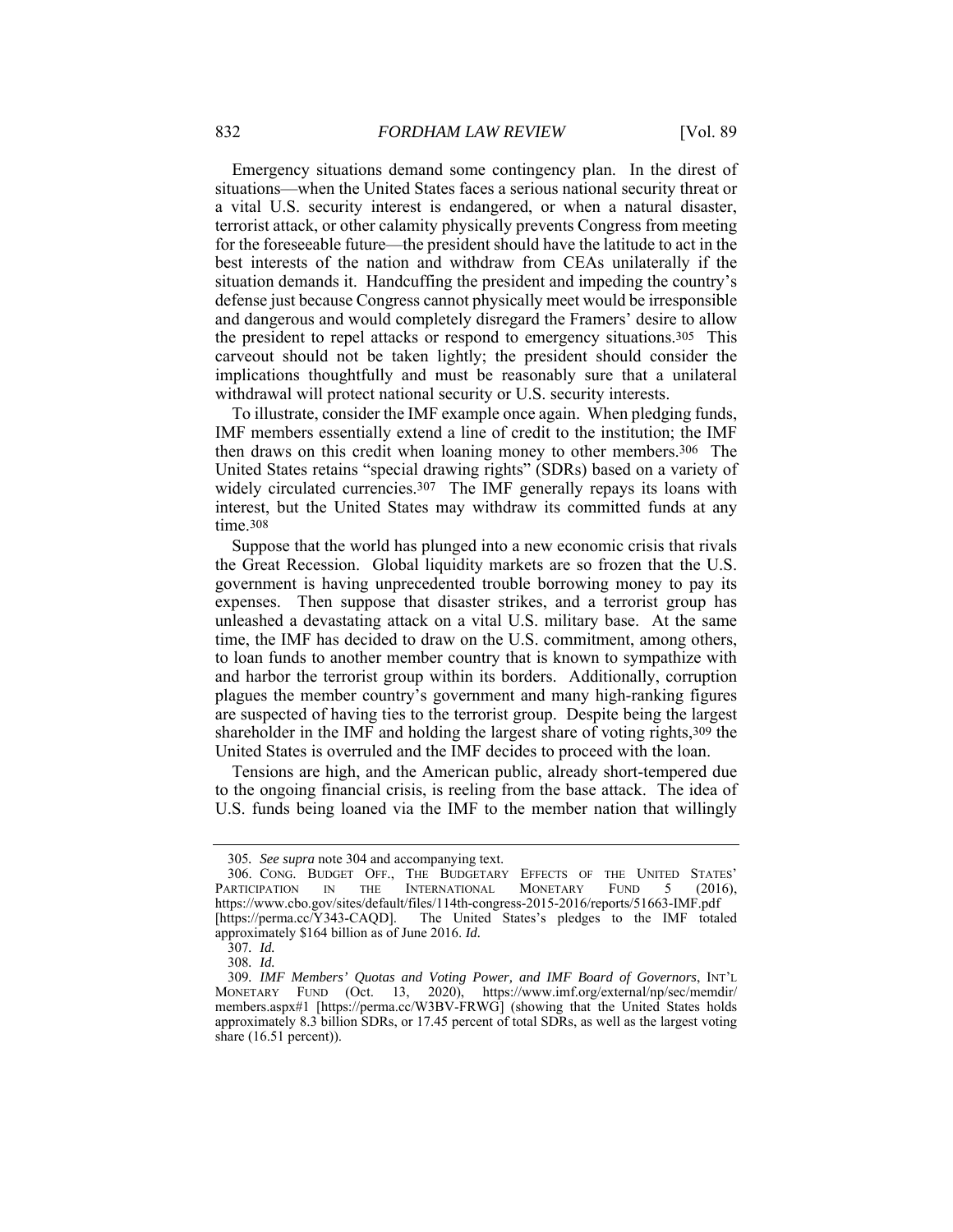harbors the terrorist group responsible is repulsive to all. National security is at stake because those funds could eventually wind up in the hands of the terrorist group and finance future attacks. The president has determined that withdrawing from the IMF is necessary to avoid seeing that committed sum sent to this other member nation and to avoid future untimely commitments. Time is of the essence, but Congress is on an extended recess and unable to convene quickly due to nationwide responses to a new pandemic that severely restrict travel and in-person gatherings.310 Per the CEA by which the United States joined the IMF, a U.S. withdrawal would take effect once the IMF receives notice in writing.311

Under the proposed carveout, the president would have the constitutional authority to withdraw from the IMF without approval from Congress because national security interests are at stake and Congress is on recess and physically unable to reconvene to vote and offer its approval or disapproval. This approach leaves the president free to respond to the emergency situation but, out of respect for Congress's role in the agreement-making process, is limited in scope.

# *C. The Need for a New Reporting Statute*

Any proposed solution to this issue will fail to live up to its full potential if it does not address the deficiencies in the current reporting regime.312 Congress cannot respond effectively to a president's decision to withdraw from a CEA if it does not know that the agreement exists in the first place313 or that the president intends to withdraw from it. Therefore, this Note calls for a new statute that will finally require presidents to formally notify Congress of any intent to withdraw from an Article II treaty or CEA. This new statute would ideally be similar in structure to the War Powers Resolution,314 which permits certain types of limited responses to emergency situations but also requires the president to seek congressional approval before engaging U.S. troops in prolonged conflicts abroad.315

Like the War Powers Resolution, this new statute should require the president "in every possible instance" to submit to Congress a formal notice of any intent to withdraw from a CEA.316 This formal notice should contain the legal and policy justifications for the withdrawal.317 If the president

 <sup>310.</sup> During the COVID-19 pandemic, the House adopted special rules that allowed members to vote by proxy. H.R. Res. 965, 116th Cong. (2020) (as agreed to in the House). For purposes of this example, assume that neither the House nor the Senate has adopted similar rules.

 <sup>311.</sup> Articles of Agreement of the International Monetary Fund, *supra* note 20, at 1421.

<sup>312</sup>*. See supra* Part I.C.6.

<sup>313</sup>*. See id.*

 <sup>314. 50</sup> U.S.C. §§ 1541–1548.

<sup>315</sup>*. See generally id.*

<sup>316</sup>*. See id.* § 1542.

 <sup>317.</sup> Considering that State Department procedures already require Circular 175 memoranda to be drafted whenever the executive branch contemplates terminating an Article II treaty or other type of international agreement, this should not impose a major burden on the executive branch. *See supra* notes 143–47 and accompanying text.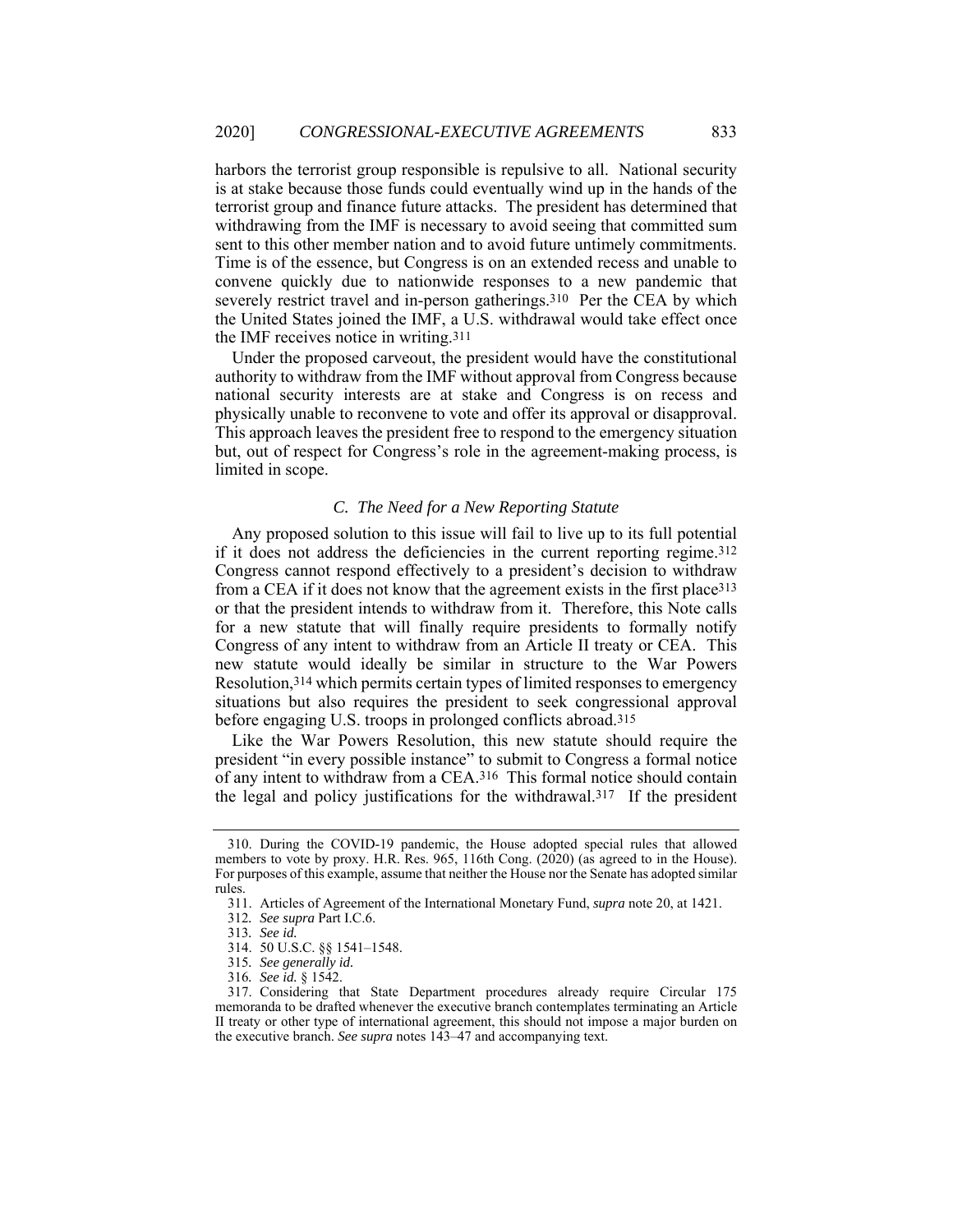reasonably believes that public notification would jeopardize national security interests, then the notice should be submitted only to the chairs of the Senate Committee on Foreign Relations and the House Committee on Foreign Affairs. Congress should then issue a response by a certain deadline—for example, within ninety days of receiving the notice. If time is of the essence and national security or U.S. security interests are threatened, that window should be shortened—perhaps to fifteen days.318 There should not be any extensions unless some extenuating circumstance prevents Congress from convening and voting. The House and Senate should not be permitted to pass new procedural hurdles that effectively create any such extenuating circumstance.

If Congress agrees that the United States should withdraw from the CEA and grants its institutional approval, then the president is operating at the "zenith" of presidential power and may withdraw from the agreement without constitutional implications.<sup>319</sup> If Congress fails to respond coherently within the statutory time period, then the congressional silence could be construed as "congressional inertia, indifference or quiescence"320—in which case the president has the constitutional authority to withdraw. In the event of express disapproval, the president could only withdraw if the subject matter of the agreement fell squarely within a specific Article II power.<sup>321</sup> Furthermore, if a situation analogous to the example provided above arises and the president makes the decision to withdraw from a CEA unilaterally, the president should still submit the formal notice in order to inform Congress of the rationale and legal basis for the withdrawal.322 This mandatory information sharing is crucial because the spirit of the new statute seeks to alleviate the information asymmetries between the executive and legislative branches.

There are several benefits to this type of statutory regime. First, it respects Congress's role in entering into the CEA by allowing Congress to opine on withdrawing from the agreement that it approved.<sup>323</sup> Second, terminations or withdrawals with congressional approval are more likely to reflect the broader will of the U.S. population,324 particularly in situations where a president has won the Electoral College but lost the popular vote.325 Third,

 <sup>318.</sup> The shortened timeline could also reduce the ability of special interest groups to organize and lobby for and against the decision.

<sup>319</sup>*. See* Youngstown Sheet & Tube Co. v. Sawyer (*Steel Seizure*), 343 U.S. 579, 635–36 (1952) (Jackson, J., concurring); *supra* note 240 and accompanying text.

 <sup>320.</sup> *Youngstown*, 343 U.S. at 637 (Jackson, J., concurring). *But see supra* note 274.

<sup>321</sup>*. See supra* note 241 and accompanying text.

 <sup>322.</sup> Recall that the State Department's internal Circular 175 Procedure requires department lawyers to draft legal memoranda whenever the executive branch considers terminating an international agreement. *See supra* notes 143–47 and accompanying text.

<sup>323</sup>*. See supra* note 39 and accompanying text.

<sup>324</sup>*. See supra* notes 96–101 and accompanying text.

<sup>325</sup>*. See, e.g.*, *Presidential Election Results: Donald J. Trump Wins*, N.Y. TIMES (Aug. 9, 2017, 9:00 AM), https://www.nytimes.com/elections/2016/results/president [https://perma.cc/ 5SJC-GW9Z] (showing that Trump amassed more Electoral College votes while Hillary Clinton won the popular vote).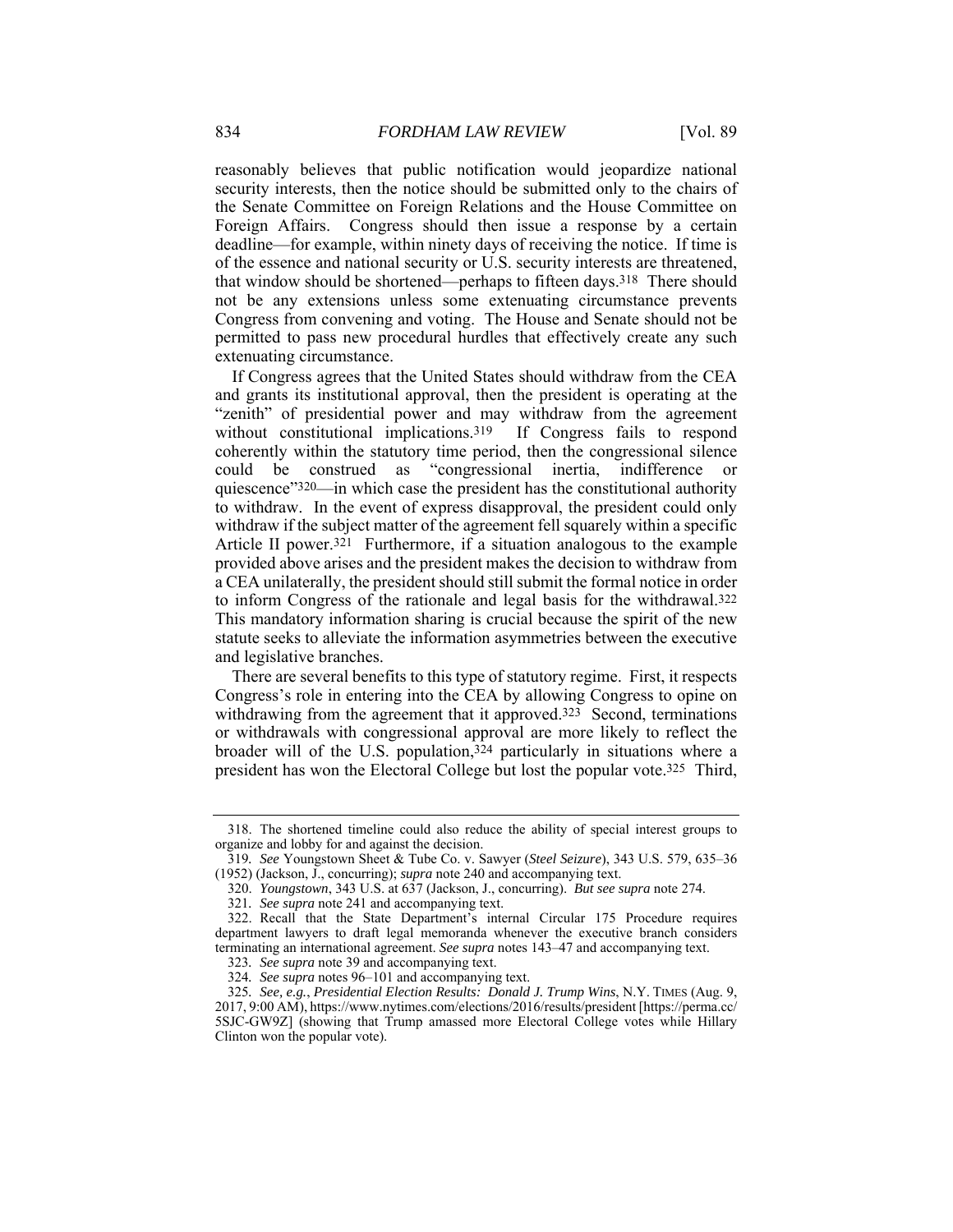the new statute could make significant strides in closing the knowledge gap between the executive branch and Congress regarding existing CEAs.326 Fourth, if Congress knows that it may be forced to revisit the issue of any particular CEA in the future, Congress might be encouraged to be more circumspect with its grants of authority in statutes authorizing ex ante CEAs327 and to insist on specific termination mechanisms for ex post CEAs.

This Note would be remiss if it did not pause to consider enforcement implications for the new statute. After all, the Case-Zablocki Act has failed to bring about the desired reporting results328 in part because it does not impose any sanctions for deficient compliance.329 In the wake of *Raines v. Byrd*,330 any senators or members of Congress suing to enjoin a president's unilateral withdrawal and alleging an injury to Congress would likely have trouble satisfying Article III standing requirements.331 In fact, in *Kucinich v. Bush*,332 members of Congress framed their injury as "institutional" in nature and involving " $a[n]$ ... alleged loss of legislative power to the Executive Branch" rather than as injuries personal to the members themselves—the same injury, in fact, as that dismissed in *Raines*.333 Although Congress could create causes of action for private parties to challenge a president's unilateral withdrawal,334 it is not clear that individual challenges would survive the political question doctrine hurdle that has permeated through *Goldwater*, *Kucinich*, and *Beacon Products Corp v. Reagan.*335 The War Powers Resolution also lacks an enforcement mechanism336 but presidents have nevertheless generally complied with its reporting requirements.337 Perhaps the only enforcement mechanism that could survive is the president's duty to execute the law under the Take Care Clause.338

332. 236 F. Supp. 2d 1 (D.D.C. 2002).

333. *Id*. at 8.

336*. See generally* War Powers Resolution, 50 U.S.C. §§ 1541–1548.

<sup>326</sup>*. See supra* Part I.C.6.

<sup>327</sup>*. See supra* note 48 and accompanying text.

<sup>328</sup>*. See supra* notes 132–41 and accompanying text.

<sup>329</sup>*. See* Catherine H. Gibson, *Frankfurter's Gloss Theory, Separation of Powers, and Foreign Investment*, 36 N. KY. L. REV. 103, 128 (2009).

 <sup>330. 521</sup> U.S. 811 (1997) (concerning a lawsuit brought by individual lawmakers who alleged an injury to Congress and dismissing that lawsuit for lack of standing).

<sup>331</sup>*. See supra* note 273; *see also* Peck, *supra* note 165, at 692.

<sup>334</sup>*. See* Peck, *supra* note 165, at 692; *see also* Made in USA Found. v. United States, 242 F.3d 1300, 1307 (11th Cir. 2001) (holding that unions and a nonprofit organization had standing to challenge the constitutionality of the process by which the United States joined NAFTA).

<sup>335</sup>*.* 633 F. Supp. 1191 (D. Mass 1986), *aff'd*, 814 F.2d 1 (1st Cir. 1987); *see supra* Part I.D.3.

<sup>337</sup>*. See* RICHARD F. GRIMMETT, CONG. RSCH. SERV., RL33532, WAR POWERS RESOLUTION: PRESIDENTIAL COMPLIANCE 14 (2012) (stating that, from when the War Powers Resolution was published to the time the report was published, presidents had submitted 132 War Powers Resolution reports to Congress).

 <sup>338.</sup> U.S. CONST., art. II, § 3, cl. 5 ("[The President] shall take Care that the Laws be faithfully executed.").